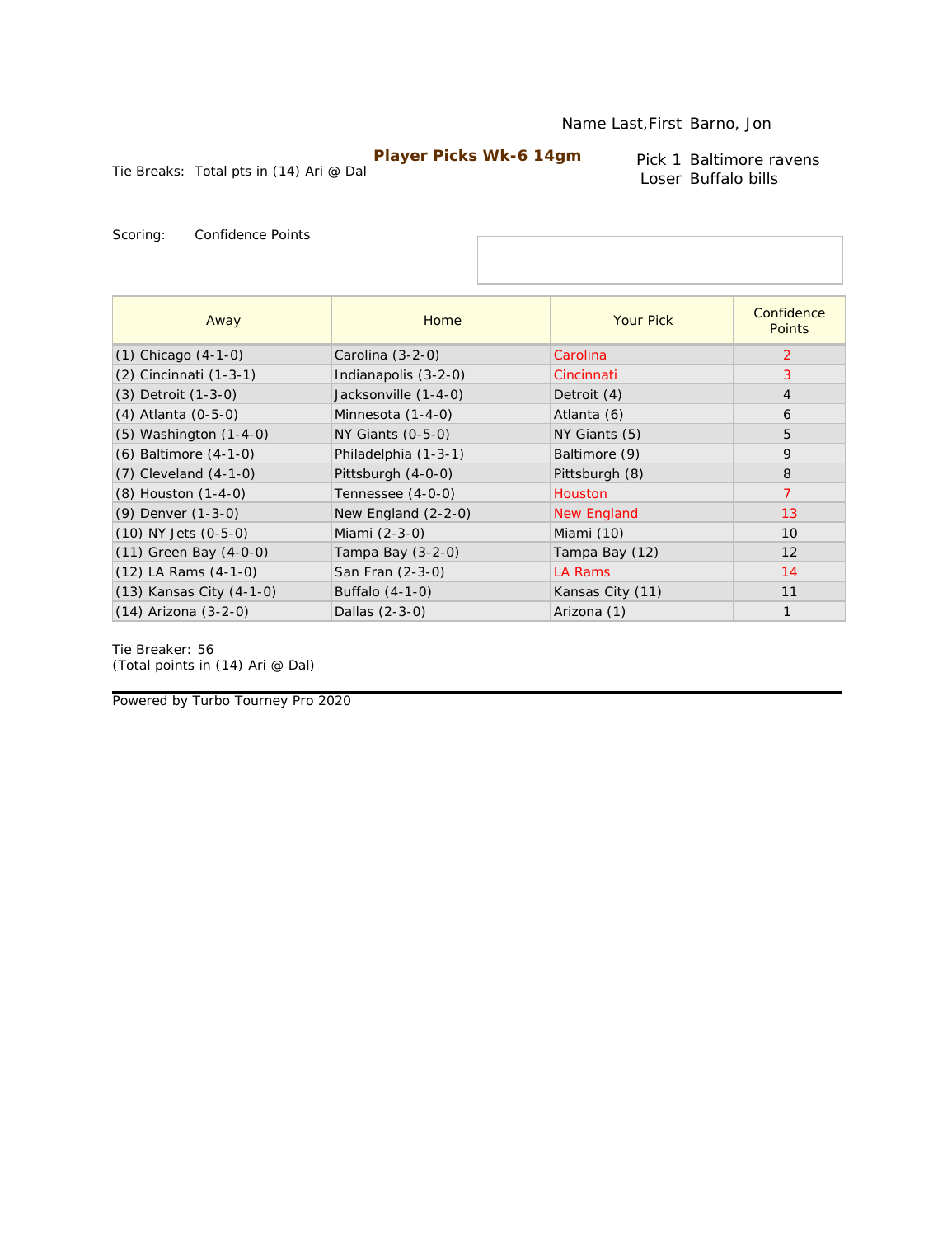Tie Breaks: Total pts in (14) Ari @ Dal

Pick 1 Minnesota Loser Washington

Scoring: Confidence Points

| Away                       | Home                  | <b>Your Pick</b>   | Confidence<br><b>Points</b> |
|----------------------------|-----------------------|--------------------|-----------------------------|
| $(1)$ Chicago $(4-1-0)$    | Carolina $(3-2-0)$    | Carolina           | 9                           |
| (2) Cincinnati (1-3-1)     | Indianapolis (3-2-0)  | Indianapolis (10)  | 10                          |
| (3) Detroit (1-3-0)        | Jacksonville (1-4-0)  | Detroit (8)        | 8                           |
| $(4)$ Atlanta $(0-5-0)$    | Minnesota (1-4-0)     | Minnesota          | 12                          |
| $(5)$ Washington $(1-4-0)$ | NY Giants (0-5-0)     | NY Giants (1)      | $\mathbf{1}$                |
| (6) Baltimore (4-1-0)      | Philadelphia (1-3-1)  | Baltimore (14)     | 14                          |
| $(7)$ Cleveland $(4-1-0)$  | Pittsburgh (4-0-0)    | Pittsburgh (3)     | 3                           |
| (8) Houston (1-4-0)        | Tennessee (4-0-0)     | Tennessee (6)      | 6                           |
| (9) Denver (1-3-0)         | New England $(2-2-0)$ | <b>New England</b> | 13                          |
| $(10)$ NY Jets $(0-5-0)$   | Miami (2-3-0)         | Miami (11)         | 11                          |
| $(11)$ Green Bay $(4-0-0)$ | Tampa Bay $(3-2-0)$   | Green Bay          | $\overline{7}$              |
| $(12)$ LA Rams $(4-1-0)$   | San Fran (2-3-0)      | LA Rams            | $\overline{5}$              |
| (13) Kansas City (4-1-0)   | Buffalo (4-1-0)       | Kansas City (4)    | $\overline{4}$              |
| $(14)$ Arizona $(3-2-0)$   | Dallas (2-3-0)        | Arizona (2)        | 2                           |

Tie Breaker: 50 *(Total points in (14) Ari @ Dal)*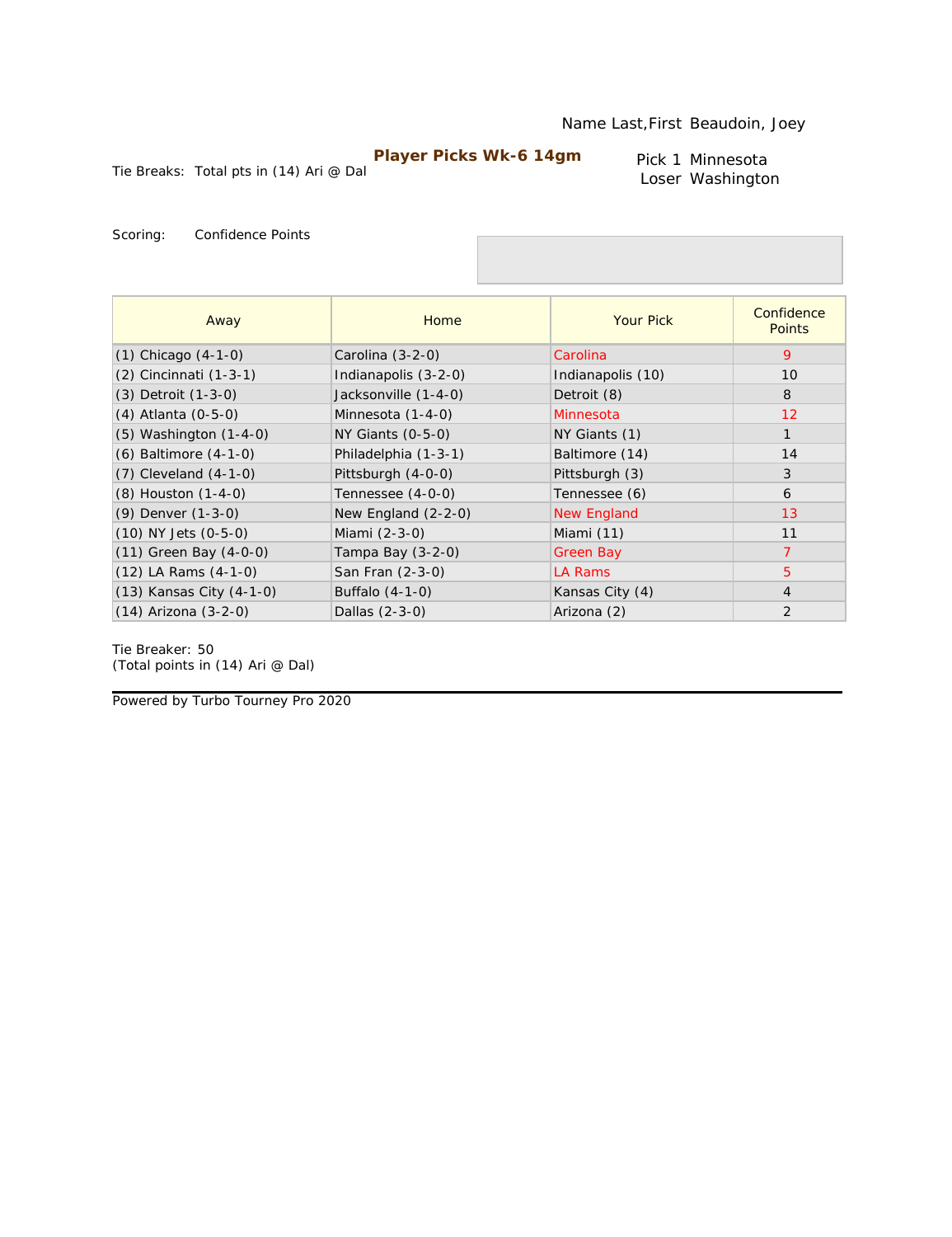Tie Breaks: Total pts in (14) Ari @ Dal

Pick 1 1- New England 2- Tennessee Loser 49ers

Scoring: Confidence Points

| Away                       | Home                  | <b>Your Pick</b>   | Confidence<br><b>Points</b> |
|----------------------------|-----------------------|--------------------|-----------------------------|
| $(1)$ Chicago $(4-1-0)$    | Carolina (3-2-0)      | Chicago (4)        | 4                           |
| (2) Cincinnati (1-3-1)     | Indianapolis (3-2-0)  | Indianapolis (8)   | 8                           |
| (3) Detroit (1-3-0)        | Jacksonville (1-4-0)  | Jacksonville       | 2                           |
| (4) Atlanta (0-5-0)        | Minnesota (1-4-0)     | Minnesota          | 10                          |
| $(5)$ Washington $(1-4-0)$ | NY Giants (0-5-0)     | NY Giants (3)      | 3                           |
| $(6)$ Baltimore $(4-1-0)$  | Philadelphia (1-3-1)  | Baltimore (14)     | 14                          |
| $(7)$ Cleveland $(4-1-0)$  | Pittsburgh (4-0-0)    | Pittsburgh (1)     |                             |
| (8) Houston (1-4-0)        | Tennessee (4-0-0)     | Tennessee (11)     | 11                          |
| (9) Denver (1-3-0)         | New England $(2-2-0)$ | <b>New England</b> | $\overline{7}$              |
| (10) NY Jets (0-5-0)       | Miami (2-3-0)         | Miami (12)         | 12                          |
| $(11)$ Green Bay $(4-0-0)$ | Tampa Bay (3-2-0)     | <b>Green Bay</b>   | 9                           |
| $(12)$ LA Rams $(4-1-0)$   | San Fran (2-3-0)      | LA Rams            | 13                          |
| (13) Kansas City (4-1-0)   | Buffalo (4-1-0)       | Kansas City (6)    | 6                           |
| $(14)$ Arizona $(3-2-0)$   | Dallas (2-3-0)        | Arizona (5)        | 5                           |

Tie Breaker: 49 *(Total points in (14) Ari @ Dal)*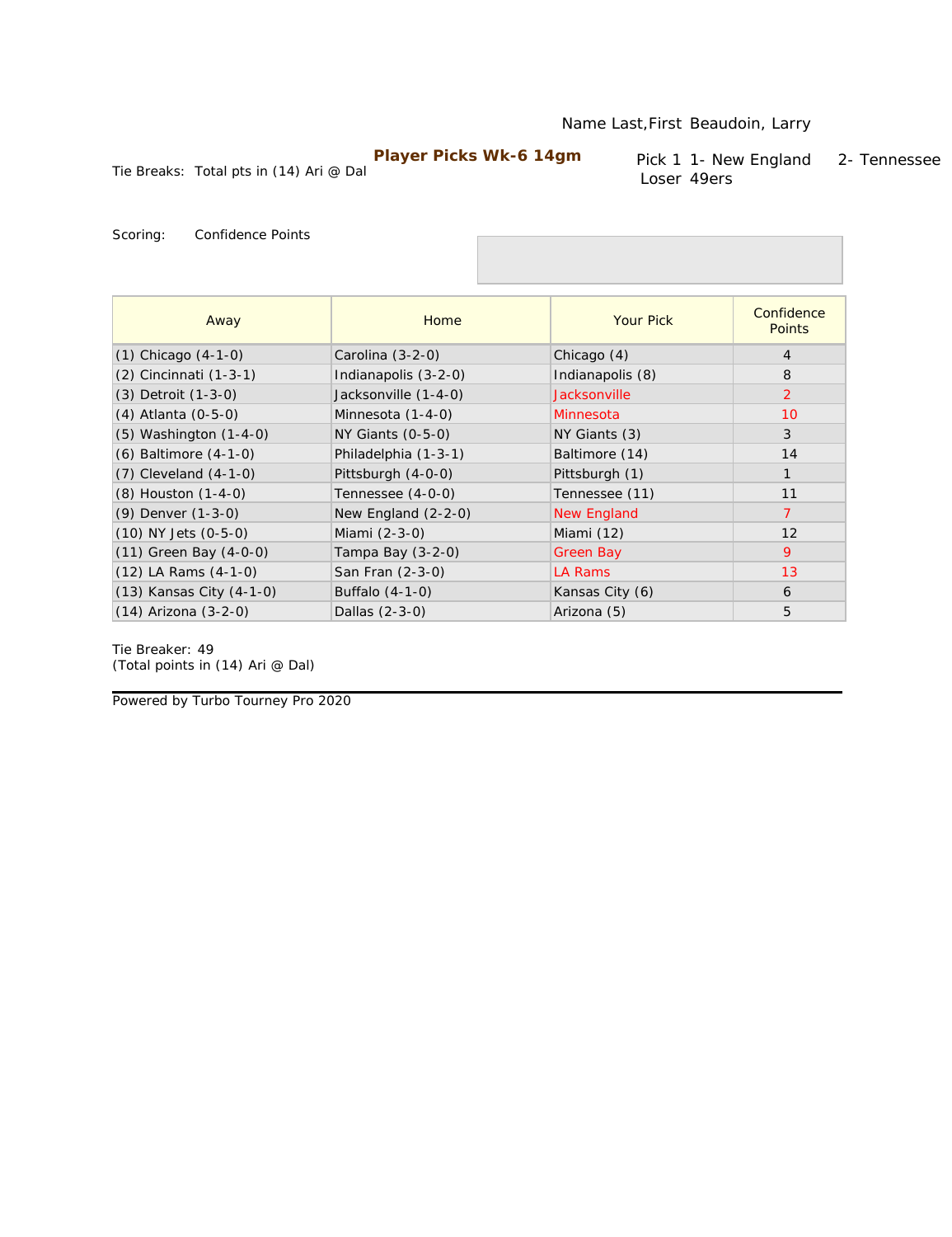Tie Breaks: Total pts in (14) Ari @ Dal

Pick 1 New England Loser Buffalo

Scoring: Confidence Points

| Away                       | Home                  | <b>Your Pick</b>   | Confidence<br><b>Points</b> |
|----------------------------|-----------------------|--------------------|-----------------------------|
| $(1)$ Chicago $(4-1-0)$    | Carolina (3-2-0)      | Chicago (2)        | 2                           |
| (2) Cincinnati (1-3-1)     | Indianapolis (3-2-0)  | Indianapolis (7)   | $\overline{7}$              |
| $(3)$ Detroit $(1-3-0)$    | Jacksonville (1-4-0)  | Detroit (13)       | 13                          |
| (4) Atlanta (0-5-0)        | Minnesota (1-4-0)     | Minnesota          | 1                           |
| $(5)$ Washington $(1-4-0)$ | $NY$ Giants $(0-5-0)$ | NY Giants (6)      | 6                           |
| $(6)$ Baltimore $(4-1-0)$  | Philadelphia (1-3-1)  | Baltimore (12)     | 12                          |
| $(7)$ Cleveland $(4-1-0)$  | Pittsburgh (4-0-0)    | Pittsburgh (10)    | 10                          |
| $(8)$ Houston $(1-4-0)$    | Tennessee (4-0-0)     | Tennessee (9)      | 9                           |
| (9) Denver (1-3-0)         | New England $(2-2-0)$ | <b>New England</b> | 14                          |
| $(10)$ NY Jets $(0-5-0)$   | Miami (2-3-0)         | Miami (4)          | $\overline{4}$              |
| $(11)$ Green Bay $(4-0-0)$ | Tampa Bay (3-2-0)     | Green Bay          | 5                           |
| $(12)$ LA Rams $(4-1-0)$   | San Fran (2-3-0)      | LA Rams            | 11                          |
| (13) Kansas City (4-1-0)   | Buffalo (4-1-0)       | Kansas City (8)    | 8                           |
| (14) Arizona (3-2-0)       | Dallas (2-3-0)        | Arizona (3)        | 3                           |

Tie Breaker: 66 *(Total points in (14) Ari @ Dal)*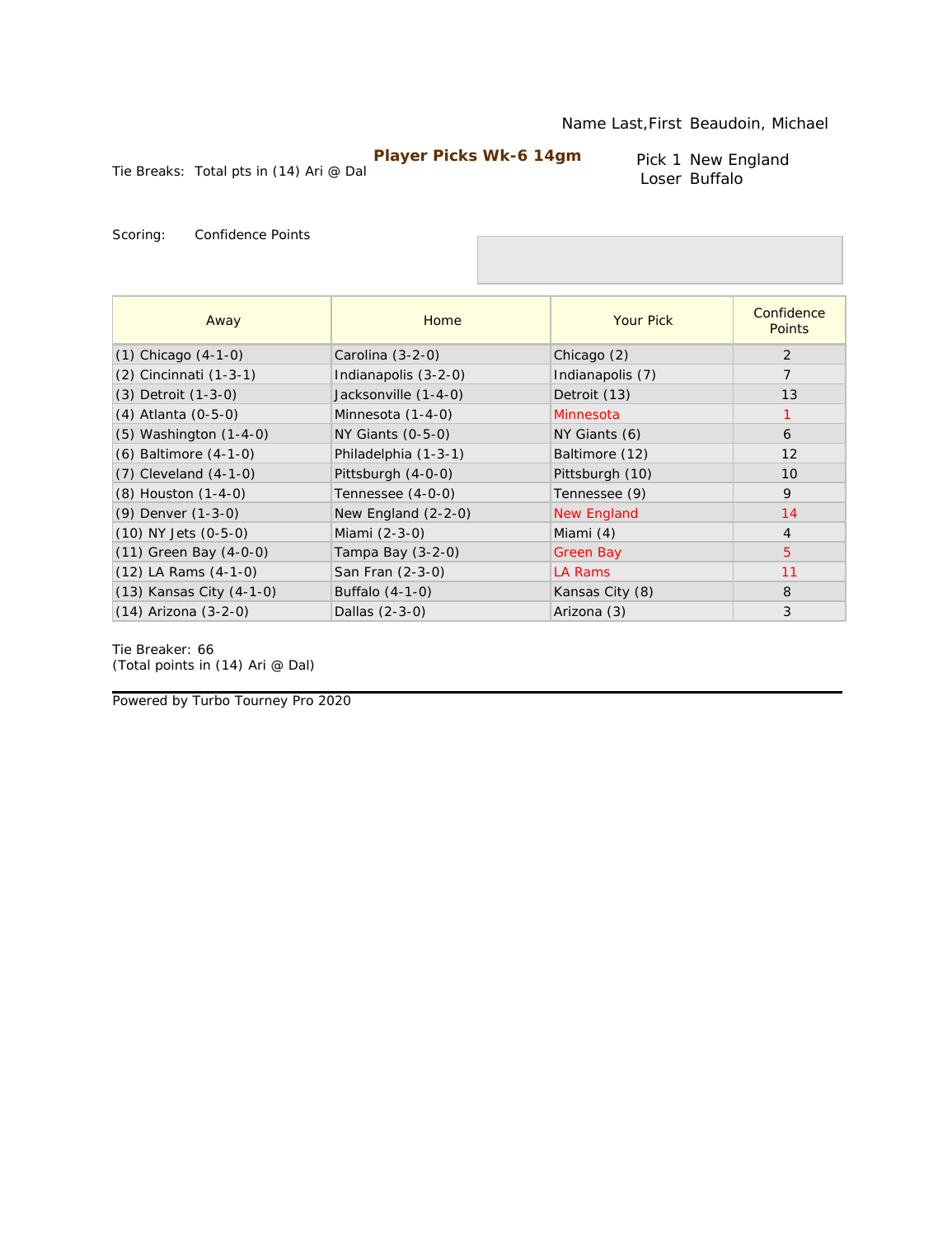Pick 1 2- NE Loser Philly

Tie Breaks: Total pts in (14) Ari @ Dal

Scoring: Confidence Points

| Away                       | Home                  | <b>Your Pick</b>   | Confidence<br><b>Points</b> |
|----------------------------|-----------------------|--------------------|-----------------------------|
| $(1)$ Chicago $(4-1-0)$    | Carolina $(3-2-0)$    | Carolina           |                             |
| (2) Cincinnati (1-3-1)     | Indianapolis (3-2-0)  | Indianapolis (5)   | 5                           |
| $(3)$ Detroit $(1-3-0)$    | Jacksonville (1-4-0)  | Detroit (6)        | 6                           |
| (4) Atlanta (0-5-0)        | Minnesota (1-4-0)     | Atlanta (2)        | 2                           |
| $(5)$ Washington $(1-4-0)$ | NY Giants (0-5-0)     | Washington         | $\overline{7}$              |
| (6) Baltimore (4-1-0)      | Philadelphia (1-3-1)  | Baltimore (10)     | 10                          |
| $(7)$ Cleveland $(4-1-0)$  | Pittsburgh (4-0-0)    | Pittsburgh (8)     | 8                           |
| (8) Houston (1-4-0)        | Tennessee (4-0-0)     | <b>Houston</b>     | 3                           |
| (9) Denver (1-3-0)         | New England $(2-2-0)$ | <b>New England</b> | 13                          |
| $(10)$ NY Jets $(0-5-0)$   | Miami (2-3-0)         | Miami (12)         | 12                          |
| $(11)$ Green Bay $(4-0-0)$ | Tampa Bay (3-2-0)     | Green Bay          | 9                           |
| $(12)$ LA Rams $(4-1-0)$   | San Fran (2-3-0)      | LA Rams            | 14                          |
| (13) Kansas City (4-1-0)   | Buffalo (4-1-0)       | Kansas City (11)   | 11                          |
| $(14)$ Arizona $(3-2-0)$   | Dallas (2-3-0)        | <b>Dallas</b>      | $\overline{4}$              |

Tie Breaker: 44 *(Total points in (14) Ari @ Dal)*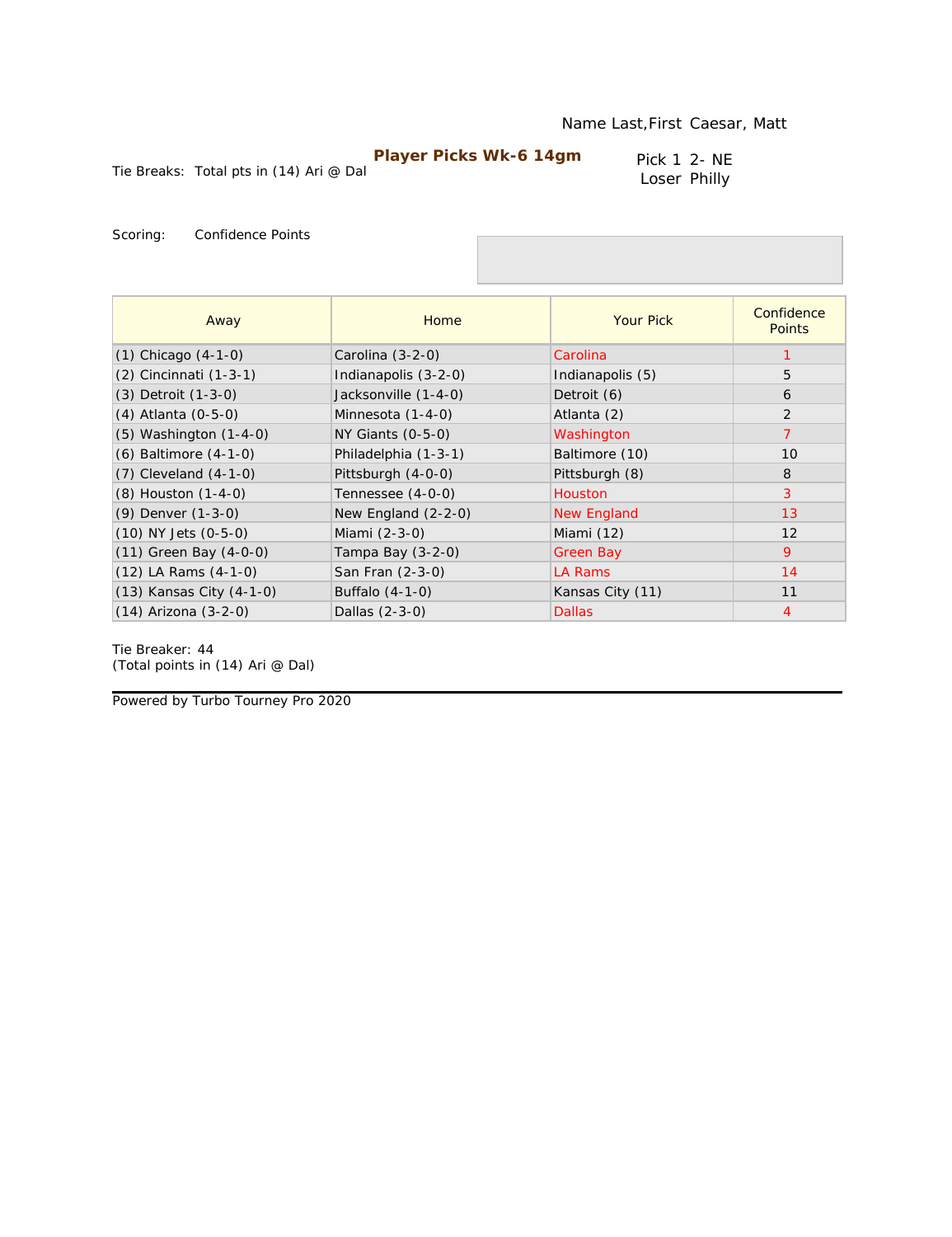Tie Breaks: Total pts in (14) Ari @ Dal

Pick 1 R2-DOLPHINS Loser KC CHIEFS

Scoring: Confidence Points

| Away                       | Home                  | <b>Your Pick</b> | Confidence<br><b>Points</b> |
|----------------------------|-----------------------|------------------|-----------------------------|
| $(1)$ Chicago $(4-1-0)$    | Carolina (3-2-0)      | Chicago (2)      | 2                           |
| (2) Cincinnati (1-3-1)     | Indianapolis (3-2-0)  | Indianapolis (9) | 9                           |
| $(3)$ Detroit $(1-3-0)$    | Jacksonville (1-4-0)  | Detroit (12)     | 12                          |
| (4) Atlanta (0-5-0)        | Minnesota (1-4-0)     | Minnesota        | 8                           |
| $(5)$ Washington $(1-4-0)$ | $NY$ Giants $(0-5-0)$ | NY Giants (6)    | 6                           |
| $(6)$ Baltimore $(4-1-0)$  | Philadelphia (1-3-1)  | Baltimore (10)   | 10                          |
| $(7)$ Cleveland $(4-1-0)$  | Pittsburgh (4-0-0)    | Pittsburgh (3)   | 3                           |
| (8) Houston (1-4-0)        | Tennessee (4-0-0)     | Tennessee (13)   | 13                          |
| (9) Denver (1-3-0)         | New England $(2-2-0)$ | Denver (1)       | $\mathbf{1}$                |
| $(10)$ NY Jets $(0-5-0)$   | Miami (2-3-0)         | Miami (14)       | 14                          |
| $(11)$ Green Bay $(4-0-0)$ | Tampa Bay (3-2-0)     | Green Bay        | 11                          |
| $(12)$ LA Rams $(4-1-0)$   | San Fran (2-3-0)      | LA Rams          | $\overline{7}$              |
| (13) Kansas City (4-1-0)   | Buffalo $(4-1-0)$     | <b>Buffalo</b>   | 5                           |
| (14) Arizona (3-2-0)       | Dallas (2-3-0)        | <b>Dallas</b>    | 4                           |

Tie Breaker: 47 *(Total points in (14) Ari @ Dal)*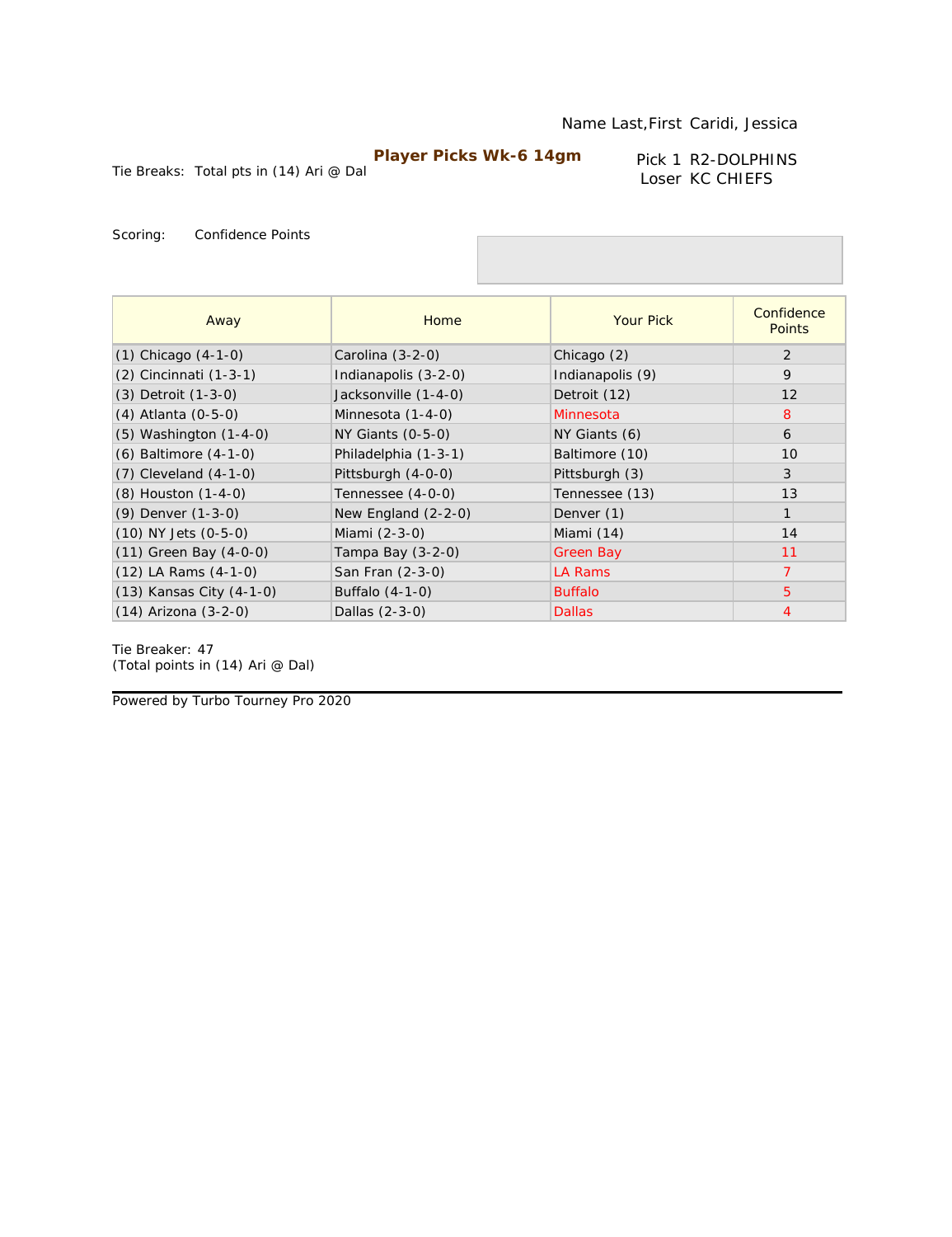Tie Breaks: Total pts in (14) Ari @ Dal

Pick 1 Loser SF

Scoring: Confidence Points

| Away                       | Home                  | <b>Your Pick</b>   | Confidence<br><b>Points</b> |
|----------------------------|-----------------------|--------------------|-----------------------------|
| $(1)$ Chicago $(4-1-0)$    | Carolina (3-2-0)      | Carolina           | 5                           |
| (2) Cincinnati (1-3-1)     | Indianapolis (3-2-0)  | Indianapolis (9)   | 9                           |
| (3) Detroit (1-3-0)        | Jacksonville (1-4-0)  | Jacksonville       | 3                           |
| (4) Atlanta (0-5-0)        | Minnesota (1-4-0)     | Minnesota          | 8                           |
| $(5)$ Washington $(1-4-0)$ | $NY$ Giants $(0-5-0)$ | NY Giants (6)      | 6                           |
| $(6)$ Baltimore $(4-1-0)$  | Philadelphia (1-3-1)  | Baltimore (12)     | 12                          |
| $(7)$ Cleveland $(4-1-0)$  | Pittsburgh (4-0-0)    | Cleveland          | $\overline{4}$              |
| $(8)$ Houston $(1-4-0)$    | Tennessee (4-0-0)     | <b>Houston</b>     | $\mathbf{1}$                |
| (9) Denver (1-3-0)         | New England $(2-2-0)$ | <b>New England</b> | 14                          |
| $(10)$ NY Jets $(0-5-0)$   | Miami (2-3-0)         | Miami (13)         | 13                          |
| $(11)$ Green Bay $(4-0-0)$ | Tampa Bay (3-2-0)     | Tampa Bay (2)      | 2                           |
| $(12)$ LA Rams $(4-1-0)$   | San Fran (2-3-0)      | LA Rams            | 11                          |
| (13) Kansas City (4-1-0)   | Buffalo (4-1-0)       | Kansas City (10)   | 10                          |
| $(14)$ Arizona $(3-2-0)$   | Dallas (2-3-0)        | Arizona (7)        | $\overline{7}$              |

Tie Breaker: 66 *(Total points in (14) Ari @ Dal)*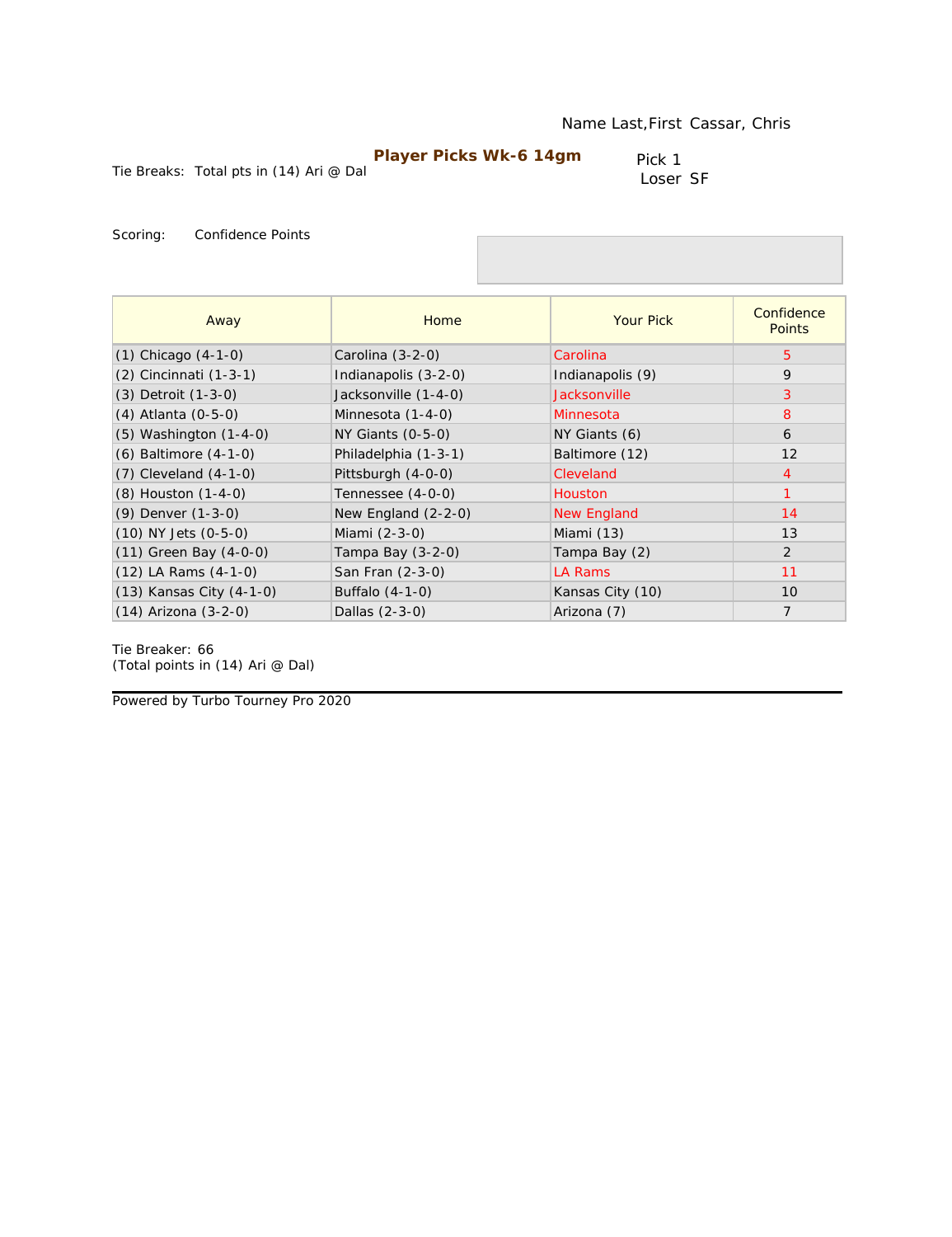Tie Breaks: Total pts in (14) Ari @ Dal

Pick 1 P2 - Dolphins Loser Eagles

Scoring: Confidence Points

| Away                       | Home                  | <b>Your Pick</b>   | Confidence<br><b>Points</b> |
|----------------------------|-----------------------|--------------------|-----------------------------|
| $(1)$ Chicago $(4-1-0)$    | Carolina (3-2-0)      | Chicago (1)        |                             |
| (2) Cincinnati (1-3-1)     | Indianapolis (3-2-0)  | Indianapolis (11)  | 11                          |
| $(3)$ Detroit $(1-3-0)$    | Jacksonville (1-4-0)  | Detroit (4)        | $\overline{4}$              |
| (4) Atlanta (0-5-0)        | Minnesota (1-4-0)     | Minnesota          | 9                           |
| $(5)$ Washington $(1-4-0)$ | $NY$ Giants $(0-5-0)$ | NY Giants (3)      | 3                           |
| (6) Baltimore (4-1-0)      | Philadelphia (1-3-1)  | Baltimore (12)     | 12                          |
| $(7)$ Cleveland $(4-1-0)$  | Pittsburgh (4-0-0)    | Pittsburgh (7)     | $\overline{7}$              |
| $(8)$ Houston $(1-4-0)$    | Tennessee (4-0-0)     | Tennessee (6)      | 6                           |
| (9) Denver (1-3-0)         | New England $(2-2-0)$ | <b>New England</b> | 14                          |
| $(10)$ NY Jets $(0-5-0)$   | Miami (2-3-0)         | Miami (13)         | 13                          |
| $(11)$ Green Bay $(4-0-0)$ | Tampa Bay (3-2-0)     | Green Bay          | 5                           |
| $(12)$ LA Rams $(4-1-0)$   | San Fran (2-3-0)      | LA Rams            | 10                          |
| (13) Kansas City (4-1-0)   | Buffalo (4-1-0)       | Kansas City (8)    | 8                           |
| $(14)$ Arizona $(3-2-0)$   | Dallas (2-3-0)        | <b>Dallas</b>      | $\overline{2}$              |

Tie Breaker: 46 *(Total points in (14) Ari @ Dal)*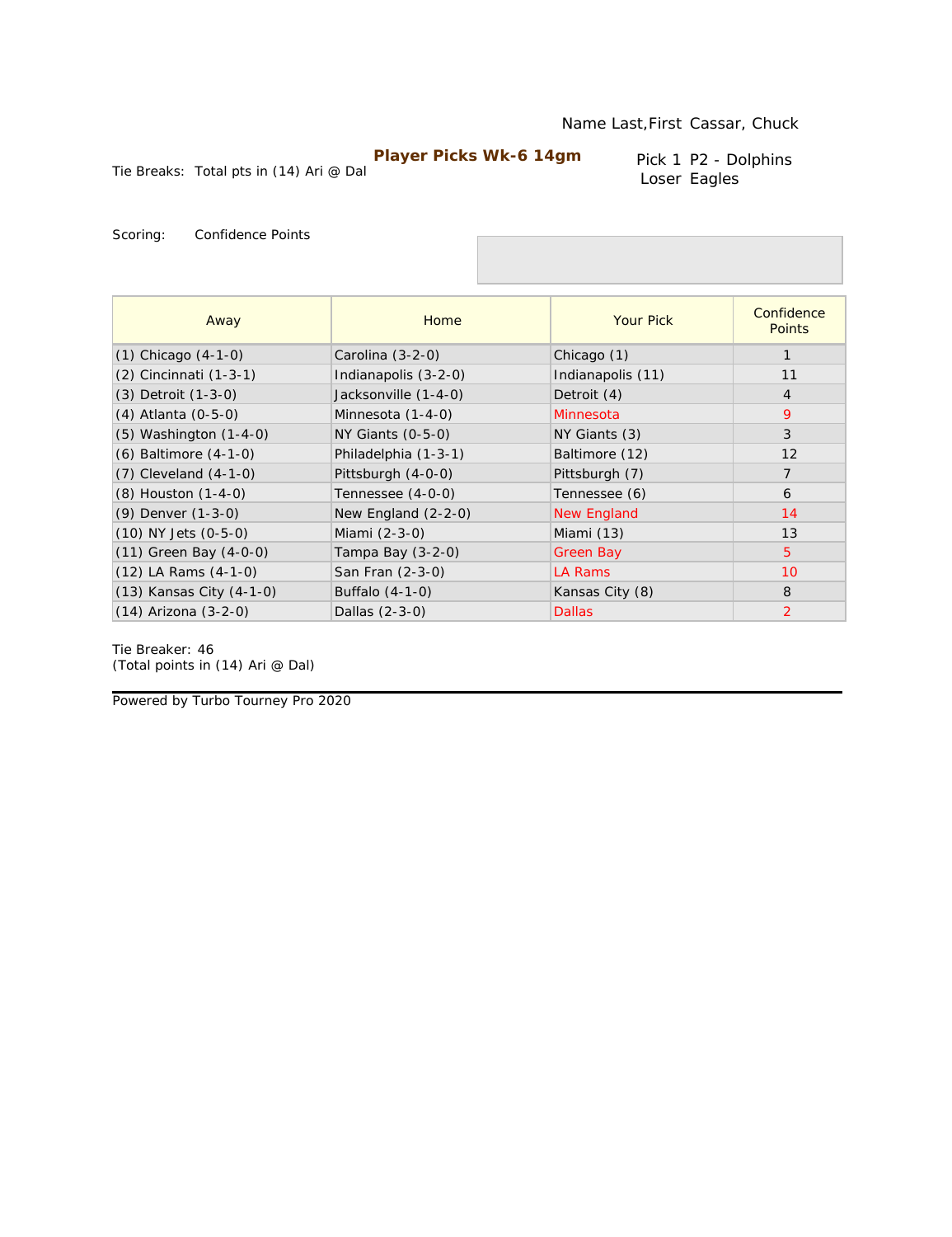Tie Breaks: Total pts in (14) Ari @ Dal

Pick 1 Loser Philadelphia

Scoring: Confidence Points

| Away                       | Home                  | <b>Your Pick</b> | Confidence<br><b>Points</b> |
|----------------------------|-----------------------|------------------|-----------------------------|
| $(1)$ Chicago $(4-1-0)$    | Carolina $(3-2-0)$    | Carolina         | 6                           |
| (2) Cincinnati (1-3-1)     | Indianapolis (3-2-0)  | Indianapolis (9) | 9                           |
| (3) Detroit (1-3-0)        | Jacksonville (1-4-0)  | Detroit (1)      |                             |
| (4) Atlanta (0-5-0)        | Minnesota (1-4-0)     | Atlanta (3)      | 3                           |
| $(5)$ Washington $(1-4-0)$ | $NY$ Giants $(0-5-0)$ | NY Giants (5)    | 5                           |
| (6) Baltimore (4-1-0)      | Philadelphia (1-3-1)  | Baltimore (13)   | 13                          |
| $(7)$ Cleveland $(4-1-0)$  | Pittsburgh (4-0-0)    | Pittsburgh (4)   | $\overline{4}$              |
| (8) Houston (1-4-0)        | Tennessee (4-0-0)     | Tennessee (8)    | 8                           |
| $(9)$ Denver $(1-3-0)$     | New England $(2-2-0)$ | Denver (2)       | $\overline{2}$              |
| $(10)$ NY Jets $(0-5-0)$   | Miami (2-3-0)         | Miami (10)       | 10                          |
| $(11)$ Green Bay $(4-0-0)$ | Tampa Bay $(3-2-0)$   | Green Bay        | 11                          |
| $(12)$ LA Rams $(4-1-0)$   | San Fran (2-3-0)      | LA Rams          | $\overline{7}$              |
| (13) Kansas City (4-1-0)   | Buffalo (4-1-0)       | Kansas City (12) | 12                          |
| $(14)$ Arizona $(3-2-0)$   | Dallas (2-3-0)        | <b>Dallas</b>    | 14                          |

Tie Breaker: 46 *(Total points in (14) Ari @ Dal)*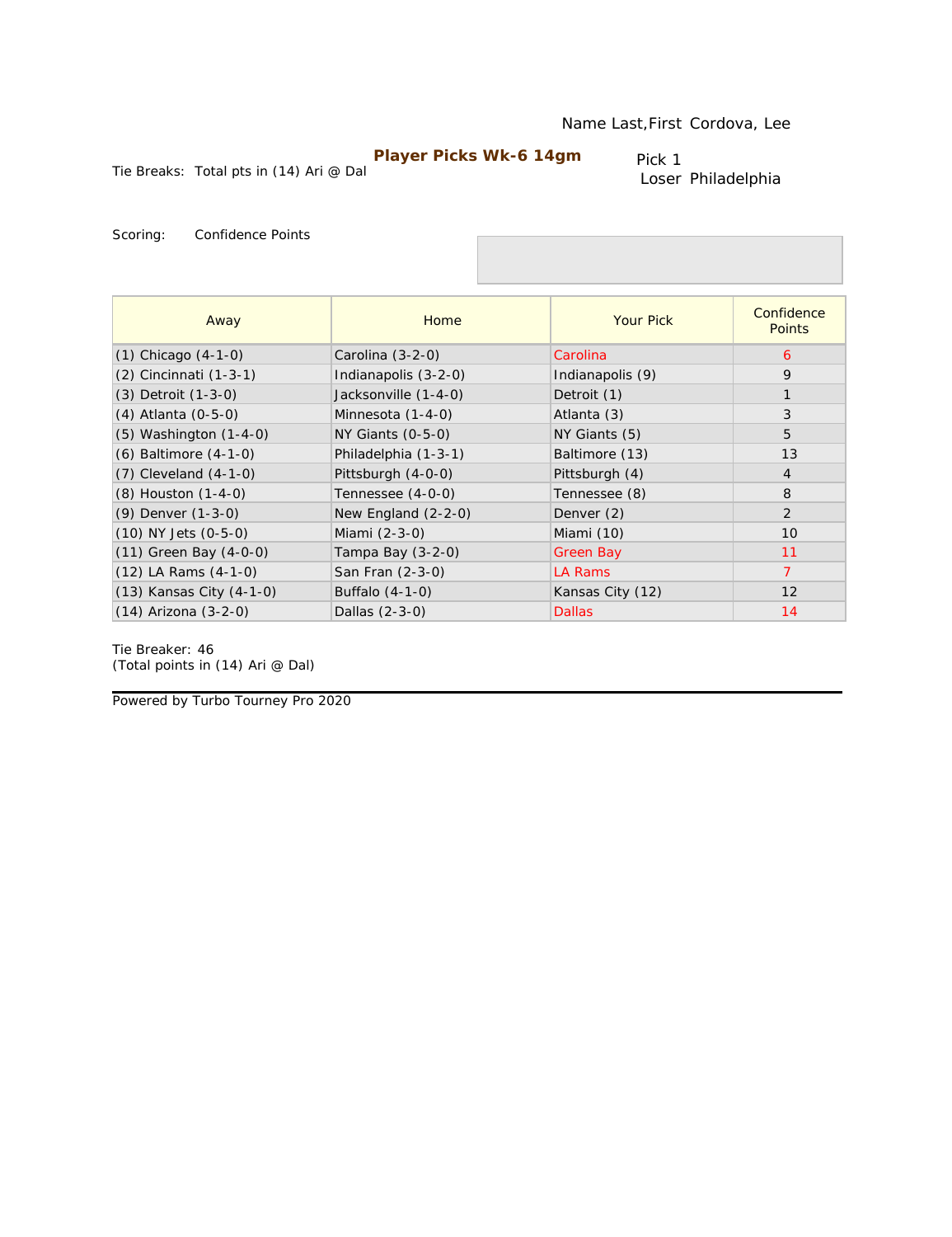Tie Breaks: Total pts in (14) Ari @ Dal

Pick 1 R2:NE Loser SF 29

Scoring: Confidence Points

| Away                       | Home                  | <b>Your Pick</b> | Confidence<br><b>Points</b> |
|----------------------------|-----------------------|------------------|-----------------------------|
| $(1)$ Chicago $(4-1-0)$    | Carolina (3-2-0)      | Carolina         | 10                          |
| (2) Cincinnati (1-3-1)     | Indianapolis (3-2-0)  | Indianapolis (7) | $\overline{7}$              |
| (3) Detroit (1-3-0)        | Jacksonville (1-4-0)  | Detroit (11)     | 11                          |
| (4) Atlanta (0-5-0)        | Minnesota (1-4-0)     | Atlanta (1)      | $\mathbf{1}$                |
| $(5)$ Washington $(1-4-0)$ | $NY$ Giants $(0-5-0)$ | NY Giants (4)    | $\overline{4}$              |
| $(6)$ Baltimore $(4-1-0)$  | Philadelphia (1-3-1)  | Baltimore (13)   | 13                          |
| $(7)$ Cleveland $(4-1-0)$  | Pittsburgh (4-0-0)    | Cleveland        | $\overline{2}$              |
| (8) Houston (1-4-0)        | Tennessee (4-0-0)     | Tennessee (12)   | 12                          |
| (9) Denver (1-3-0)         | New England $(2-2-0)$ | New England      | 14                          |
| $(10)$ NY Jets $(0-5-0)$   | Miami (2-3-0)         | Miami (5)        | 5                           |
| $(11)$ Green Bay $(4-0-0)$ | Tampa Bay $(3-2-0)$   | Green Bay        | 3                           |
| $(12)$ LA Rams $(4-1-0)$   | San Fran (2-3-0)      | LA Rams          | 6                           |
| (13) Kansas City (4-1-0)   | Buffalo (4-1-0)       | Kansas City (9)  | 9                           |
| $(14)$ Arizona $(3-2-0)$   | Dallas (2-3-0)        | Arizona (8)      | 8                           |

Tie Breaker: 42 *(Total points in (14) Ari @ Dal)*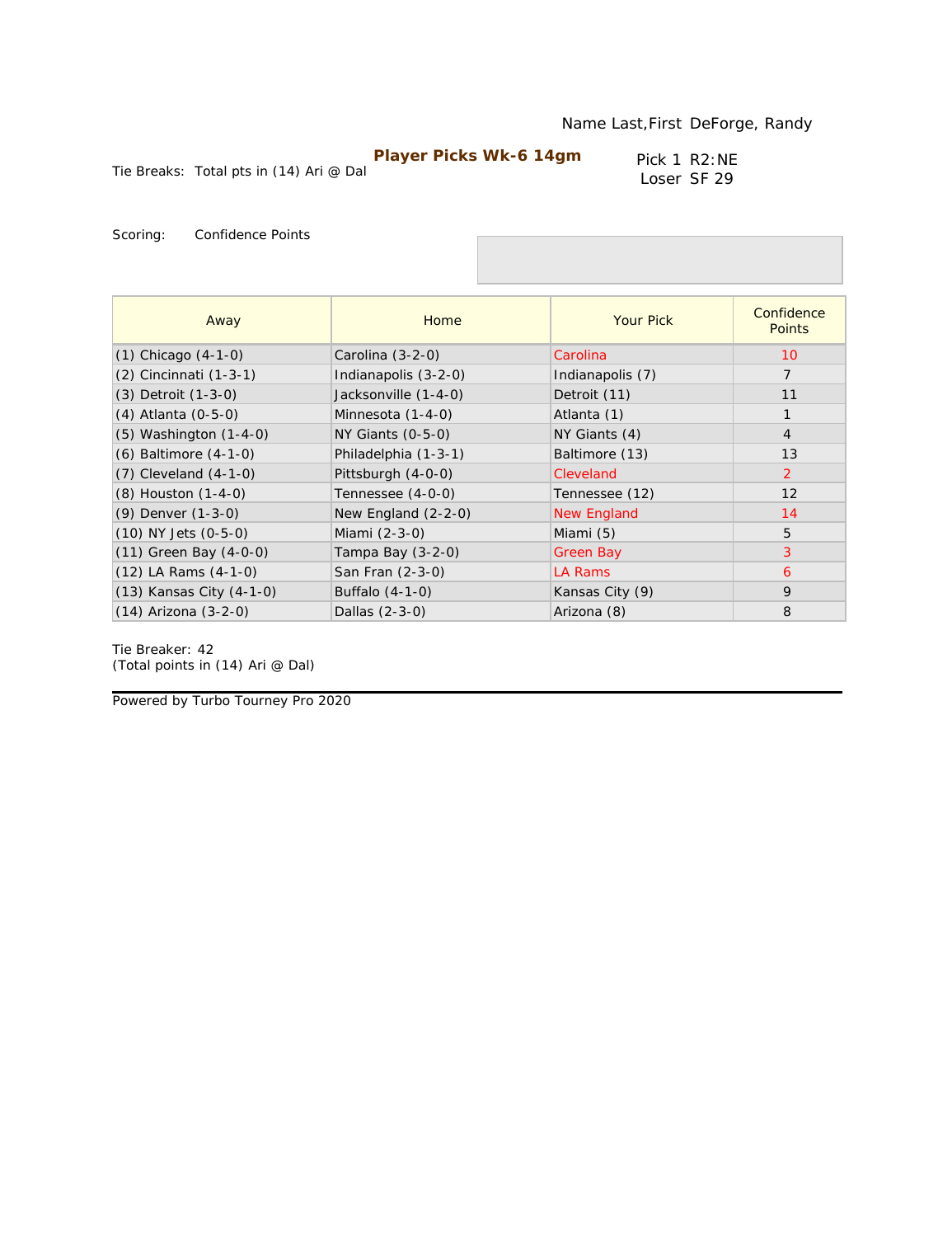| <b>Player Picks Wk-6 14gm</b> |  |
|-------------------------------|--|
|-------------------------------|--|

Pick 1 Loser

Scoring: Confidence Points

| Away                       | Home                  | <b>Your Pick</b>  | Confidence<br><b>Points</b> |
|----------------------------|-----------------------|-------------------|-----------------------------|
| $(1)$ Chicago $(4-1-0)$    | Carolina (3-2-0)      | Chicago (7)       | $\overline{7}$              |
| (2) Cincinnati (1-3-1)     | Indianapolis (3-2-0)  | Indianapolis (13) | 13                          |
| (3) Detroit (1-3-0)        | Jacksonville (1-4-0)  | Detroit (3)       | 3                           |
| (4) Atlanta (0-5-0)        | Minnesota (1-4-0)     | Minnesota         | 8                           |
| $(5)$ Washington $(1-4-0)$ | $NY$ Giants $(0-5-0)$ | NY Giants (1)     | $\mathbf{1}$                |
| $(6)$ Baltimore $(4-1-0)$  | Philadelphia (1-3-1)  | Baltimore (11)    | 11                          |
| $(7)$ Cleveland $(4-1-0)$  | Pittsburgh (4-0-0)    | Pittsburgh (6)    | 6                           |
| $(8)$ Houston $(1-4-0)$    | Tennessee (4-0-0)     | Tennessee (10)    | 10                          |
| (9) Denver (1-3-0)         | New England $(2-2-0)$ | New England       | 12                          |
| $(10)$ NY Jets $(0-5-0)$   | Miami (2-3-0)         | Miami (14)        | 14                          |
| $(11)$ Green Bay $(4-0-0)$ | Tampa Bay (3-2-0)     | Tampa Bay (4)     | $\overline{4}$              |
| $(12)$ LA Rams $(4-1-0)$   | San Fran (2-3-0)      | San Fran (5)      | 5                           |
| (13) Kansas City (4-1-0)   | Buffalo (4-1-0)       | Kansas City (9)   | 9                           |
| $(14)$ Arizona $(3-2-0)$   | Dallas (2-3-0)        | <b>Dallas</b>     | $\overline{2}$              |

Tie Breaker: 44 *(Total points in (14) Ari @ Dal)*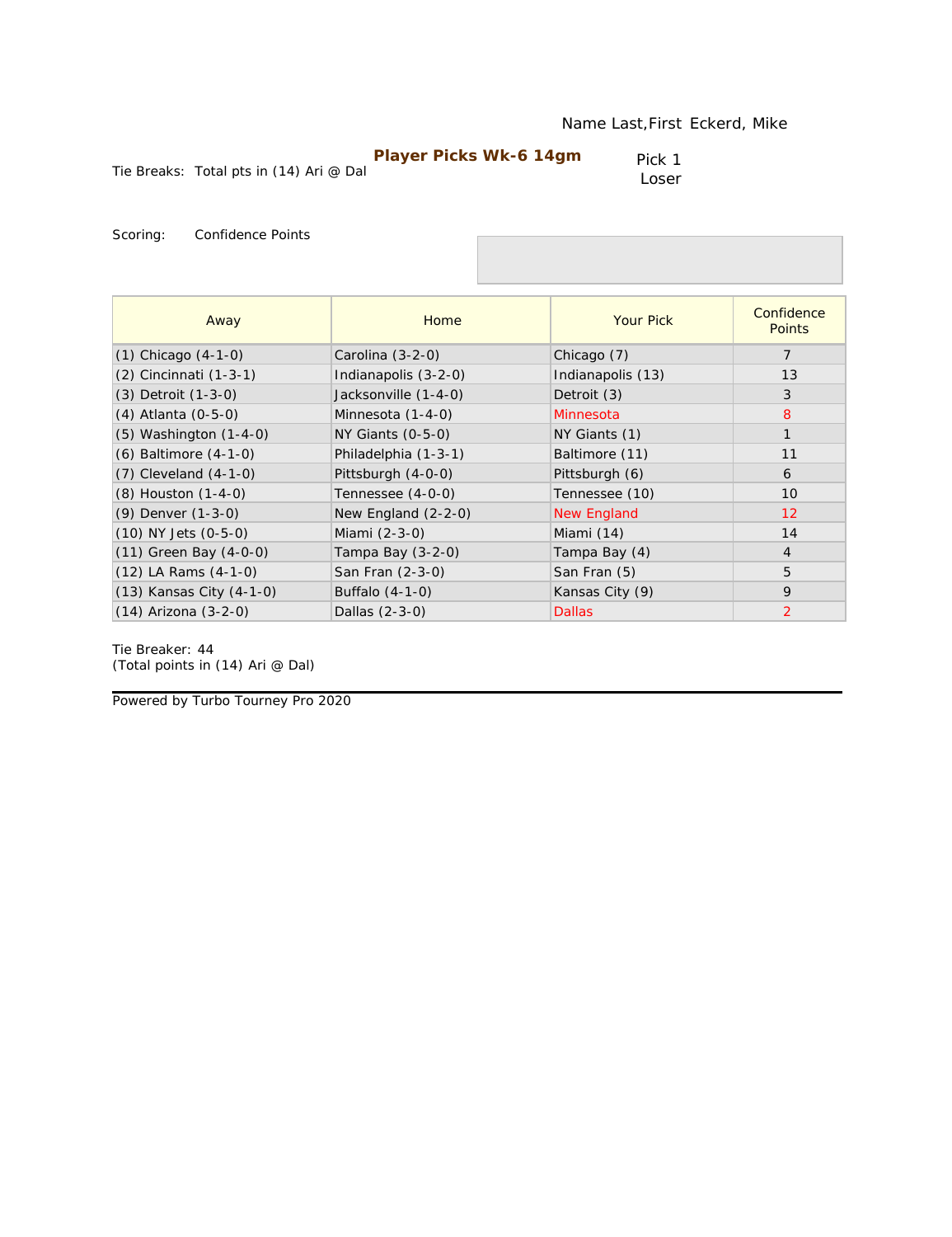Pick 1 Loser

Scoring: Confidence Points

| Away                       | Home                  | <b>Your Pick</b>    | Confidence<br><b>Points</b> |
|----------------------------|-----------------------|---------------------|-----------------------------|
| $(1)$ Chicago $(4-1-0)$    | Carolina (3-2-0)      | Chicago (2)         | 2                           |
| (2) Cincinnati (1-3-1)     | Indianapolis (3-2-0)  | Indianapolis (3)    | 3                           |
| (3) Detroit (1-3-0)        | Jacksonville (1-4-0)  | <b>Jacksonville</b> | $\overline{4}$              |
| (4) Atlanta (0-5-0)        | Minnesota (1-4-0)     | Atlanta (1)         | $\mathbf{1}$                |
| (5) Washington (1-4-0)     | $NY$ Giants $(0-5-0)$ | Washington          | 11                          |
| (6) Baltimore (4-1-0)      | Philadelphia (1-3-1)  | Baltimore (12)      | 12                          |
| $(7)$ Cleveland $(4-1-0)$  | Pittsburgh (4-0-0)    | Pittsburgh (7)      | $\overline{7}$              |
| (8) Houston (1-4-0)        | Tennessee (4-0-0)     | Tennessee (8)       | 8                           |
| (9) Denver (1-3-0)         | New England (2-2-0)   | <b>New England</b>  | 14                          |
| (10) NY Jets (0-5-0)       | Miami (2-3-0)         | Miami (5)           | 5                           |
| $(11)$ Green Bay $(4-0-0)$ | Tampa Bay (3-2-0)     | <b>Green Bay</b>    | 10                          |
| $(12)$ LA Rams $(4-1-0)$   | San Fran (2-3-0)      | LA Rams             | 13                          |
| (13) Kansas City (4-1-0)   | Buffalo (4-1-0)       | Kansas City (9)     | 9                           |
| $(14)$ Arizona $(3-2-0)$   | Dallas (2-3-0)        | Arizona (6)         | 6                           |

Tie Breaker: 49 *(Total points in (14) Ari @ Dal)*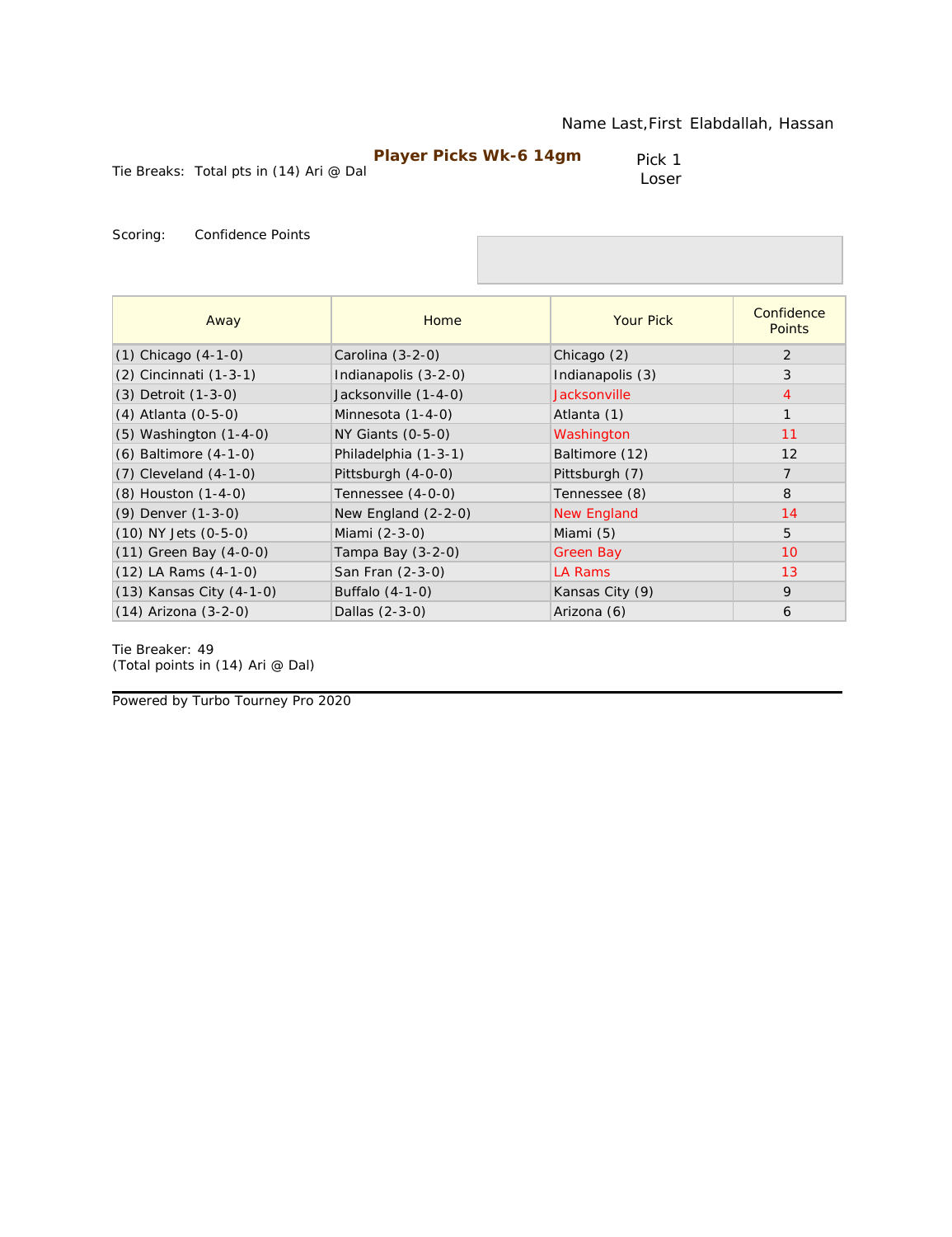Pick 1 Baltimore Loser

Tie Breaks: Total pts in (14) Ari @ Dal

Scoring: Confidence Points

| Away                       | Home                  | <b>Your Pick</b>   | Confidence<br><b>Points</b> |
|----------------------------|-----------------------|--------------------|-----------------------------|
| $(1)$ Chicago $(4-1-0)$    | Carolina (3-2-0)      | Chicago (6)        | 6                           |
| (2) Cincinnati (1-3-1)     | Indianapolis (3-2-0)  | Indianapolis (7)   | $\overline{7}$              |
| (3) Detroit (1-3-0)        | Jacksonville (1-4-0)  | Detroit (3)        | 3                           |
| (4) Atlanta (0-5-0)        | Minnesota (1-4-0)     | Minnesota          | 8                           |
| $(5)$ Washington $(1-4-0)$ | $NY$ Giants $(0-5-0)$ | NY Giants (2)      | $\overline{2}$              |
| $(6)$ Baltimore $(4-1-0)$  | Philadelphia (1-3-1)  | Baltimore (14)     | 14                          |
| $(7)$ Cleveland $(4-1-0)$  | Pittsburgh (4-0-0)    | Pittsburgh (9)     | 9                           |
| (8) Houston (1-4-0)        | Tennessee (4-0-0)     | Tennessee (13)     | 13                          |
| (9) Denver (1-3-0)         | New England $(2-2-0)$ | <b>New England</b> | 12                          |
| $(10)$ NY Jets $(0-5-0)$   | Miami (2-3-0)         | Miami (11)         | 11                          |
| $(11)$ Green Bay $(4-0-0)$ | Tampa Bay (3-2-0)     | Green Bay          | 10                          |
| $(12)$ LA Rams $(4-1-0)$   | San Fran (2-3-0)      | LA Rams            | $\overline{4}$              |
| (13) Kansas City (4-1-0)   | Buffalo $(4-1-0)$     | Kansas City (5)    | 5                           |
| (14) Arizona (3-2-0)       | Dallas (2-3-0)        | Arizona (1)        | $\mathbf{1}$                |

Tie Breaker: 53 *(Total points in (14) Ari @ Dal)*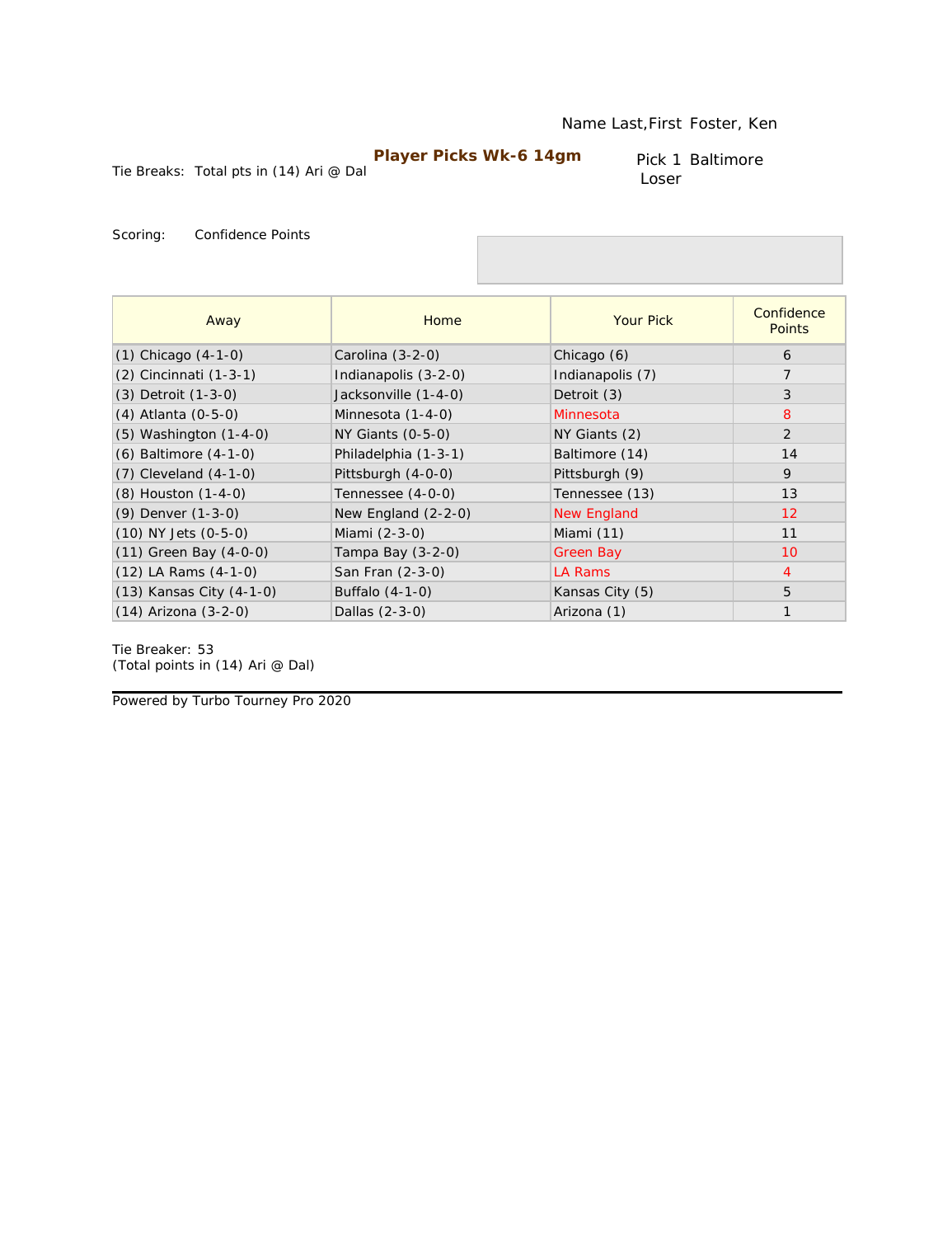Tie Breaks: Total pts in (14) Ari @ Dal

Pick 1 Miami Loser San Francisco

Scoring: Confidence Points

| Away                       | Home                  | <b>Your Pick</b>   | Confidence<br><b>Points</b> |
|----------------------------|-----------------------|--------------------|-----------------------------|
| $(1)$ Chicago $(4-1-0)$    | Carolina (3-2-0)      | Chicago (2)        | 2                           |
| (2) Cincinnati (1-3-1)     | Indianapolis (3-2-0)  | Indianapolis (12)  | 12                          |
| (3) Detroit (1-3-0)        | Jacksonville (1-4-0)  | Detroit (5)        | 5                           |
| (4) Atlanta (0-5-0)        | Minnesota (1-4-0)     | Minnesota          | 3                           |
| $(5)$ Washington $(1-4-0)$ | $NY$ Giants $(0-5-0)$ | Washington         | $\overline{4}$              |
| $(6)$ Baltimore $(4-1-0)$  | Philadelphia (1-3-1)  | Baltimore (10)     | 10                          |
| $(7)$ Cleveland $(4-1-0)$  | Pittsburgh (4-0-0)    | Cleveland          | $\mathbf 1$                 |
| (8) Houston (1-4-0)        | Tennessee (4-0-0)     | Tennessee (11)     | 11                          |
| (9) Denver (1-3-0)         | New England $(2-2-0)$ | <b>New England</b> | 9                           |
| $(10)$ NY Jets $(0-5-0)$   | Miami (2-3-0)         | Miami (8)          | 8                           |
| $(11)$ Green Bay $(4-0-0)$ | Tampa Bay $(3-2-0)$   | Green Bay          | $\overline{7}$              |
| $(12)$ LA Rams $(4-1-0)$   | San Fran (2-3-0)      | LA Rams            | 14                          |
| (13) Kansas City (4-1-0)   | Buffalo (4-1-0)       | Kansas City (13)   | 13                          |
| $(14)$ Arizona $(3-2-0)$   | Dallas (2-3-0)        | Arizona (6)        | 6                           |

Tie Breaker: 59 *(Total points in (14) Ari @ Dal)*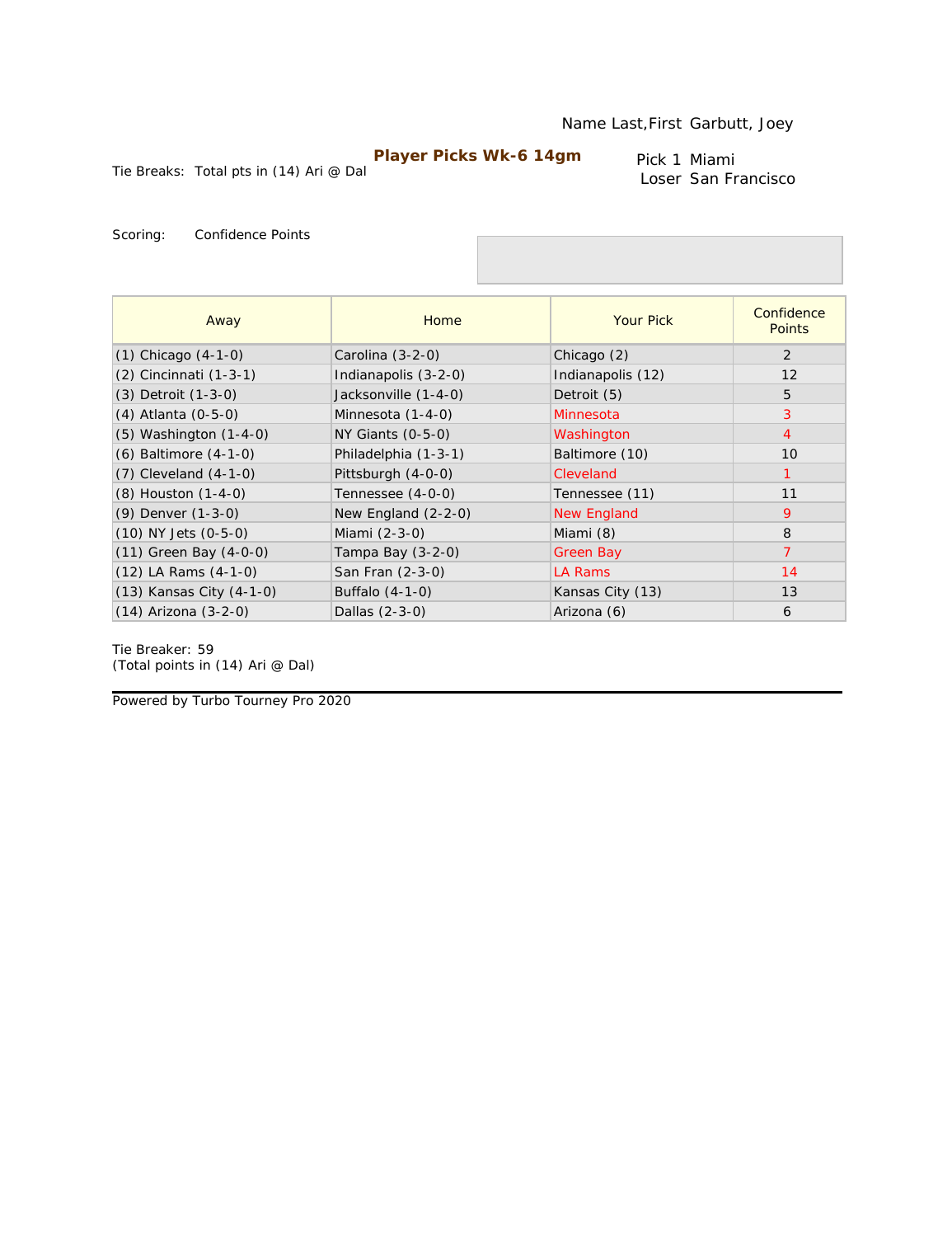Tie Breaks: Total pts in (14) Ari @ Dal

Pick 1 chicagobears Loser kansascity

Scoring: Confidence Points

| Away                       | Home                  | <b>Your Pick</b> | Confidence<br><b>Points</b> |
|----------------------------|-----------------------|------------------|-----------------------------|
| $(1)$ Chicago $(4-1-0)$    | Carolina (3-2-0)      | Chicago (11)     | 11                          |
| (2) Cincinnati (1-3-1)     | Indianapolis (3-2-0)  | Indianapolis (8) | 8                           |
| (3) Detroit (1-3-0)        | Jacksonville (1-4-0)  | Jacksonville     | 2                           |
| (4) Atlanta (0-5-0)        | Minnesota (1-4-0)     | Minnesota        | 3                           |
| $(5)$ Washington $(1-4-0)$ | $NY$ Giants $(0-5-0)$ | NY Giants (1)    | $\mathbf{1}$                |
| $(6)$ Baltimore $(4-1-0)$  | Philadelphia (1-3-1)  | Baltimore (10)   | 10                          |
| $(7)$ Cleveland $(4-1-0)$  | Pittsburgh (4-0-0)    | Cleveland        | $\overline{4}$              |
| (8) Houston (1-4-0)        | Tennessee (4-0-0)     | Tennessee (12)   | 12                          |
| (9) Denver (1-3-0)         | New England $(2-2-0)$ | Denver (7)       | $\overline{7}$              |
| $(10)$ NY Jets $(0-5-0)$   | Miami (2-3-0)         | Miami (14)       | 14                          |
| $(11)$ Green Bay $(4-0-0)$ | Tampa Bay $(3-2-0)$   | Tampa Bay (5)    | 5                           |
| $(12)$ LA Rams $(4-1-0)$   | San Fran (2-3-0)      | LA Rams          | 13                          |
| (13) Kansas City (4-1-0)   | Buffalo (4-1-0)       | <b>Buffalo</b>   | 9                           |
| $(14)$ Arizona $(3-2-0)$   | Dallas (2-3-0)        | Arizona (6)      | 6                           |

Tie Breaker: 50 *(Total points in (14) Ari @ Dal)*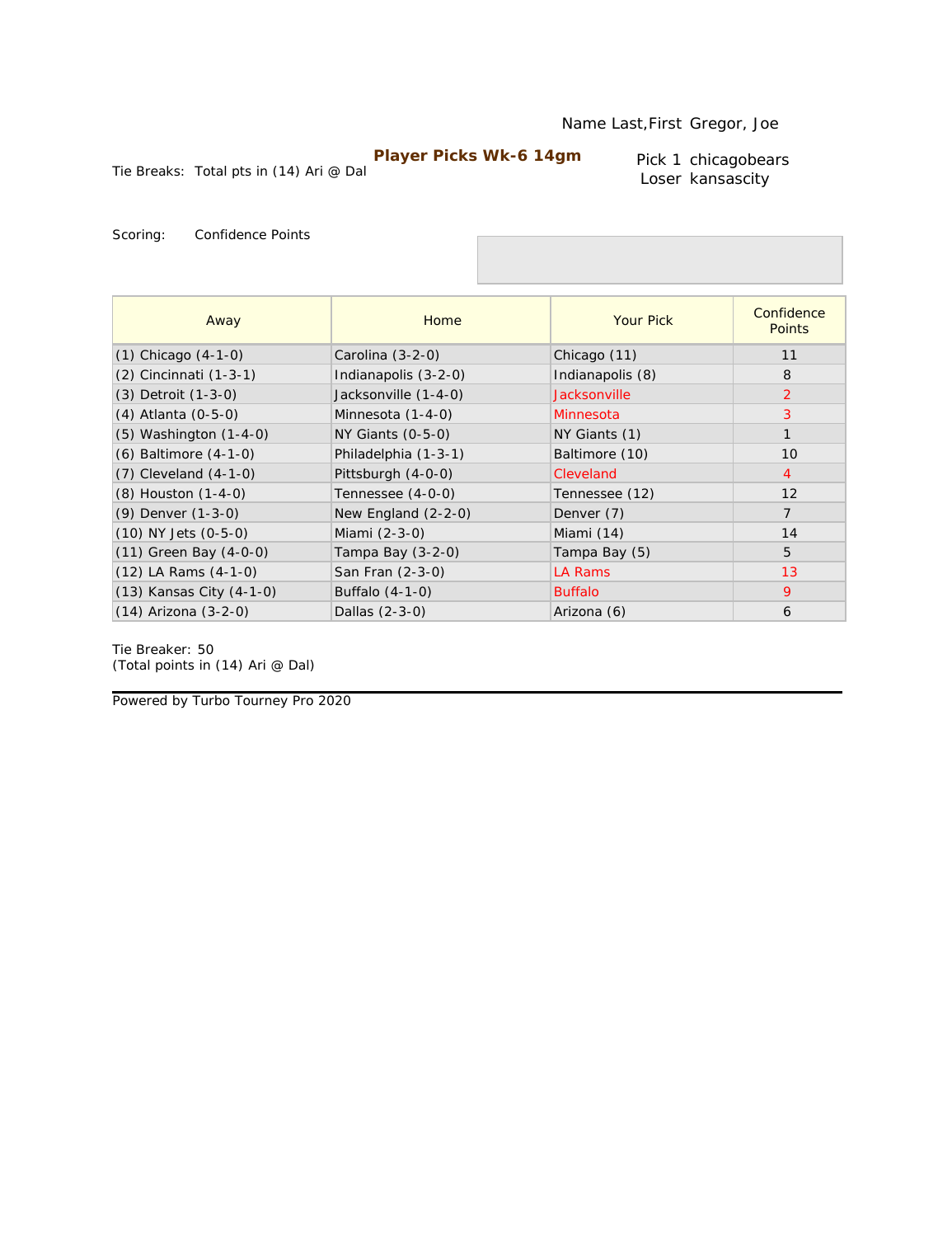| <b>Player Picks Wk-6 14gm</b> |  |
|-------------------------------|--|
|-------------------------------|--|

Pick 1 Loser

Scoring: Confidence Points

| Away                       | Home                  | <b>Your Pick</b>    | Confidence<br><b>Points</b> |
|----------------------------|-----------------------|---------------------|-----------------------------|
| $(1)$ Chicago $(4-1-0)$    | Carolina $(3-2-0)$    | Carolina            | 8                           |
| (2) Cincinnati (1-3-1)     | Indianapolis (3-2-0)  | Indianapolis (7)    | 7                           |
| (3) Detroit (1-3-0)        | Jacksonville (1-4-0)  | <b>Jacksonville</b> | 6                           |
| (4) Atlanta (0-5-0)        | Minnesota (1-4-0)     | Atlanta (5)         | 5                           |
| $(5)$ Washington $(1-4-0)$ | $NY$ Giants $(0-5-0)$ | NY Giants (4)       | $\overline{4}$              |
| $(6)$ Baltimore $(4-1-0)$  | Philadelphia (1-3-1)  | Baltimore (13)      | 13                          |
| $(7)$ Cleveland $(4-1-0)$  | Pittsburgh (4-0-0)    | Pittsburgh (9)      | 9                           |
| (8) Houston (1-4-0)        | Tennessee (4-0-0)     | <b>Houston</b>      | $\overline{2}$              |
| (9) Denver (1-3-0)         | New England $(2-2-0)$ | New England         | 10                          |
| $(10)$ NY Jets $(0-5-0)$   | Miami (2-3-0)         | Miami (11)          | 11                          |
| $(11)$ Green Bay $(4-0-0)$ | Tampa Bay (3-2-0)     | Tampa Bay (1)       |                             |
| $(12)$ LA Rams $(4-1-0)$   | San Fran (2-3-0)      | <b>LA Rams</b>      | 12 <sup>2</sup>             |
| (13) Kansas City (4-1-0)   | Buffalo $(4-1-0)$     | Kansas City (14)    | 14                          |
| $(14)$ Arizona $(3-2-0)$   | Dallas (2-3-0)        | <b>Dallas</b>       | 3                           |

Tie Breaker: 38 *(Total points in (14) Ari @ Dal)*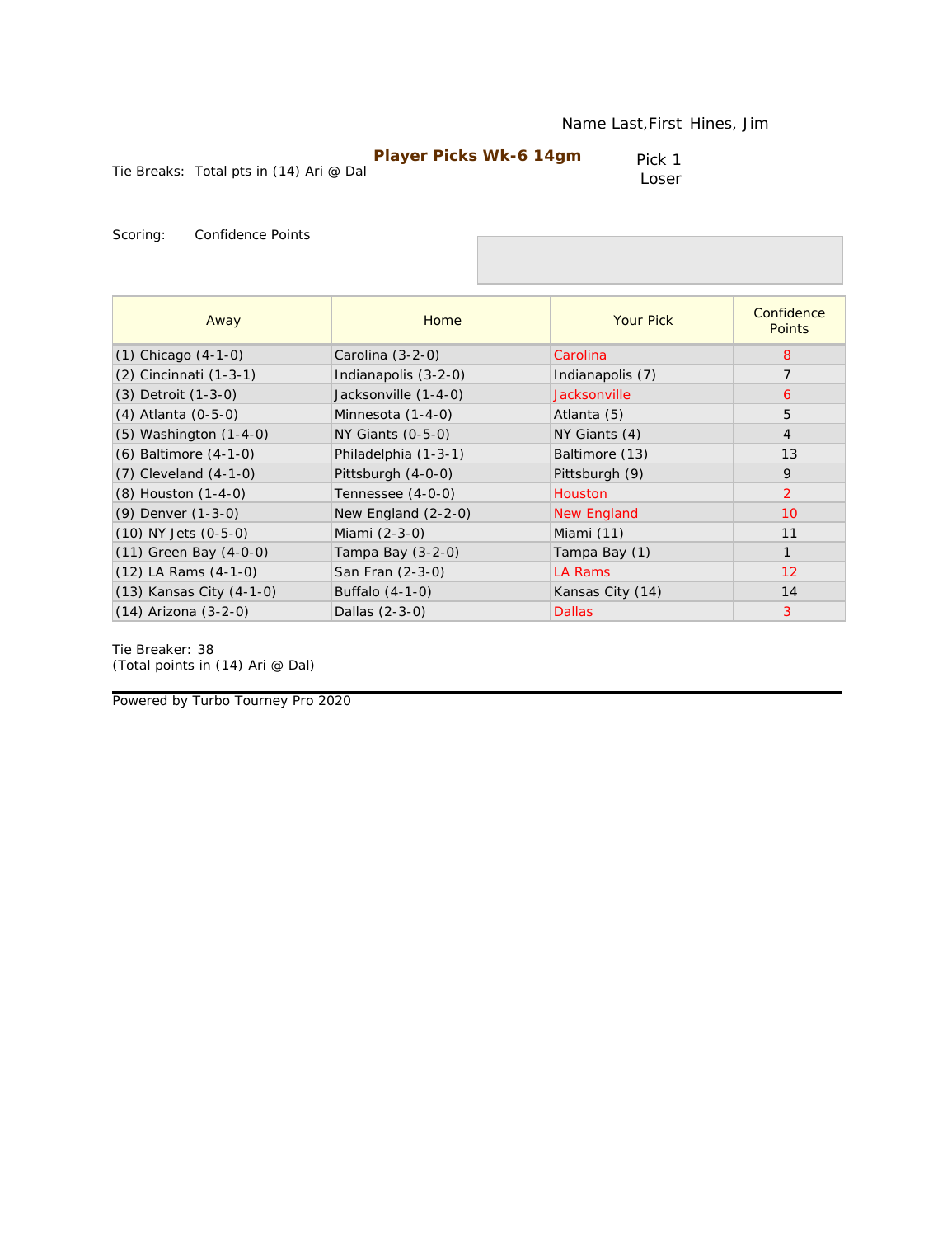Tie Breaks: Total pts in (14) Ari @ Dal

Pick 1 dolphins rd 2 Loser Texans

Scoring: Confidence Points

| Away                       | Home                  | <b>Your Pick</b>   | Confidence<br><b>Points</b> |
|----------------------------|-----------------------|--------------------|-----------------------------|
| $(1)$ Chicago $(4-1-0)$    | Carolina (3-2-0)      | Carolina           |                             |
| (2) Cincinnati (1-3-1)     | Indianapolis (3-2-0)  | Indianapolis (7)   | 7                           |
| (3) Detroit (1-3-0)        | Jacksonville (1-4-0)  | Jacksonville       | 8                           |
| (4) Atlanta (0-5-0)        | Minnesota (1-4-0)     | Atlanta (6)        | 6                           |
| $(5)$ Washington $(1-4-0)$ | $NY$ Giants $(0-5-0)$ | Washington         | 14                          |
| $(6)$ Baltimore $(4-1-0)$  | Philadelphia (1-3-1)  | Baltimore (9)      | $\mathsf{Q}$                |
| $(7)$ Cleveland $(4-1-0)$  | Pittsburgh (4-0-0)    | Pittsburgh (13)    | 13                          |
| $(8)$ Houston $(1-4-0)$    | Tennessee (4-0-0)     | Tennessee (2)      | 2                           |
| (9) Denver (1-3-0)         | New England $(2-2-0)$ | <b>New England</b> | 11                          |
| $(10)$ NY Jets $(0-5-0)$   | Miami (2-3-0)         | Miami (12)         | 12                          |
| $(11)$ Green Bay $(4-0-0)$ | Tampa Bay $(3-2-0)$   | Tampa Bay (5)      | 5                           |
| $(12)$ LA Rams $(4-1-0)$   | San Fran (2-3-0)      | San Fran (4)       | $\overline{4}$              |
| (13) Kansas City (4-1-0)   | Buffalo (4-1-0)       | Kansas City (3)    | 3                           |
| $(14)$ Arizona $(3-2-0)$   | Dallas (2-3-0)        | Arizona (10)       | 10                          |

Tie Breaker: 52 *(Total points in (14) Ari @ Dal)*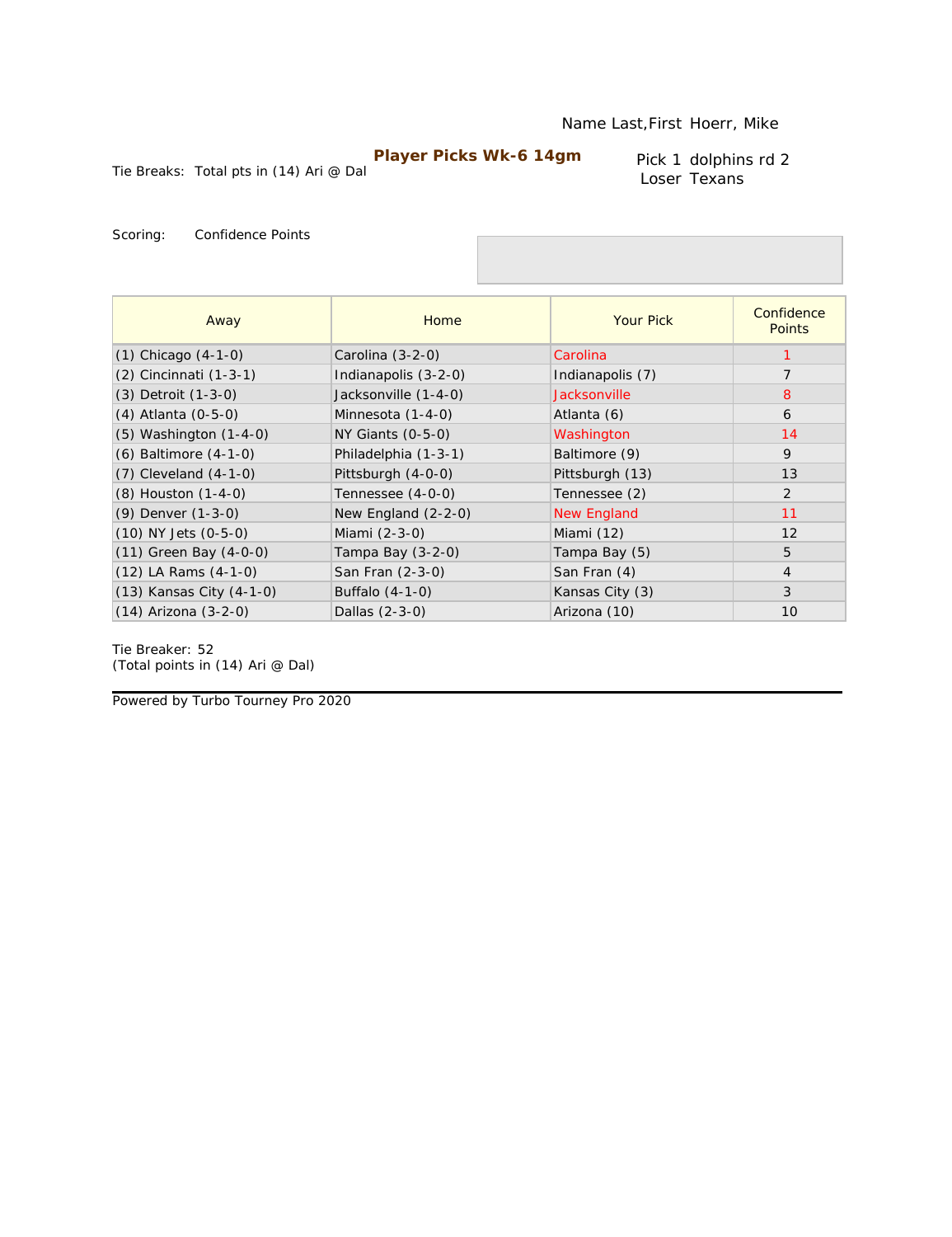| Player Picks Wk-6 14gm |  |
|------------------------|--|
|------------------------|--|

Pick 1 Loser

Scoring: Confidence Points

| Away                       | Home                  | <b>Your Pick</b>   | Confidence<br><b>Points</b> |
|----------------------------|-----------------------|--------------------|-----------------------------|
| $(1)$ Chicago $(4-1-0)$    | Carolina (3-2-0)      | Chicago (5)        | 5                           |
| (2) Cincinnati (1-3-1)     | Indianapolis (3-2-0)  | Indianapolis (12)  | 12                          |
| (3) Detroit (1-3-0)        | Jacksonville (1-4-0)  | Detroit (6)        | 6                           |
| (4) Atlanta (0-5-0)        | Minnesota (1-4-0)     | Minnesota          | 11                          |
| $(5)$ Washington $(1-4-0)$ | $NY$ Giants $(0-5-0)$ | Washington         | 3                           |
| $(6)$ Baltimore $(4-1-0)$  | Philadelphia (1-3-1)  | Baltimore (14)     | 14                          |
| $(7)$ Cleveland $(4-1-0)$  | Pittsburgh (4-0-0)    | Pittsburgh (10)    | 10                          |
| (8) Houston (1-4-0)        | Tennessee (4-0-0)     | Tennessee (9)      | 9                           |
| (9) Denver (1-3-0)         | New England (2-2-0)   | <b>New England</b> |                             |
| $(10)$ NY Jets $(0-5-0)$   | Miami (2-3-0)         | Miami (13)         | 13                          |
| $(11)$ Green Bay $(4-0-0)$ | Tampa Bay (3-2-0)     | Green Bay          | 4                           |
| $(12)$ LA Rams $(4-1-0)$   | San Fran (2-3-0)      | LA Rams            | 8                           |
| (13) Kansas City (4-1-0)   | Buffalo (4-1-0)       | Kansas City (7)    | 7                           |
| $(14)$ Arizona $(3-2-0)$   | Dallas (2-3-0)        | Arizona (2)        | 2                           |

Tie Breaker: 41 *(Total points in (14) Ari @ Dal)*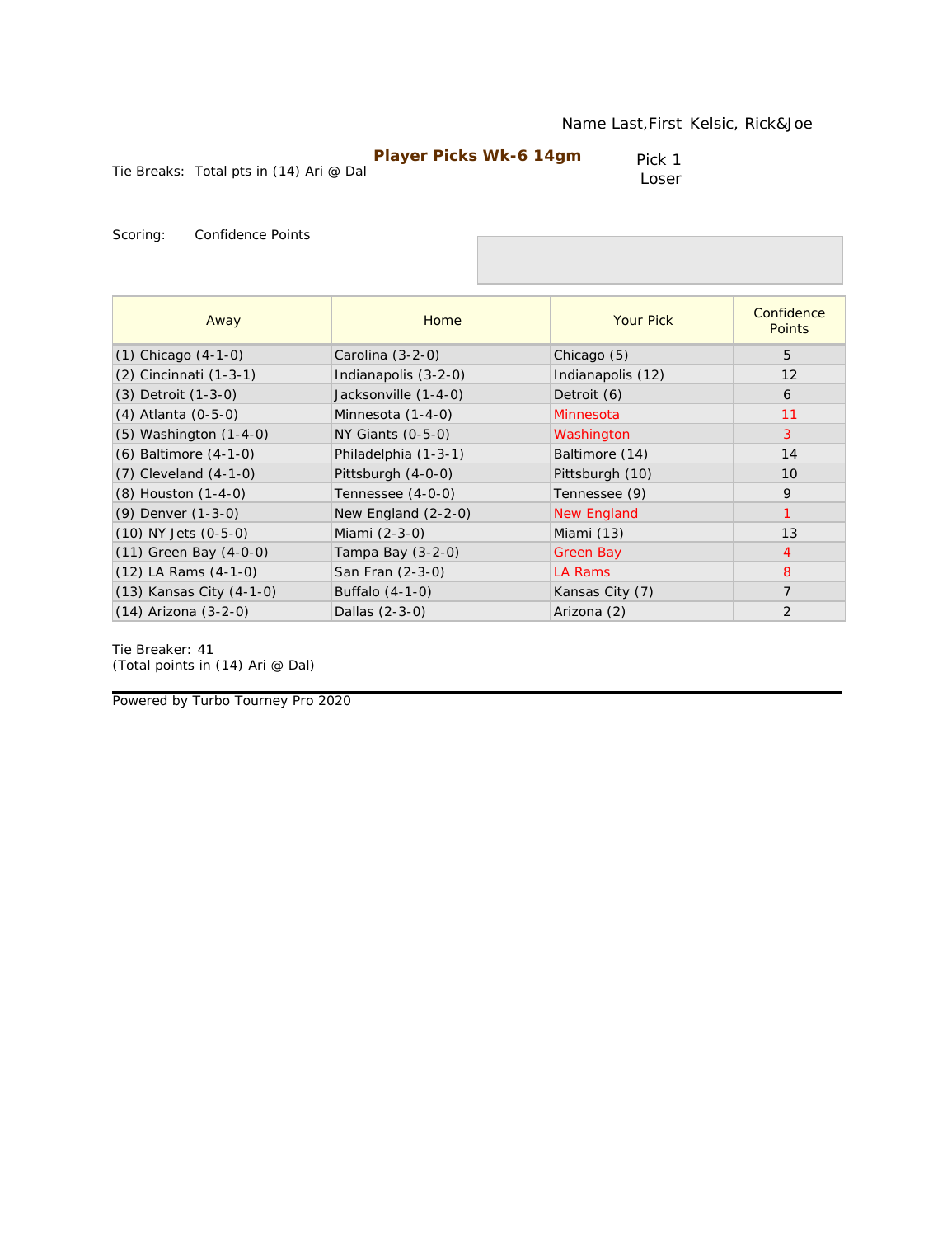Pick 1 Dolphins Loser

Tie Breaks: Total pts in (14) Ari @ Dal

Scoring: Confidence Points

| Away                       | <b>Home</b>           | <b>Your Pick</b>   | Confidence<br><b>Points</b> |
|----------------------------|-----------------------|--------------------|-----------------------------|
| $(1)$ Chicago $(4-1-0)$    | Carolina (3-2-0)      | Carolina           |                             |
| $(2)$ Cincinnati $(1-3-1)$ | Indianapolis (3-2-0)  | Indianapolis (14)  | 14                          |
| $(3)$ Detroit $(1-3-0)$    | Jacksonville (1-4-0)  | Jacksonville       | $\overline{4}$              |
| (4) Atlanta (0-5-0)        | Minnesota (1-4-0)     | Minnesota          | 9                           |
| $(5)$ Washington $(1-4-0)$ | $NY$ Giants $(0-5-0)$ | Washington         | $\overline{7}$              |
| $(6)$ Baltimore $(4-1-0)$  | Philadelphia (1-3-1)  | Baltimore (6)      | 6                           |
| $(7)$ Cleveland $(4-1-0)$  | Pittsburgh (4-0-0)    | Pittsburgh (11)    | 11                          |
| (8) Houston (1-4-0)        | Tennessee (4-0-0)     | <b>Houston</b>     | 3                           |
| (9) Denver (1-3-0)         | New England $(2-2-0)$ | <b>New England</b> | 12                          |
| $(10)$ NY Jets $(0-5-0)$   | Miami (2-3-0)         | Miami (13)         | 13                          |
| $(11)$ Green Bay $(4-0-0)$ | Tampa Bay (3-2-0)     | Green Bay          | 5                           |
| $(12)$ LA Rams $(4-1-0)$   | San Fran (2-3-0)      | LA Rams            | 10                          |
| (13) Kansas City (4-1-0)   | Buffalo (4-1-0)       | Kansas City (8)    | 8                           |
| (14) Arizona (3-2-0)       | Dallas (2-3-0)        | Arizona (2)        | $\overline{2}$              |

Tie Breaker: 63 *(Total points in (14) Ari @ Dal)*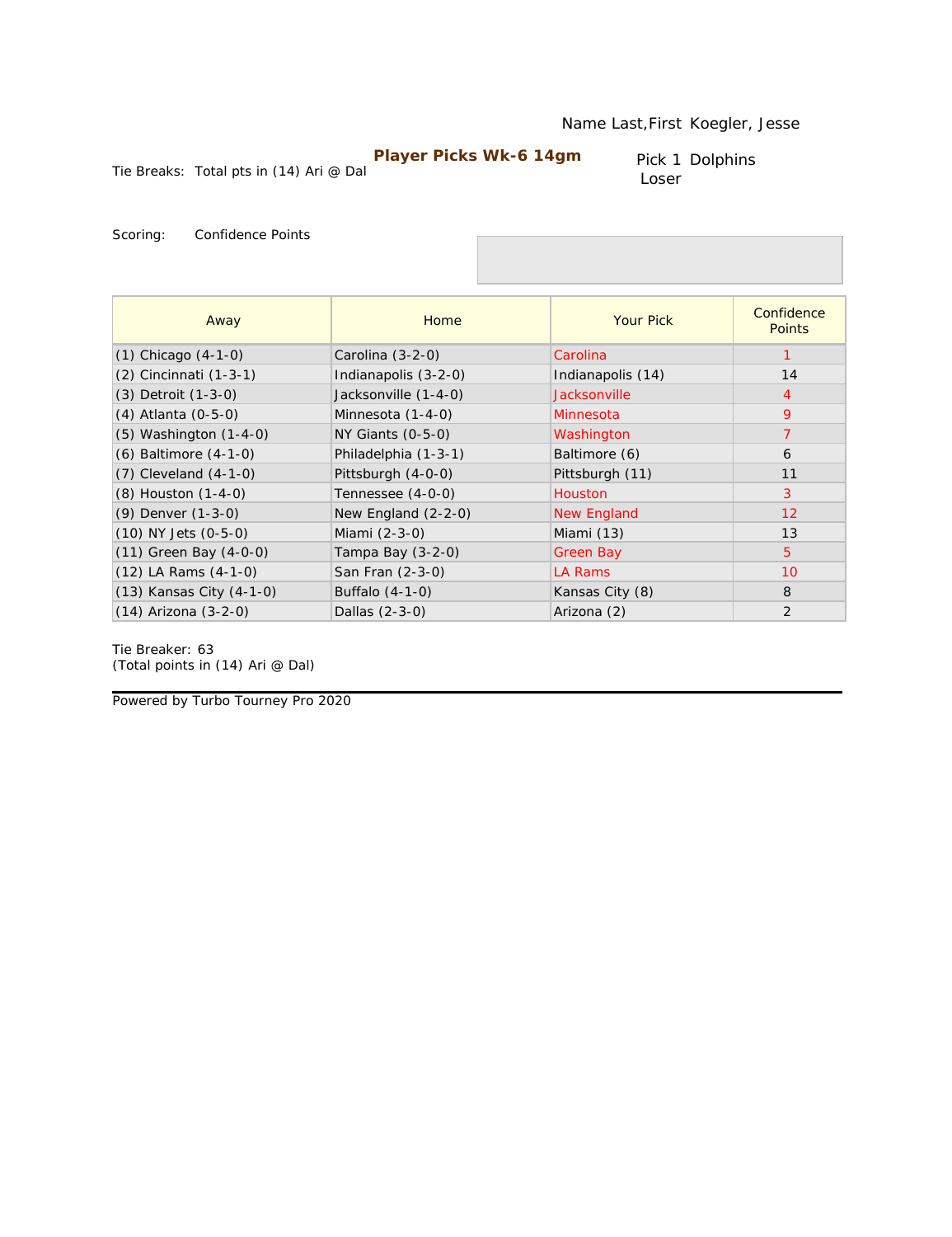Tie Breaks: Total pts in (14) Ari @ Dal

Pick 1 New England, indy Loser Philly

Scoring: Confidence Points

| Away                       | Home                 | <b>Your Pick</b>   | Confidence<br><b>Points</b> |
|----------------------------|----------------------|--------------------|-----------------------------|
| $(1)$ Chicago $(4-1-0)$    | Carolina (3-2-0)     | Chicago (2)        | 2                           |
| (2) Cincinnati (1-3-1)     | Indianapolis (3-2-0) | Indianapolis (14)  | 14                          |
| (3) Detroit (1-3-0)        | Jacksonville (1-4-0) | Jacksonville       | 3                           |
| (4) Atlanta (0-5-0)        | Minnesota (1-4-0)    | Minnesota          | 12                          |
| $(5)$ Washington $(1-4-0)$ | NY Giants (0-5-0)    | Washington         | $\overline{4}$              |
| (6) Baltimore (4-1-0)      | Philadelphia (1-3-1) | Baltimore (11)     | 11                          |
| $(7)$ Cleveland $(4-1-0)$  | Pittsburgh (4-0-0)   | Cleveland          | 5                           |
| (8) Houston (1-4-0)        | Tennessee (4-0-0)    | Tennessee (6)      | 6                           |
| (9) Denver (1-3-0)         | New England (2-2-0)  | <b>New England</b> | 13                          |
| $(10)$ NY Jets $(0-5-0)$   | Miami (2-3-0)        | Miami (10)         | 10                          |
| (11) Green Bay (4-0-0)     | Tampa Bay (3-2-0)    | <b>Green Bay</b>   | $\overline{7}$              |
| $(12)$ LA Rams $(4-1-0)$   | San Fran (2-3-0)     | LA Rams            | 9                           |
| (13) Kansas City (4-1-0)   | Buffalo (4-1-0)      | <b>Buffalo</b>     | 1                           |
| $(14)$ Arizona $(3-2-0)$   | Dallas (2-3-0)       | Arizona (8)        | 8                           |

Tie Breaker: 52 *(Total points in (14) Ari @ Dal)*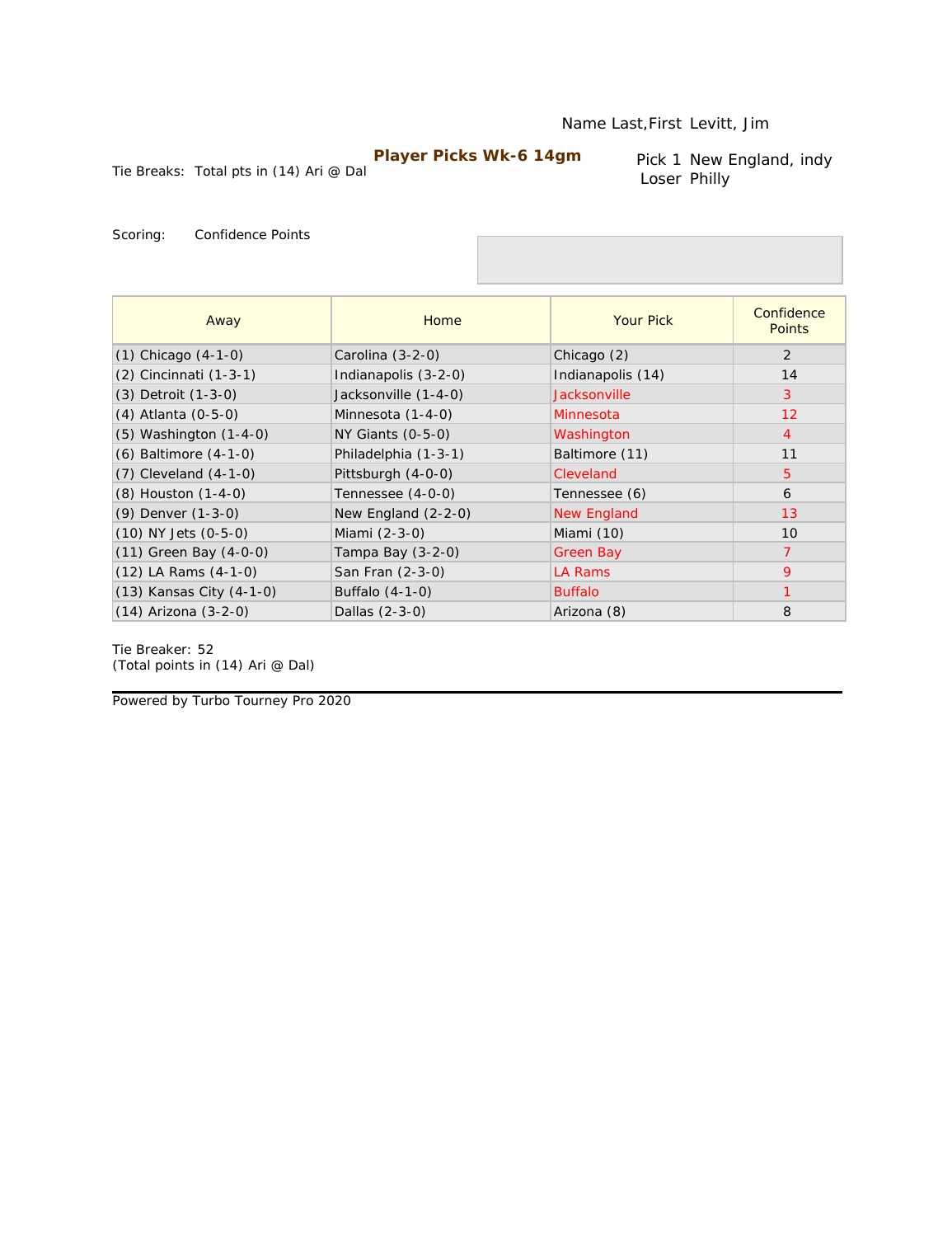Pick 1 Dolphins Loser 49ers

Tie Breaks: Total pts in (14) Ari @ Dal

Scoring: Confidence Points

| Away                       | Home                  | <b>Your Pick</b>   | Confidence<br><b>Points</b> |
|----------------------------|-----------------------|--------------------|-----------------------------|
| $(1)$ Chicago $(4-1-0)$    | Carolina $(3-2-0)$    | Carolina           | $5^{\circ}$                 |
| (2) Cincinnati (1-3-1)     | Indianapolis (3-2-0)  | Indianapolis (8)   | 8                           |
| (3) Detroit (1-3-0)        | Jacksonville (1-4-0)  | Detroit (10)       | 10                          |
| (4) Atlanta (0-5-0)        | Minnesota (1-4-0)     | Minnesota          | 3                           |
| $(5)$ Washington $(1-4-0)$ | $NY$ Giants $(0-5-0)$ | NY Giants (6)      | 6                           |
| (6) Baltimore (4-1-0)      | Philadelphia (1-3-1)  | Baltimore (7)      | $\overline{7}$              |
| $(7)$ Cleveland $(4-1-0)$  | Pittsburgh (4-0-0)    | Pittsburgh (9)     | 9                           |
| (8) Houston (1-4-0)        | Tennessee (4-0-0)     | Tennessee (2)      | $\overline{2}$              |
| $(9)$ Denver $(1-3-0)$     | New England $(2-2-0)$ | <b>New England</b> |                             |
| $(10)$ NY Jets $(0-5-0)$   | Miami (2-3-0)         | Miami (11)         | 11                          |
| $(11)$ Green Bay $(4-0-0)$ | Tampa Bay $(3-2-0)$   | Green Bay          | 14                          |
| $(12)$ LA Rams $(4-1-0)$   | San Fran (2-3-0)      | LA Rams            | 13                          |
| (13) Kansas City (4-1-0)   | Buffalo (4-1-0)       | Kansas City (12)   | 12                          |
| $(14)$ Arizona $(3-2-0)$   | Dallas (2-3-0)        | Arizona (4)        | $\overline{4}$              |

Tie Breaker: 54 *(Total points in (14) Ari @ Dal)*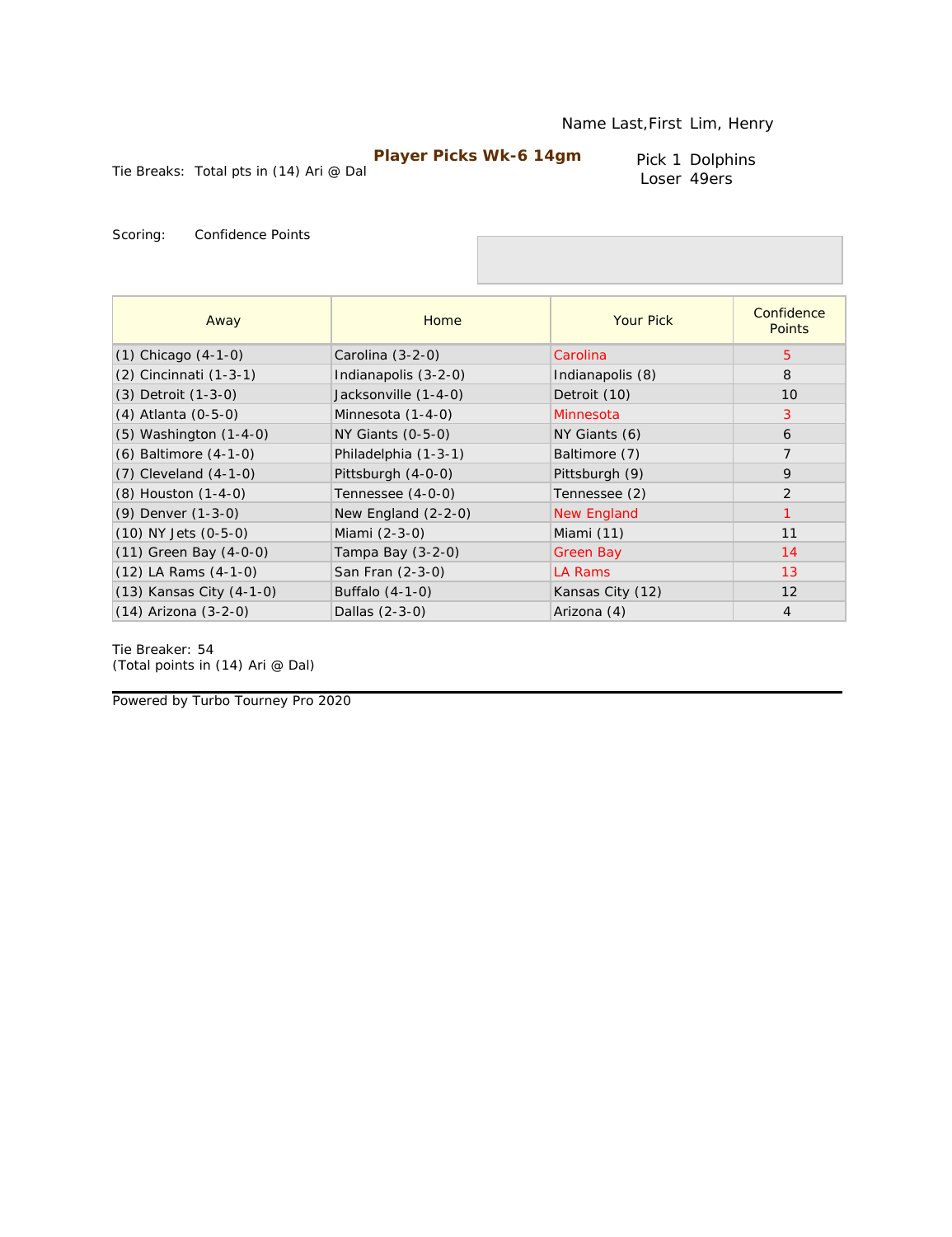| <b>Player Picks Wk-6 14gm</b> |  |
|-------------------------------|--|
|-------------------------------|--|

Pick 1 Loser

Scoring: Confidence Points

| Away                       | Home                  | <b>Your Pick</b>   | Confidence<br><b>Points</b> |
|----------------------------|-----------------------|--------------------|-----------------------------|
| $(1)$ Chicago $(4-1-0)$    | Carolina (3-2-0)      | Chicago (2)        | 2                           |
| (2) Cincinnati (1-3-1)     | Indianapolis (3-2-0)  | Indianapolis (13)  | 13                          |
| (3) Detroit (1-3-0)        | Jacksonville (1-4-0)  | Detroit (3)        | 3                           |
| (4) Atlanta (0-5-0)        | Minnesota (1-4-0)     | Minnesota          | 11                          |
| (5) Washington (1-4-0)     | $NY$ Giants $(0-5-0)$ | Washington         | $\mathbf{1}$                |
| (6) Baltimore (4-1-0)      | Philadelphia (1-3-1)  | Baltimore (12)     | 12                          |
| $(7)$ Cleveland $(4-1-0)$  | Pittsburgh (4-0-0)    | Pittsburgh (8)     | 8                           |
| (8) Houston (1-4-0)        | Tennessee (4-0-0)     | Tennessee (7)      | $\overline{7}$              |
| (9) Denver (1-3-0)         | New England $(2-2-0)$ | <b>New England</b> | 6                           |
| (10) NY Jets (0-5-0)       | Miami (2-3-0)         | Miami (14)         | 14                          |
| $(11)$ Green Bay $(4-0-0)$ | Tampa Bay (3-2-0)     | <b>Green Bay</b>   | 5                           |
| $(12)$ LA Rams $(4-1-0)$   | San Fran (2-3-0)      | LA Rams            | $\overline{4}$              |
| (13) Kansas City (4-1-0)   | Buffalo (4-1-0)       | Kansas City (10)   | 10                          |
| $(14)$ Arizona $(3-2-0)$   | Dallas (2-3-0)        | <b>Dallas</b>      | 9                           |

Tie Breaker: 45 *(Total points in (14) Ari @ Dal)*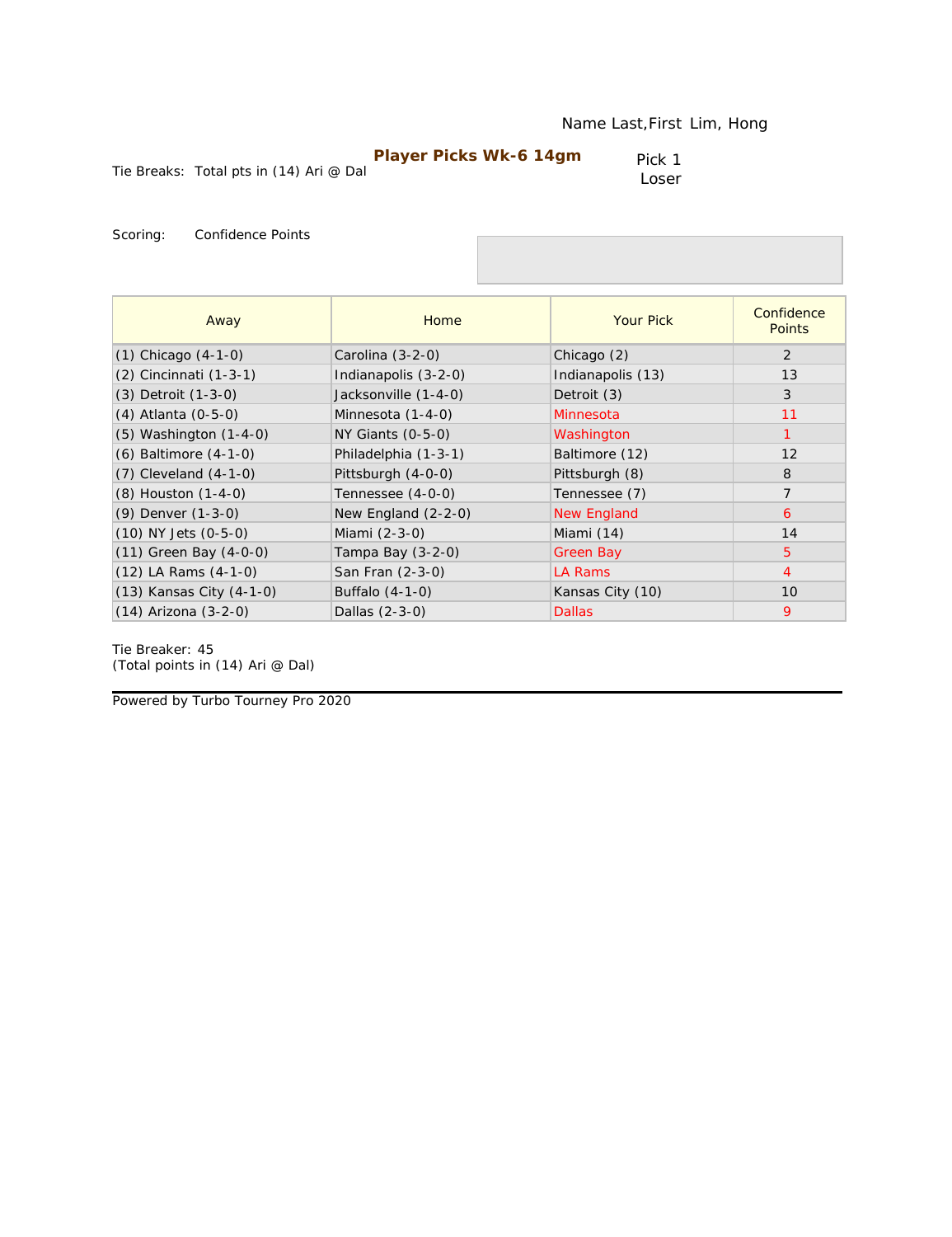| <b>Player Picks Wk-6 14gm</b> |  |
|-------------------------------|--|
|-------------------------------|--|

Pick 1 Loser

Scoring: Confidence Points

| Away                       | Home                  | <b>Your Pick</b>   | Confidence<br><b>Points</b> |
|----------------------------|-----------------------|--------------------|-----------------------------|
| $(1)$ Chicago $(4-1-0)$    | Carolina (3-2-0)      | Carolina           | 9                           |
| (2) Cincinnati (1-3-1)     | Indianapolis (3-2-0)  | Cincinnati         | 6                           |
| (3) Detroit (1-3-0)        | Jacksonville (1-4-0)  | Detroit (5)        | 5                           |
| (4) Atlanta (0-5-0)        | Minnesota (1-4-0)     | Minnesota          | 10                          |
| $(5)$ Washington $(1-4-0)$ | NY Giants (0-5-0)     | NY Giants (14)     | 14                          |
| $(6)$ Baltimore $(4-1-0)$  | Philadelphia (1-3-1)  | Baltimore (11)     | 11                          |
| $(7)$ Cleveland $(4-1-0)$  | Pittsburgh (4-0-0)    | Pittsburgh (3)     | 3                           |
| (8) Houston (1-4-0)        | Tennessee (4-0-0)     | Tennessee (12)     | 12                          |
| (9) Denver (1-3-0)         | New England $(2-2-0)$ | <b>New England</b> | 13                          |
| $(10)$ NY Jets $(0-5-0)$   | Miami (2-3-0)         | Miami (8)          | 8                           |
| $(11)$ Green Bay $(4-0-0)$ | Tampa Bay (3-2-0)     | Green Bay          | $\overline{7}$              |
| $(12)$ LA Rams $(4-1-0)$   | San Fran (2-3-0)      | LA Rams            | 2                           |
| (13) Kansas City (4-1-0)   | Buffalo (4-1-0)       | Kansas City (4)    | $\overline{4}$              |
| $(14)$ Arizona $(3-2-0)$   | Dallas (2-3-0)        | Arizona (1)        | $\mathbf{1}$                |

Tie Breaker: 35 *(Total points in (14) Ari @ Dal)*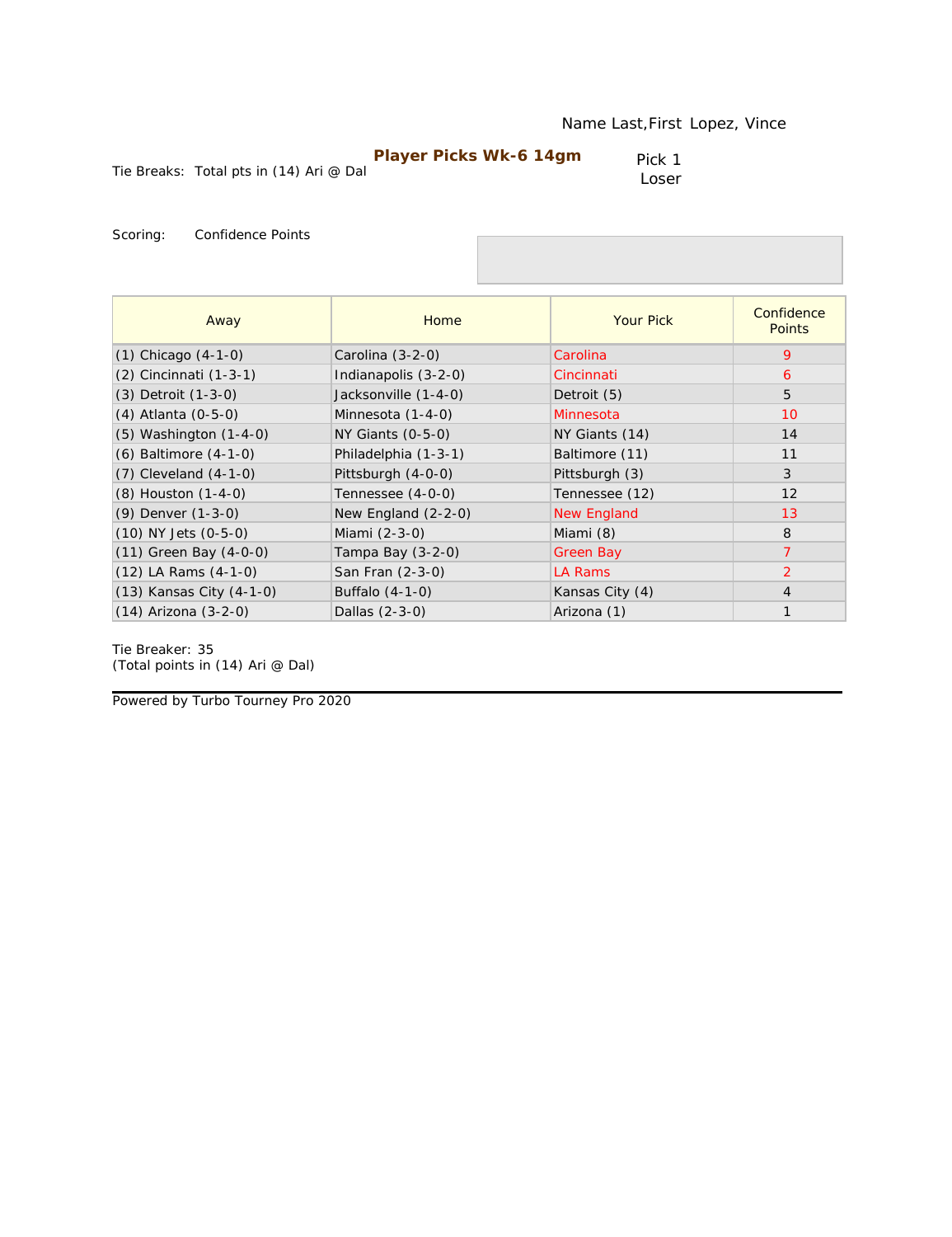| <b>Player Picks Wk-6 14gm</b> |  |
|-------------------------------|--|
|-------------------------------|--|

Pick 1 Loser

Scoring: Confidence Points

| Away                       | Home                  | <b>Your Pick</b>    | Confidence<br><b>Points</b> |
|----------------------------|-----------------------|---------------------|-----------------------------|
| $(1)$ Chicago $(4-1-0)$    | Carolina (3-2-0)      | Chicago (9)         | 9                           |
| (2) Cincinnati (1-3-1)     | Indianapolis (3-2-0)  | Indianapolis (14)   | 14                          |
| (3) Detroit (1-3-0)        | Jacksonville (1-4-0)  | <b>Jacksonville</b> | 10                          |
| (4) Atlanta (0-5-0)        | Minnesota (1-4-0)     | Minnesota           | 13                          |
| (5) Washington (1-4-0)     | $NY$ Giants $(0-5-0)$ | NY Giants (2)       | $\overline{2}$              |
| (6) Baltimore (4-1-0)      | Philadelphia (1-3-1)  | Baltimore (8)       | 8                           |
| $(7)$ Cleveland $(4-1-0)$  | Pittsburgh (4-0-0)    | Pittsburgh (3)      | 3                           |
| (8) Houston (1-4-0)        | Tennessee (4-0-0)     | Tennessee (5)       | 5                           |
| (9) Denver (1-3-0)         | New England (2-2-0)   | Denver (1)          |                             |
| (10) NY Jets (0-5-0)       | Miami $(2-3-0)$       | Miami (11)          | 11                          |
| $(11)$ Green Bay $(4-0-0)$ | Tampa Bay (3-2-0)     | <b>Green Bay</b>    | 6                           |
| $(12)$ LA Rams $(4-1-0)$   | San Fran (2-3-0)      | LA Rams             | 12                          |
| (13) Kansas City (4-1-0)   | Buffalo (4-1-0)       | Kansas City (4)     | $\overline{4}$              |
| $(14)$ Arizona $(3-2-0)$   | Dallas (2-3-0)        | Arizona (7)         | $\overline{7}$              |

Tie Breaker: 49 *(Total points in (14) Ari @ Dal)*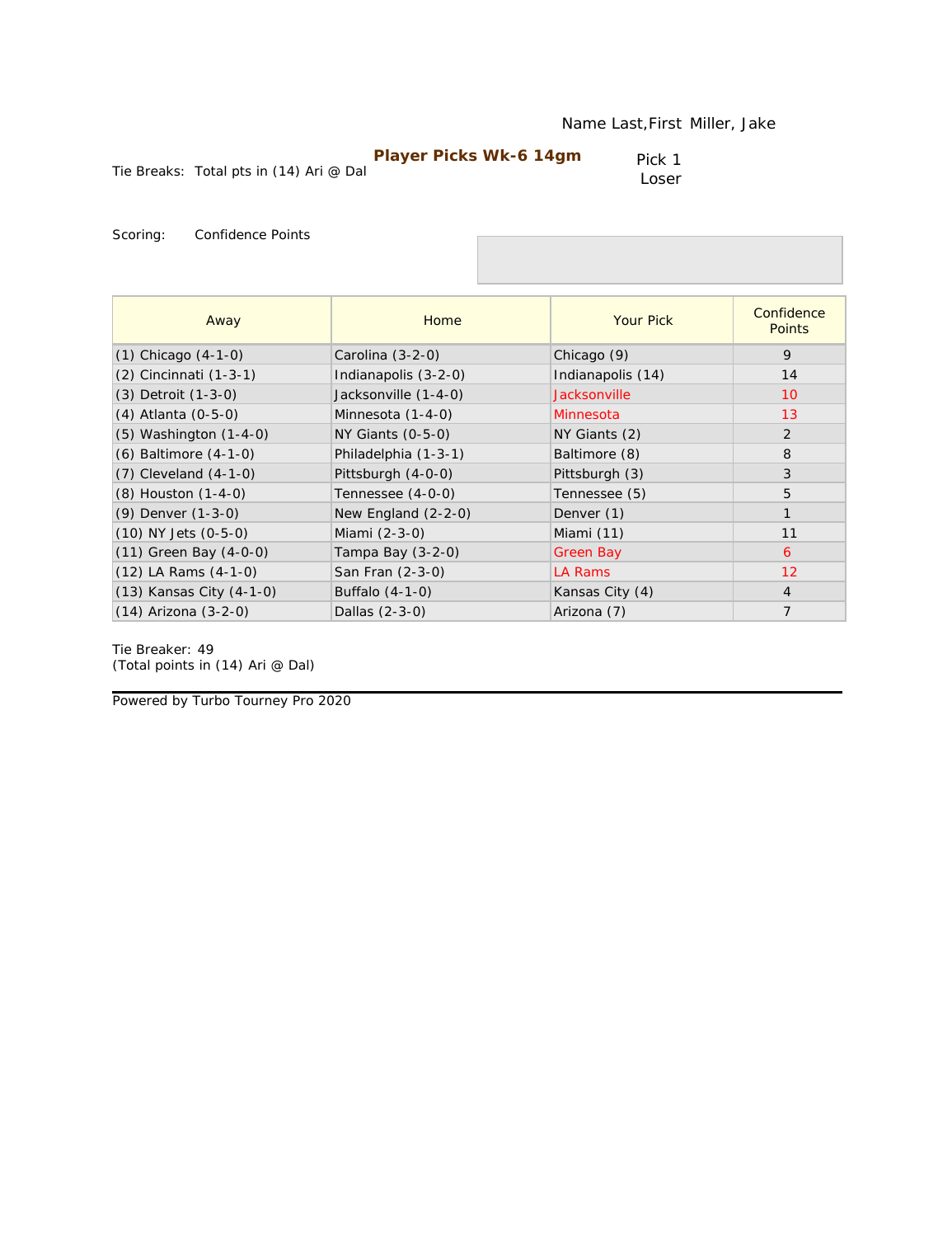Pick 1 Loser

Scoring: Confidence Points

| Away                       | Home                  | <b>Your Pick</b>   | Confidence<br><b>Points</b> |
|----------------------------|-----------------------|--------------------|-----------------------------|
| $(1)$ Chicago $(4-1-0)$    | Carolina (3-2-0)      | Chicago (5)        | 5                           |
| (2) Cincinnati (1-3-1)     | Indianapolis (3-2-0)  | Indianapolis (8)   | 8                           |
| (3) Detroit (1-3-0)        | Jacksonville (1-4-0)  | Detroit (7)        | $\overline{7}$              |
| (4) Atlanta (0-5-0)        | Minnesota (1-4-0)     | Minnesota          | 10                          |
| $(5)$ Washington $(1-4-0)$ | $NY$ Giants $(0-5-0)$ | Washington         | 1                           |
| $(6)$ Baltimore $(4-1-0)$  | Philadelphia (1-3-1)  | Baltimore (14)     | 14                          |
| $(7)$ Cleveland $(4-1-0)$  | Pittsburgh (4-0-0)    | Cleveland          | 6                           |
| (8) Houston (1-4-0)        | Tennessee (4-0-0)     | Tennessee (13)     | 13                          |
| (9) Denver (1-3-0)         | New England (2-2-0)   | <b>New England</b> | 9                           |
| $(10)$ NY Jets $(0-5-0)$   | Miami (2-3-0)         | Miami (11)         | 11                          |
| $(11)$ Green Bay $(4-0-0)$ | Tampa Bay (3-2-0)     | Green Bay          | $\overline{4}$              |
| $(12)$ LA Rams $(4-1-0)$   | San Fran (2-3-0)      | LA Rams            | 12                          |
| (13) Kansas City (4-1-0)   | Buffalo (4-1-0)       | Kansas City (3)    | 3                           |
| $(14)$ Arizona $(3-2-0)$   | Dallas (2-3-0)        | Arizona (2)        | 2                           |

Tie Breaker: 44 *(Total points in (14) Ari @ Dal)*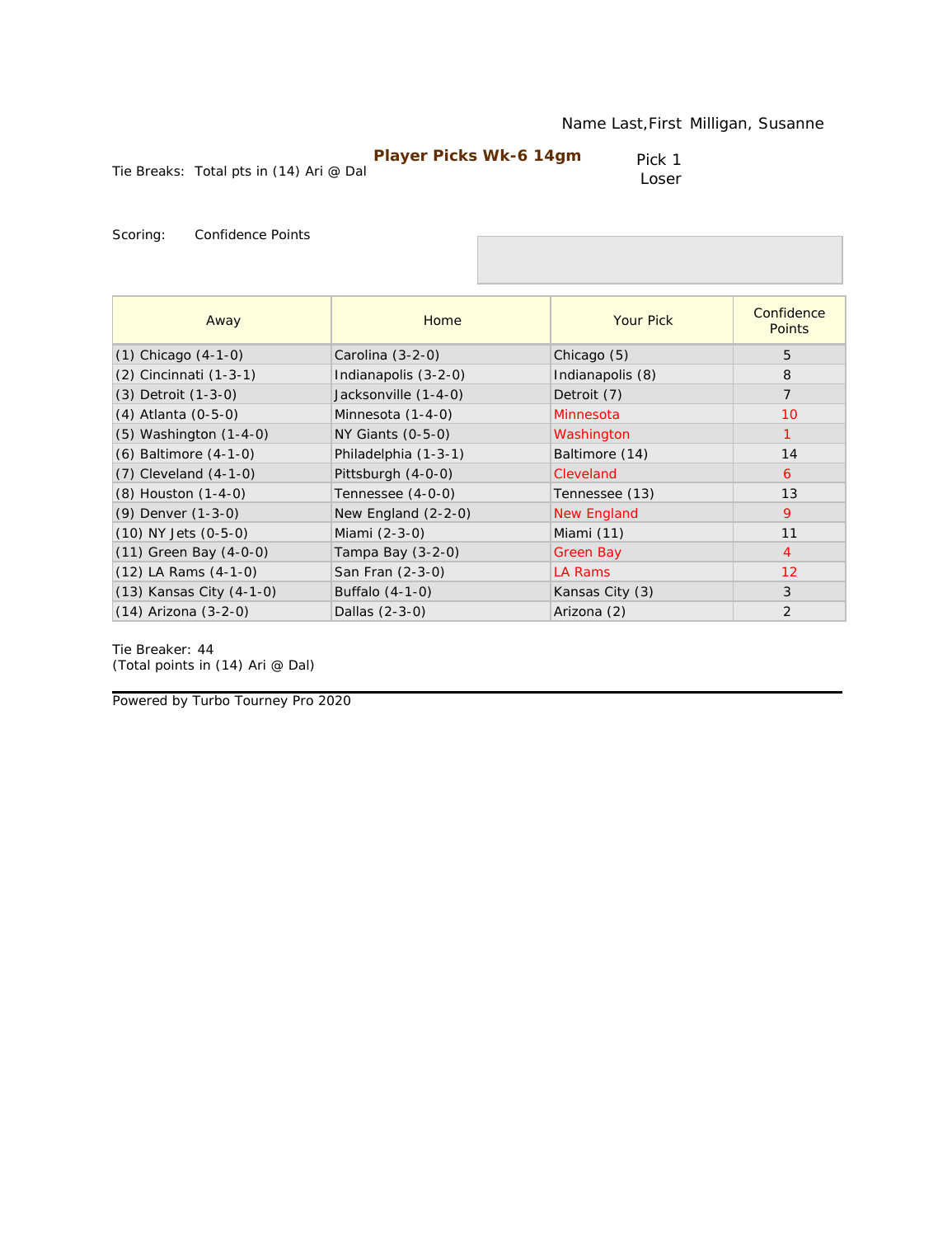| <b>Player Picks Wk-6 14gm</b> |  |
|-------------------------------|--|
|-------------------------------|--|

Pick 1 Loser

Scoring: Confidence Points

| Away                       | Home                 | <b>Your Pick</b>   | Confidence<br><b>Points</b> |
|----------------------------|----------------------|--------------------|-----------------------------|
| $(1)$ Chicago $(4-1-0)$    | Carolina (3-2-0)     | Chicago (11)       | 11                          |
| (2) Cincinnati (1-3-1)     | Indianapolis (3-2-0) | Indianapolis (10)  | 10                          |
| (3) Detroit (1-3-0)        | Jacksonville (1-4-0) | Detroit (5)        | 5                           |
| (4) Atlanta (0-5-0)        | Minnesota (1-4-0)    | Minnesota          | 2                           |
| (5) Washington (1-4-0)     | NY Giants (0-5-0)    | Washington         | $\mathbf{1}$                |
| (6) Baltimore (4-1-0)      | Philadelphia (1-3-1) | Baltimore (14)     | 14                          |
| $(7)$ Cleveland $(4-1-0)$  | Pittsburgh (4-0-0)   | Pittsburgh (4)     | $\overline{4}$              |
| (8) Houston (1-4-0)        | Tennessee (4-0-0)    | Tennessee (12)     | 12                          |
| (9) Denver (1-3-0)         | New England (2-2-0)  | <b>New England</b> | 9                           |
| (10) NY Jets (0-5-0)       | Miami (2-3-0)        | Miami (8)          | 8                           |
| $(11)$ Green Bay $(4-0-0)$ | Tampa Bay (3-2-0)    | <b>Green Bay</b>   | $\overline{7}$              |
| (12) LA Rams (4-1-0)       | San Fran (2-3-0)     | LA Rams            | 13                          |
| (13) Kansas City (4-1-0)   | Buffalo (4-1-0)      | Kansas City (6)    | 6                           |
| (14) Arizona (3-2-0)       | Dallas (2-3-0)       | Arizona (3)        | 3                           |

Tie Breaker: 45 *(Total points in (14) Ari @ Dal)*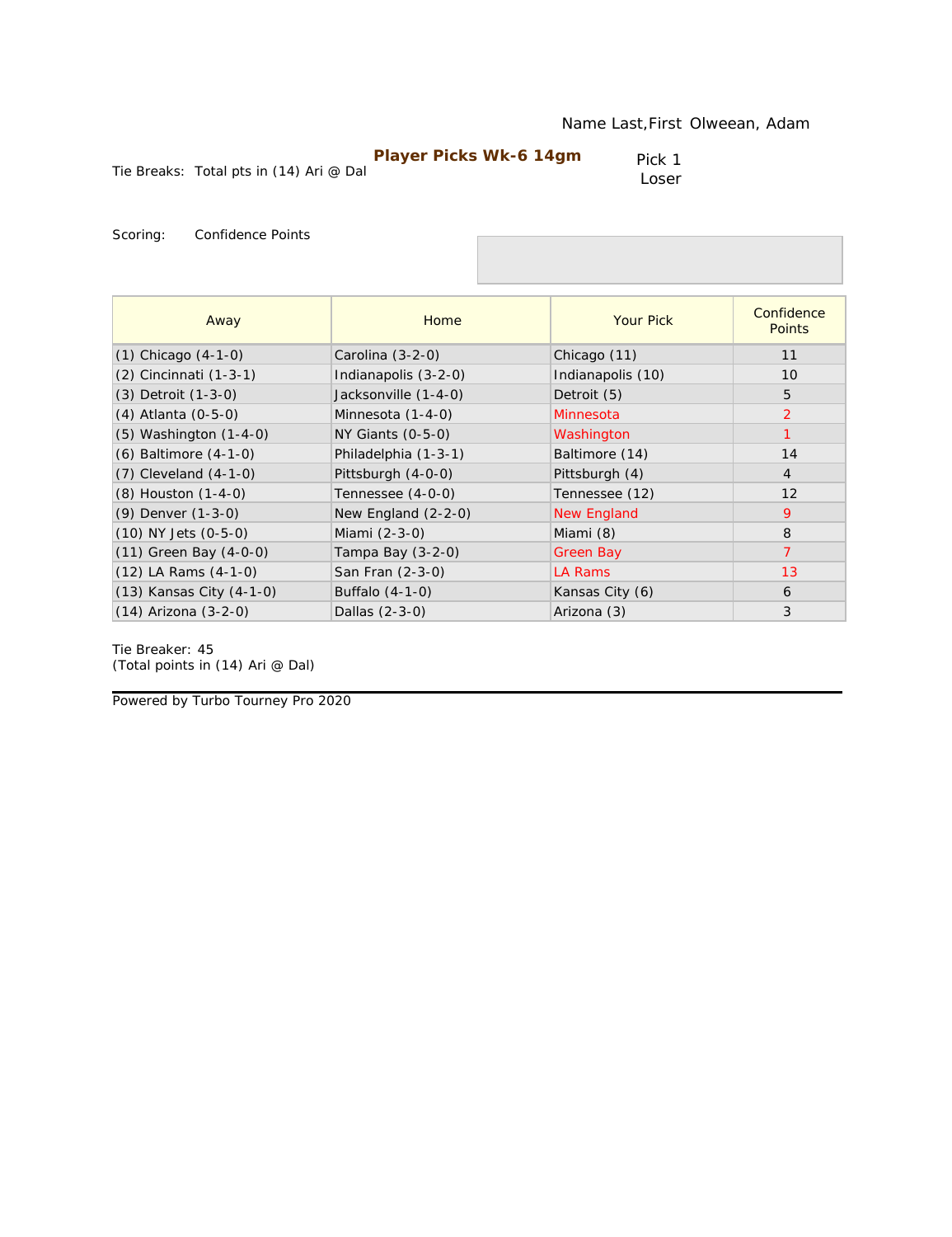Pick 1 Rd2: Indy Loser

Tie Breaks: Total pts in (14) Ari @ Dal

Scoring: Confidence Points

| Away                       | Home                  | <b>Your Pick</b>   | Confidence<br><b>Points</b> |
|----------------------------|-----------------------|--------------------|-----------------------------|
| $(1)$ Chicago $(4-1-0)$    | Carolina $(3-2-0)$    | Chicago (7)        | $\overline{7}$              |
| $(2)$ Cincinnati $(1-3-1)$ | Indianapolis (3-2-0)  | Indianapolis (10)  | 10                          |
| (3) Detroit (1-3-0)        | Jacksonville (1-4-0)  | Detroit (8)        | 8                           |
| (4) Atlanta (0-5-0)        | Minnesota (1-4-0)     | Minnesota          | $\overline{4}$              |
| $(5)$ Washington $(1-4-0)$ | NY Giants (0-5-0)     | NY Giants (3)      | 3                           |
| $(6)$ Baltimore $(4-1-0)$  | Philadelphia (1-3-1)  | Baltimore (14)     | 14                          |
| $(7)$ Cleveland $(4-1-0)$  | Pittsburgh (4-0-0)    | Cleveland          | 6                           |
| (8) Houston (1-4-0)        | Tennessee (4-0-0)     | Tennessee (9)      | 9                           |
| (9) Denver (1-3-0)         | New England $(2-2-0)$ | <b>New England</b> | 11                          |
| $(10)$ NY Jets $(0-5-0)$   | Miami (2-3-0)         | Miami (12)         | 12                          |
| $(11)$ Green Bay $(4-0-0)$ | Tampa Bay (3-2-0)     | Tampa Bay (2)      | $\overline{2}$              |
| $(12)$ LA Rams $(4-1-0)$   | San Fran (2-3-0)      | <b>LA Rams</b>     | 13                          |
| (13) Kansas City (4-1-0)   | Buffalo (4-1-0)       | <b>Buffalo</b>     | 1                           |
| (14) Arizona (3-2-0)       | Dallas (2-3-0)        | Arizona (5)        | 5                           |

Tie Breaker: 48 *(Total points in (14) Ari @ Dal)*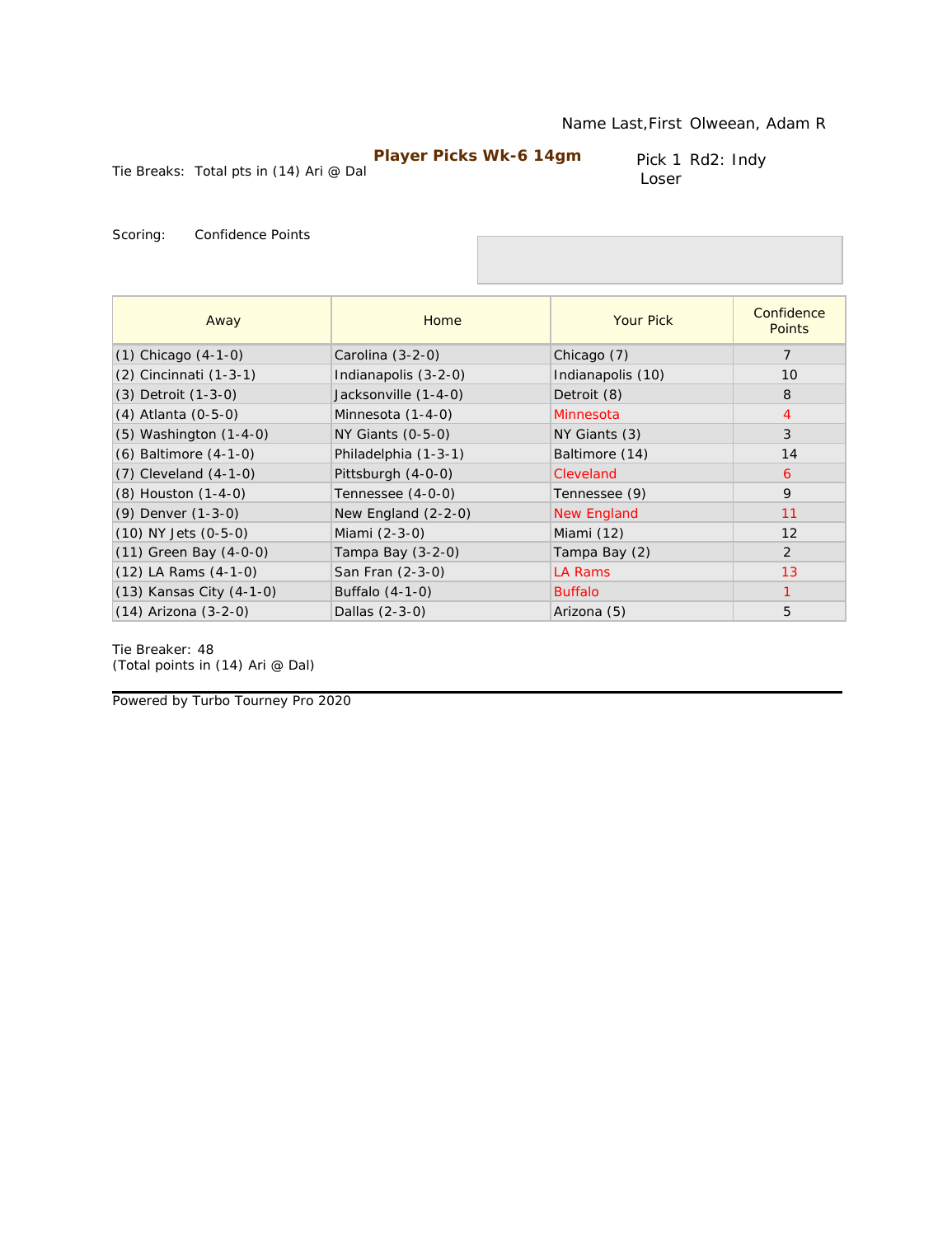| <b>Player Picks Wk-6 14gm</b> |  |
|-------------------------------|--|
|-------------------------------|--|

Pick 1 Loser

Scoring: Confidence Points

| Away                       | Home                  | <b>Your Pick</b>   | Confidence<br><b>Points</b> |
|----------------------------|-----------------------|--------------------|-----------------------------|
| $(1)$ Chicago $(4-1-0)$    | Carolina (3-2-0)      | Chicago (7)        | 7                           |
| (2) Cincinnati (1-3-1)     | Indianapolis (3-2-0)  | Indianapolis (10)  | 10                          |
| $(3)$ Detroit $(1-3-0)$    | Jacksonville (1-4-0)  | Detroit (1)        | $\mathbf{1}$                |
| (4) Atlanta (0-5-0)        | Minnesota (1-4-0)     | Minnesota          | 2                           |
| $(5)$ Washington $(1-4-0)$ | $NY$ Giants $(0-5-0)$ | Washington         | 3                           |
| $(6)$ Baltimore $(4-1-0)$  | Philadelphia (1-3-1)  | Baltimore (14)     | 14                          |
| $(7)$ Cleveland $(4-1-0)$  | Pittsburgh (4-0-0)    | Cleveland          | $\overline{4}$              |
| (8) Houston (1-4-0)        | Tennessee (4-0-0)     | Tennessee (13)     | 13                          |
| (9) Denver (1-3-0)         | New England $(2-2-0)$ | <b>New England</b> | $\overline{5}$              |
| $(10)$ NY Jets $(0-5-0)$   | Miami (2-3-0)         | Miami (11)         | 11                          |
| $(11)$ Green Bay $(4-0-0)$ | Tampa Bay $(3-2-0)$   | Green Bay          | 9                           |
| $(12)$ LA Rams $(4-1-0)$   | San Fran (2-3-0)      | LA Rams            | 12                          |
| (13) Kansas City (4-1-0)   | Buffalo (4-1-0)       | Kansas City (6)    | 6                           |
| $(14)$ Arizona $(3-2-0)$   | Dallas (2-3-0)        | Arizona (8)        | 8                           |

Tie Breaker: 40 *(Total points in (14) Ari @ Dal)*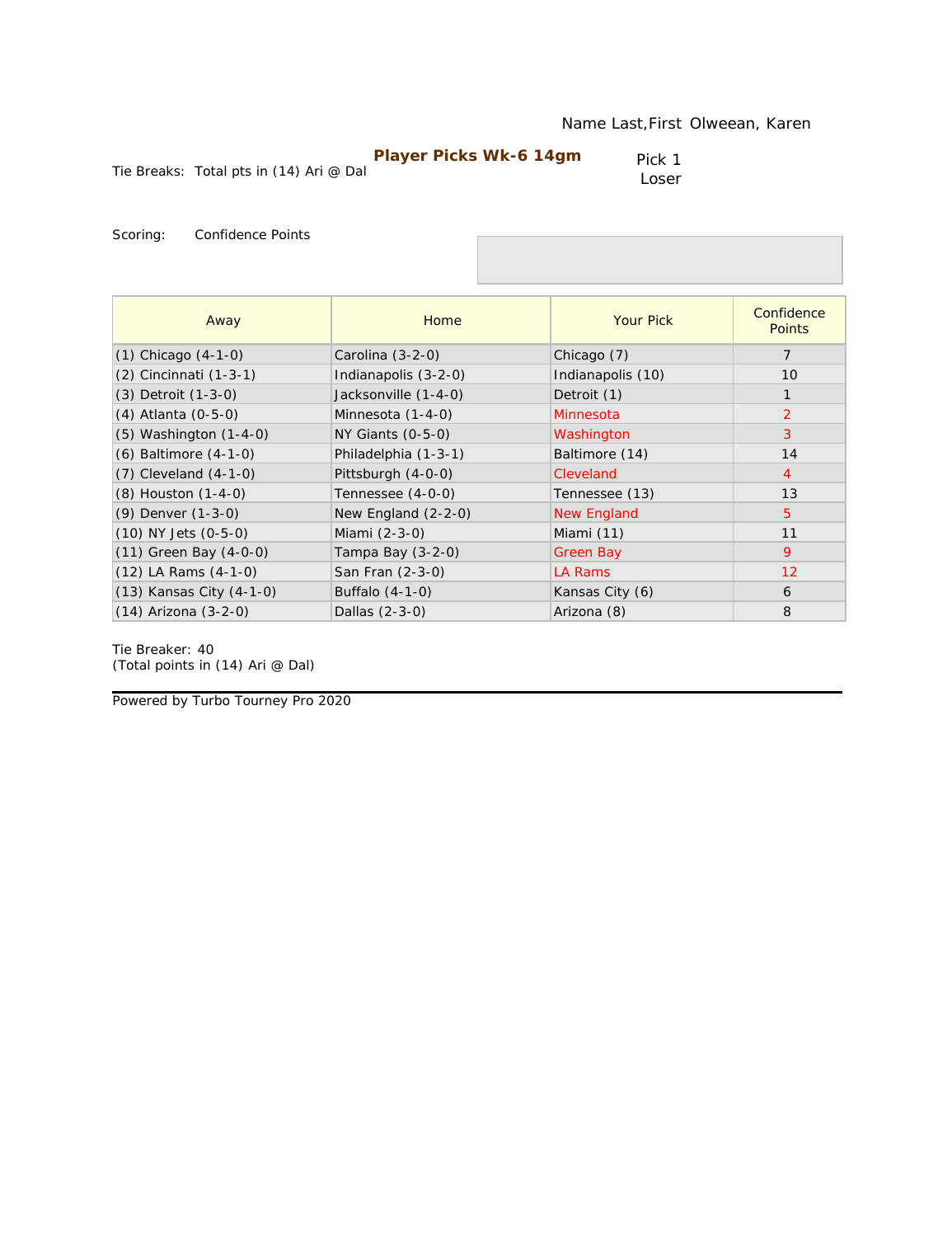#### Name Last,First Page, Fred

## **Player Picks Wk-6 14gm**

Tie Breaks: Total pts in (14) Ari @ Dal

Pick 1 Tennessee Titans Loser

Scoring: Confidence Points

| Away                       | Home                  | <b>Your Pick</b> | Confidence<br><b>Points</b> |
|----------------------------|-----------------------|------------------|-----------------------------|
| $(1)$ Chicago $(4-1-0)$    | Carolina (3-2-0)      | Carolina         | 2                           |
| (2) Cincinnati (1-3-1)     | Indianapolis (3-2-0)  | Indianapolis (8) | 8                           |
| (3) Detroit (1-3-0)        | Jacksonville (1-4-0)  | Detroit (5)      | 5                           |
| (4) Atlanta (0-5-0)        | Minnesota (1-4-0)     | Minnesota        | 11                          |
| $(5)$ Washington $(1-4-0)$ | $NY$ Giants $(0-5-0)$ | NY Giants (1)    | $\mathbf{1}$                |
| (6) Baltimore (4-1-0)      | Philadelphia (1-3-1)  | Baltimore (13)   | 13                          |
| $(7)$ Cleveland $(4-1-0)$  | Pittsburgh (4-0-0)    | Pittsburgh (7)   | $\overline{7}$              |
| (8) Houston (1-4-0)        | Tennessee (4-0-0)     | Tennessee (14)   | 14                          |
| (9) Denver (1-3-0)         | New England $(2-2-0)$ | New England      | 10                          |
| $(10)$ NY Jets $(0-5-0)$   | Miami (2-3-0)         | Miami (12)       | 12                          |
| $(11)$ Green Bay $(4-0-0)$ | Tampa Bay (3-2-0)     | <b>Green Bay</b> | 9                           |
| $(12)$ LA Rams $(4-1-0)$   | San Fran (2-3-0)      | LA Rams          | 6                           |
| (13) Kansas City (4-1-0)   | Buffalo (4-1-0)       | Kansas City (4)  | $\overline{4}$              |
| (14) Arizona (3-2-0)       | Dallas (2-3-0)        | <b>Dallas</b>    | 3                           |

Tie Breaker: 48 *(Total points in (14) Ari @ Dal)*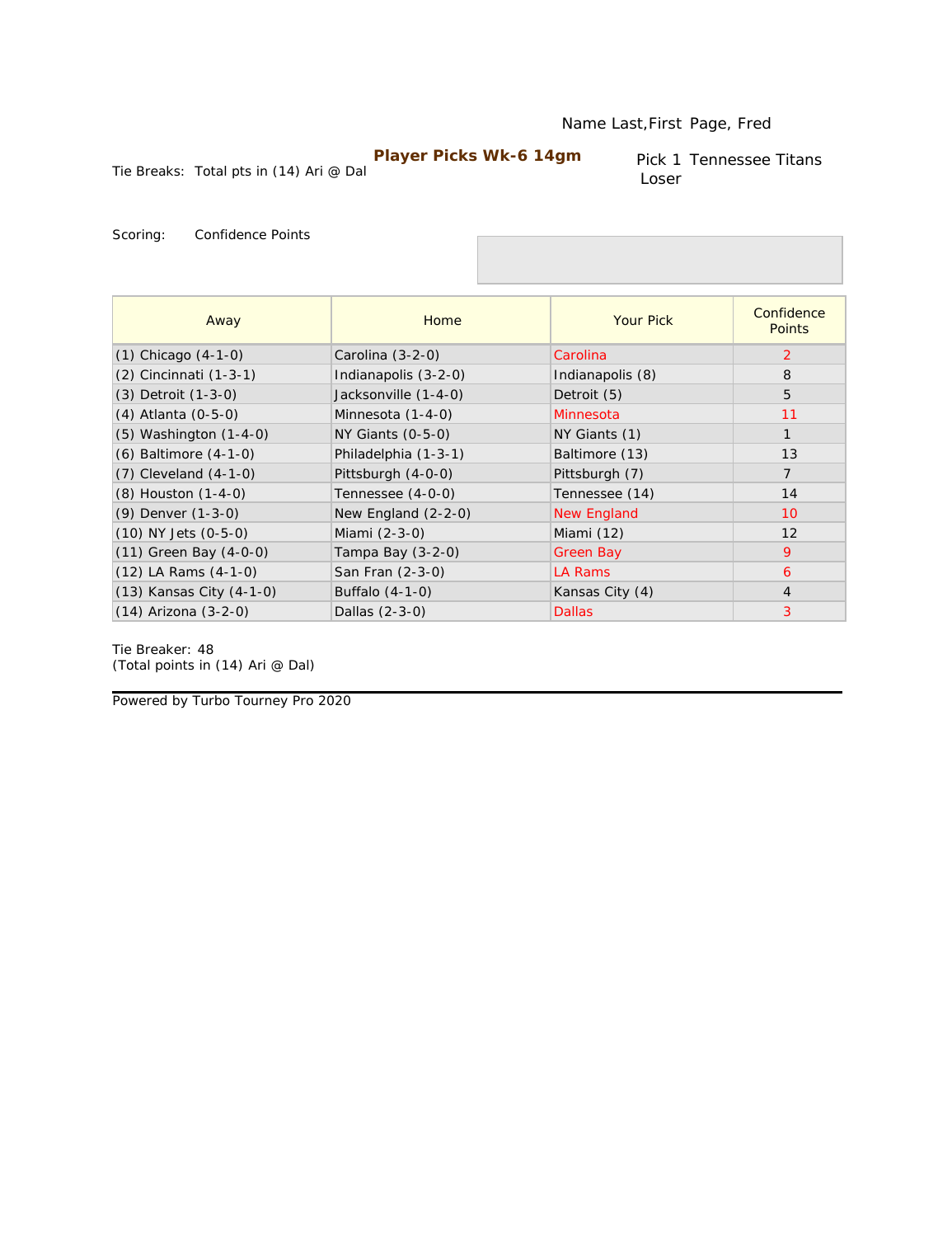Tie Breaks: Total pts in (14) Ari @ Dal

Pick 1 Loser Dallas

Scoring: Confidence Points

| Away                       | Home                  | <b>Your Pick</b> | Confidence<br><b>Points</b> |
|----------------------------|-----------------------|------------------|-----------------------------|
| $(1)$ Chicago $(4-1-0)$    | Carolina (3-2-0)      | Carolina         | 6                           |
| (2) Cincinnati (1-3-1)     | Indianapolis (3-2-0)  | Indianapolis (1) |                             |
| (3) Detroit (1-3-0)        | Jacksonville (1-4-0)  | Detroit (9)      | 9                           |
| (4) Atlanta (0-5-0)        | Minnesota (1-4-0)     | Minnesota        | 5                           |
| $(5)$ Washington $(1-4-0)$ | $NY$ Giants $(0-5-0)$ | Washington       | $\overline{2}$              |
| $(6)$ Baltimore $(4-1-0)$  | Philadelphia (1-3-1)  | Baltimore (14)   | 14                          |
| $(7)$ Cleveland $(4-1-0)$  | Pittsburgh (4-0-0)    | Pittsburgh (7)   | $\overline{7}$              |
| (8) Houston (1-4-0)        | Tennessee (4-0-0)     | Tennessee (13)   | 13                          |
| (9) Denver (1-3-0)         | New England $(2-2-0)$ | New England      | $\overline{4}$              |
| $(10)$ NY Jets $(0-5-0)$   | Miami (2-3-0)         | Miami (12)       | 12                          |
| (11) Green Bay (4-0-0)     | Tampa Bay (3-2-0)     | Green Bay        | 8                           |
| $(12)$ LA Rams $(4-1-0)$   | San Fran (2-3-0)      | LA Rams          | 11                          |
| (13) Kansas City (4-1-0)   | Buffalo (4-1-0)       | Kansas City (3)  | 3                           |
| $(14)$ Arizona $(3-2-0)$   | Dallas (2-3-0)        | Arizona (10)     | 10                          |

Tie Breaker: 42 *(Total points in (14) Ari @ Dal)*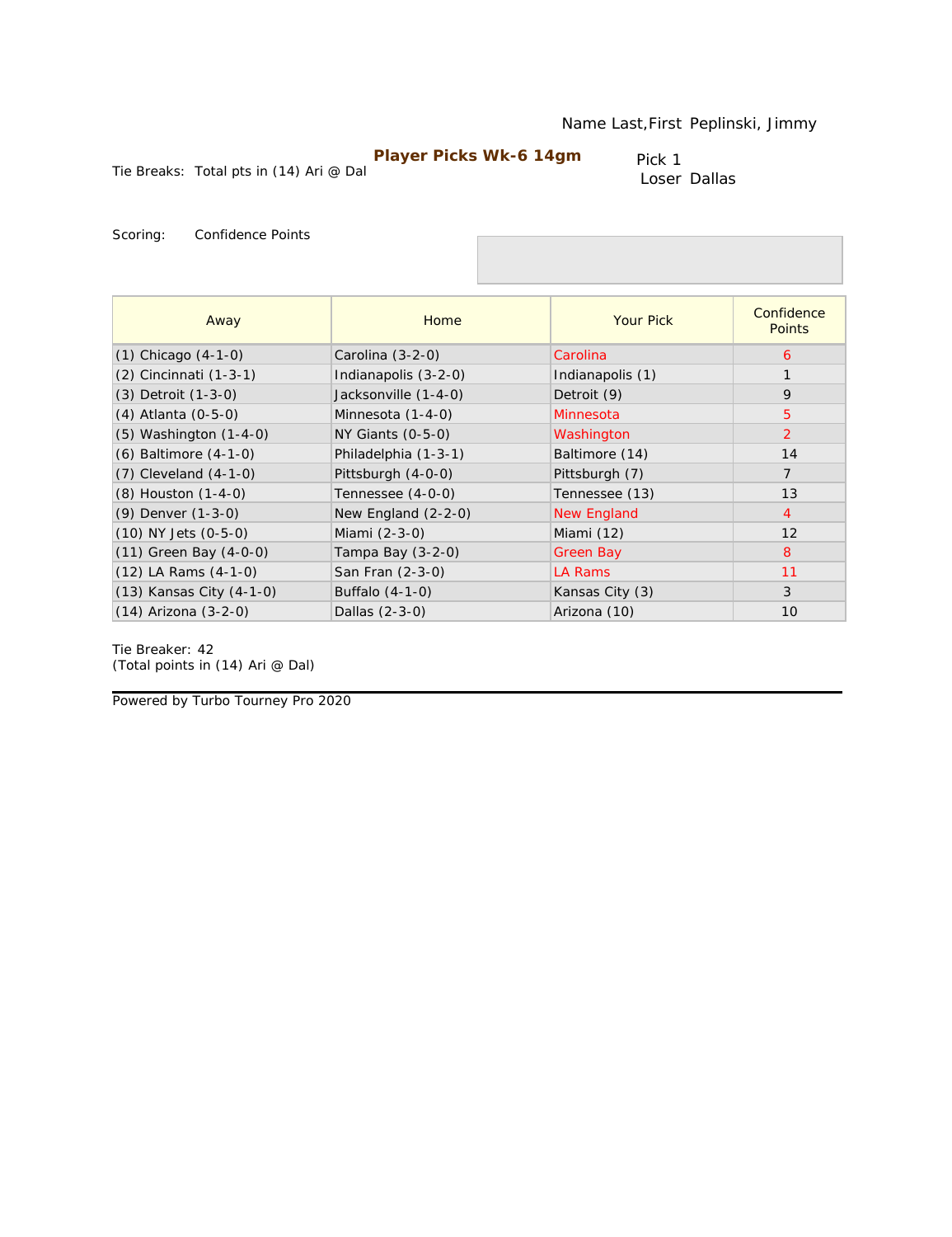Tie Breaks: Total pts in (14) Ari @ Dal

Pick 1 na Loser na

Scoring: Confidence Points

| Away                       | Home                  | <b>Your Pick</b>   | Confidence<br><b>Points</b> |
|----------------------------|-----------------------|--------------------|-----------------------------|
| $(1)$ Chicago $(4-1-0)$    | Carolina $(3-2-0)$    | Carolina           | 3                           |
| (2) Cincinnati (1-3-1)     | Indianapolis (3-2-0)  | Indianapolis (8)   | 8                           |
| $(3)$ Detroit $(1-3-0)$    | Jacksonville (1-4-0)  | Detroit (4)        | $\overline{4}$              |
| (4) Atlanta (0-5-0)        | Minnesota (1-4-0)     | Minnesota          | 5                           |
| $(5)$ Washington $(1-4-0)$ | $NY$ Giants $(0-5-0)$ | NY Giants (6)      | 6                           |
| $(6)$ Baltimore $(4-1-0)$  | Philadelphia (1-3-1)  | Baltimore (7)      | $\overline{7}$              |
| $(7)$ Cleveland $(4-1-0)$  | Pittsburgh (4-0-0)    | Pittsburgh (14)    | 14                          |
| (8) Houston (1-4-0)        | Tennessee (4-0-0)     | Tennessee (13)     | 13                          |
| (9) Denver (1-3-0)         | New England $(2-2-0)$ | <b>New England</b> | 12                          |
| $(10)$ NY Jets $(0-5-0)$   | Miami (2-3-0)         | Miami (11)         | 11                          |
| $(11)$ Green Bay $(4-0-0)$ | Tampa Bay $(3-2-0)$   | Tampa Bay (1)      | 1                           |
| $(12)$ LA Rams $(4-1-0)$   | San Fran (2-3-0)      | LA Rams            | 9                           |
| (13) Kansas City (4-1-0)   | Buffalo (4-1-0)       | Kansas City (10)   | 10                          |
| $(14)$ Arizona $(3-2-0)$   | Dallas (2-3-0)        | <b>Dallas</b>      | $\overline{2}$              |

Tie Breaker: 48 *(Total points in (14) Ari @ Dal)*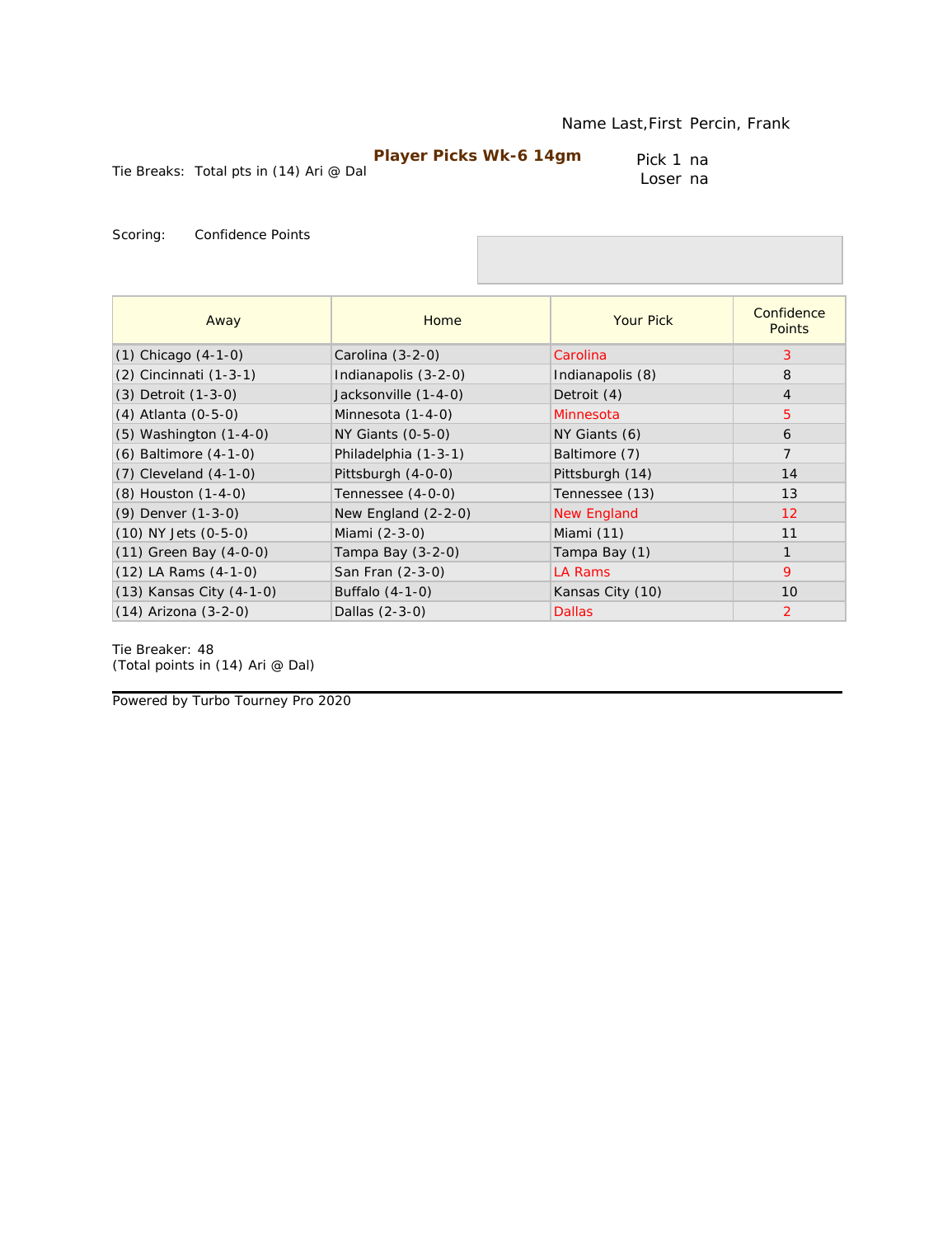Tie Breaks: Total pts in (14) Ari @ Dal

Pick 1 Loser Phil

Scoring: Confidence Points

| Away                       | Home                  | <b>Your Pick</b>   | Confidence<br><b>Points</b> |
|----------------------------|-----------------------|--------------------|-----------------------------|
| $(1)$ Chicago $(4-1-0)$    | Carolina (3-2-0)      | Chicago (3)        | 3                           |
| (2) Cincinnati (1-3-1)     | Indianapolis (3-2-0)  | Indianapolis (10)  | 10                          |
| (3) Detroit (1-3-0)        | Jacksonville (1-4-0)  | Jacksonville       | 1                           |
| (4) Atlanta (0-5-0)        | Minnesota (1-4-0)     | Minnesota          | 6                           |
| $(5)$ Washington $(1-4-0)$ | $NY$ Giants $(0-5-0)$ | NY Giants (2)      | 2                           |
| (6) Baltimore (4-1-0)      | Philadelphia (1-3-1)  | Baltimore (12)     | 12                          |
| $(7)$ Cleveland $(4-1-0)$  | Pittsburgh (4-0-0)    | Pittsburgh (9)     | 9                           |
| (8) Houston (1-4-0)        | Tennessee (4-0-0)     | Tennessee (11)     | 11                          |
| (9) Denver (1-3-0)         | New England $(2-2-0)$ | <b>New England</b> | 13                          |
| $(10)$ NY Jets $(0-5-0)$   | Miami (2-3-0)         | Miami (14)         | 14                          |
| $(11)$ Green Bay $(4-0-0)$ | Tampa Bay $(3-2-0)$   | Green Bay          | 7                           |
| $(12)$ LA Rams $(4-1-0)$   | San Fran (2-3-0)      | LA Rams            | 5                           |
| (13) Kansas City (4-1-0)   | Buffalo (4-1-0)       | Kansas City (8)    | 8                           |
| $(14)$ Arizona $(3-2-0)$   | Dallas (2-3-0)        | <b>Dallas</b>      | $\overline{4}$              |

Tie Breaker: 46 *(Total points in (14) Ari @ Dal)*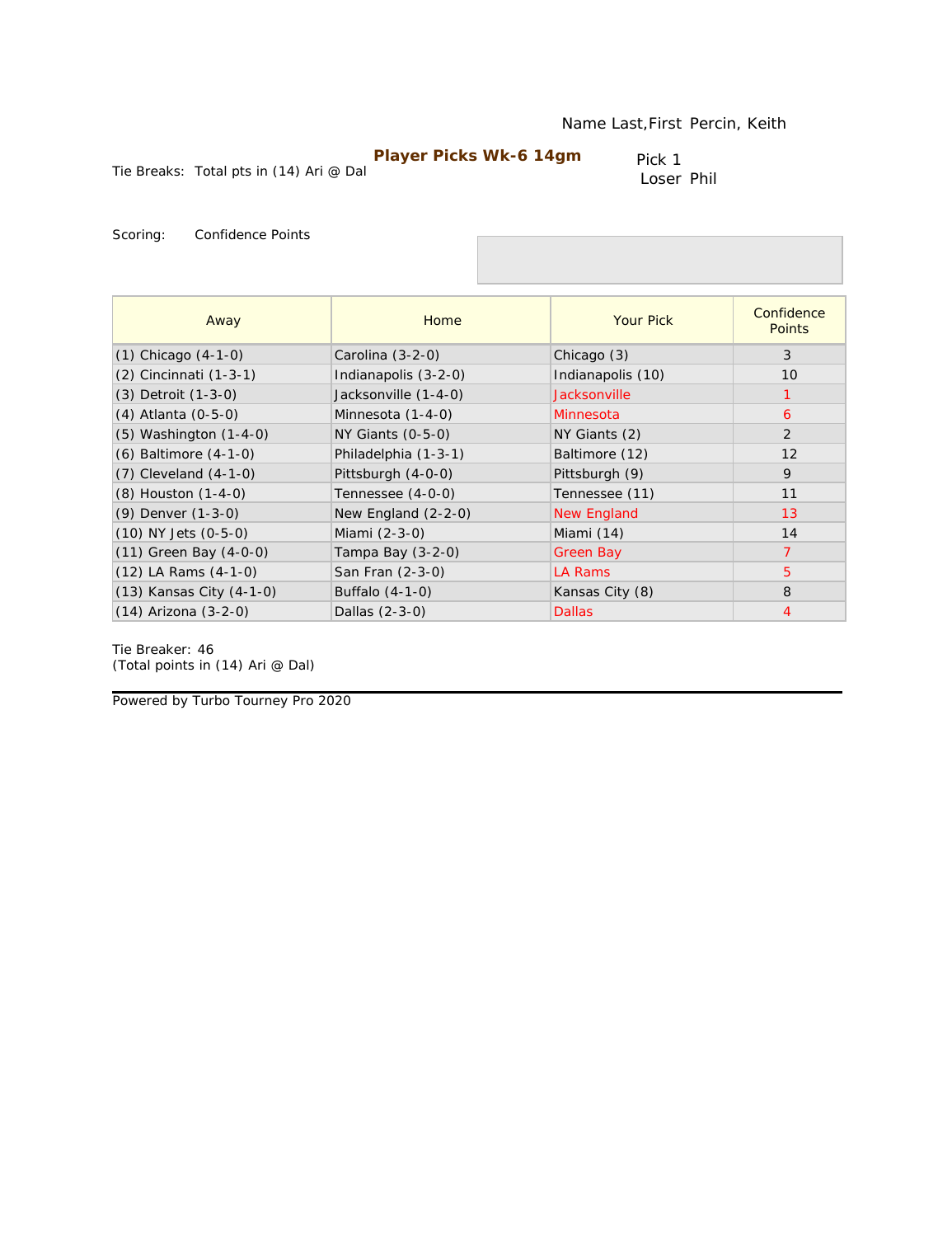Pick 1 2-Miami Loser Phil

Tie Breaks: Total pts in (14) Ari @ Dal

Scoring: Confidence Points

| Away                       | Home                  | <b>Your Pick</b>    | Confidence<br><b>Points</b> |
|----------------------------|-----------------------|---------------------|-----------------------------|
| $(1)$ Chicago $(4-1-0)$    | Carolina (3-2-0)      | Carolina            | 3                           |
| $(2)$ Cincinnati $(1-3-1)$ | Indianapolis (3-2-0)  | Indianapolis (9)    | 9                           |
| $(3)$ Detroit $(1-3-0)$    | Jacksonville (1-4-0)  | <b>Jacksonville</b> | 1                           |
| $(4)$ Atlanta $(0-5-0)$    | Minnesota (1-4-0)     | Minnesota           | 8                           |
| $(5)$ Washington $(1-4-0)$ | NY Giants (0-5-0)     | NY Giants (6)       | 6                           |
| $(6)$ Baltimore $(4-1-0)$  | Philadelphia (1-3-1)  | Baltimore (14)      | 14                          |
| $(7)$ Cleveland $(4-1-0)$  | Pittsburgh (4-0-0)    | Pittsburgh (12)     | 12                          |
| (8) Houston (1-4-0)        | Tennessee (4-0-0)     | Tennessee (10)      | 10                          |
| (9) Denver (1-3-0)         | New England $(2-2-0)$ | <b>New England</b>  | 11                          |
| $(10)$ NY Jets $(0-5-0)$   | Miami (2-3-0)         | Miami (13)          | 13                          |
| $(11)$ Green Bay $(4-0-0)$ | Tampa Bay (3-2-0)     | Tampa Bay (5)       | 5                           |
| $(12)$ LA Rams $(4-1-0)$   | San Fran (2-3-0)      | San Fran (4)        | $\overline{4}$              |
| (13) Kansas City (4-1-0)   | Buffalo (4-1-0)       | <b>Buffalo</b>      | 2                           |
| (14) Arizona (3-2-0)       | Dallas (2-3-0)        | <b>Dallas</b>       | $\overline{7}$              |

Tie Breaker: 47 *(Total points in (14) Ari @ Dal)*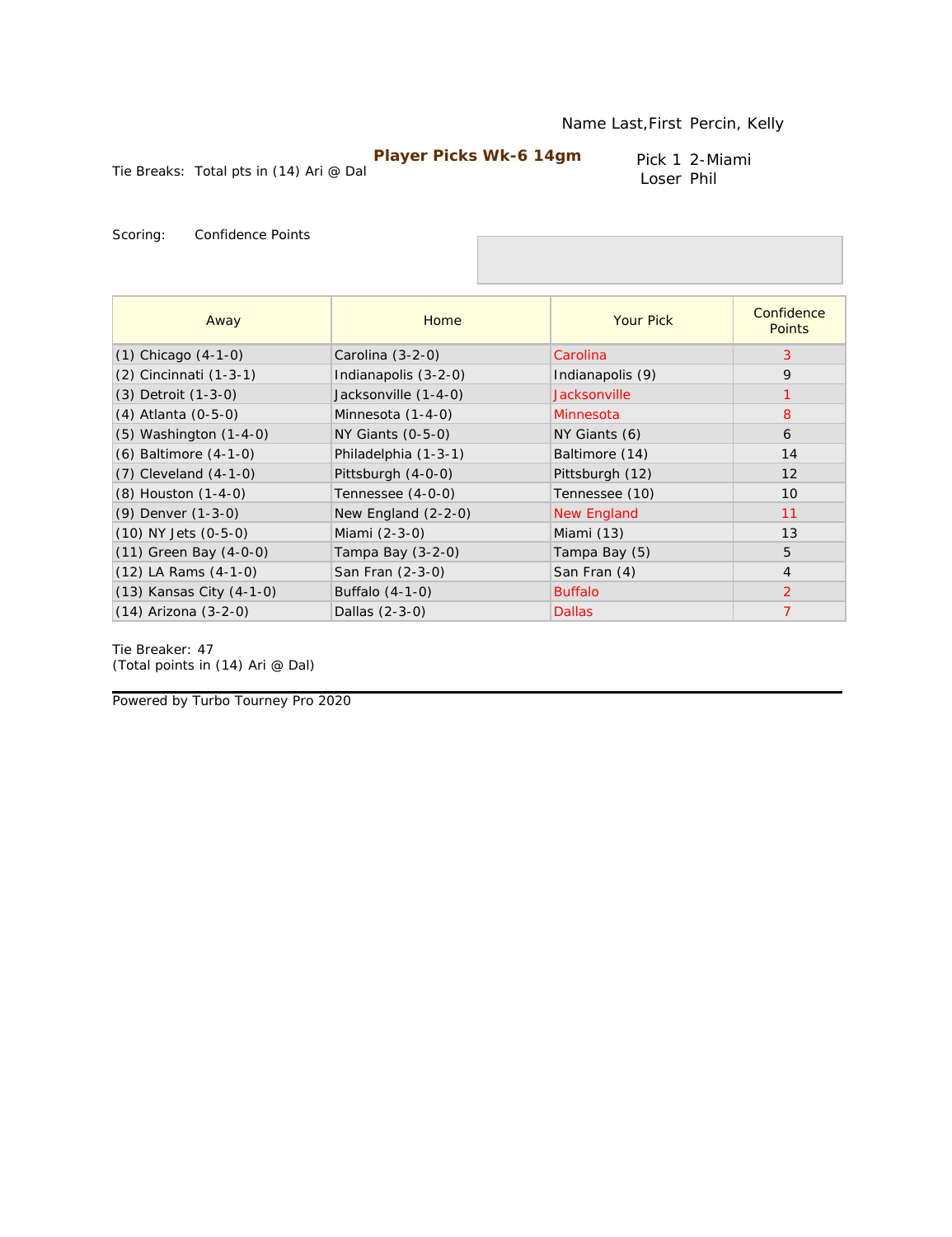#### Name Last,First Percin, Ken

# **Player Picks Wk-6 14gm**

Tie Breaks: Total pts in (14) Ari @ Dal

Pick 1 Pick #1 Tenn {ick #2 Miami Loser

Scoring: Confidence Points

| Away                       | Home                  | <b>Your Pick</b>   | Confidence<br><b>Points</b> |
|----------------------------|-----------------------|--------------------|-----------------------------|
| $(1)$ Chicago $(4-1-0)$    | Carolina (3-2-0)      | Chicago (5)        | 5                           |
| (2) Cincinnati (1-3-1)     | Indianapolis (3-2-0)  | Indianapolis (7)   | $\overline{7}$              |
| $(3)$ Detroit $(1-3-0)$    | Jacksonville (1-4-0)  | Detroit (2)        | 2                           |
| (4) Atlanta (0-5-0)        | Minnesota (1-4-0)     | Minnesota          | 6                           |
| $(5)$ Washington $(1-4-0)$ | $NY$ Giants $(0-5-0)$ | Washington         |                             |
| $(6)$ Baltimore $(4-1-0)$  | Philadelphia (1-3-1)  | Baltimore (13)     | 13                          |
| $(7)$ Cleveland $(4-1-0)$  | Pittsburgh (4-0-0)    | Pittsburgh (9)     | 9                           |
| (8) Houston (1-4-0)        | Tennessee (4-0-0)     | Tennessee (14)     | 14                          |
| $(9)$ Denver $(1-3-0)$     | New England (2-2-0)   | <b>New England</b> | 12                          |
| (10) NY Jets (0-5-0)       | Miami (2-3-0)         | Miami (11)         | 11                          |
| $(11)$ Green Bay $(4-0-0)$ | Tampa Bay $(3-2-0)$   | Tampa Bay (4)      | $\overline{4}$              |
| $(12)$ LA Rams $(4-1-0)$   | San Fran (2-3-0)      | LA Rams            | 10                          |
| (13) Kansas City (4-1-0)   | Buffalo (4-1-0)       | <b>Buffalo</b>     | 3                           |
| $(14)$ Arizona $(3-2-0)$   | Dallas (2-3-0)        | Arizona (8)        | 8                           |

Tie Breaker: 45 *(Total points in (14) Ari @ Dal)*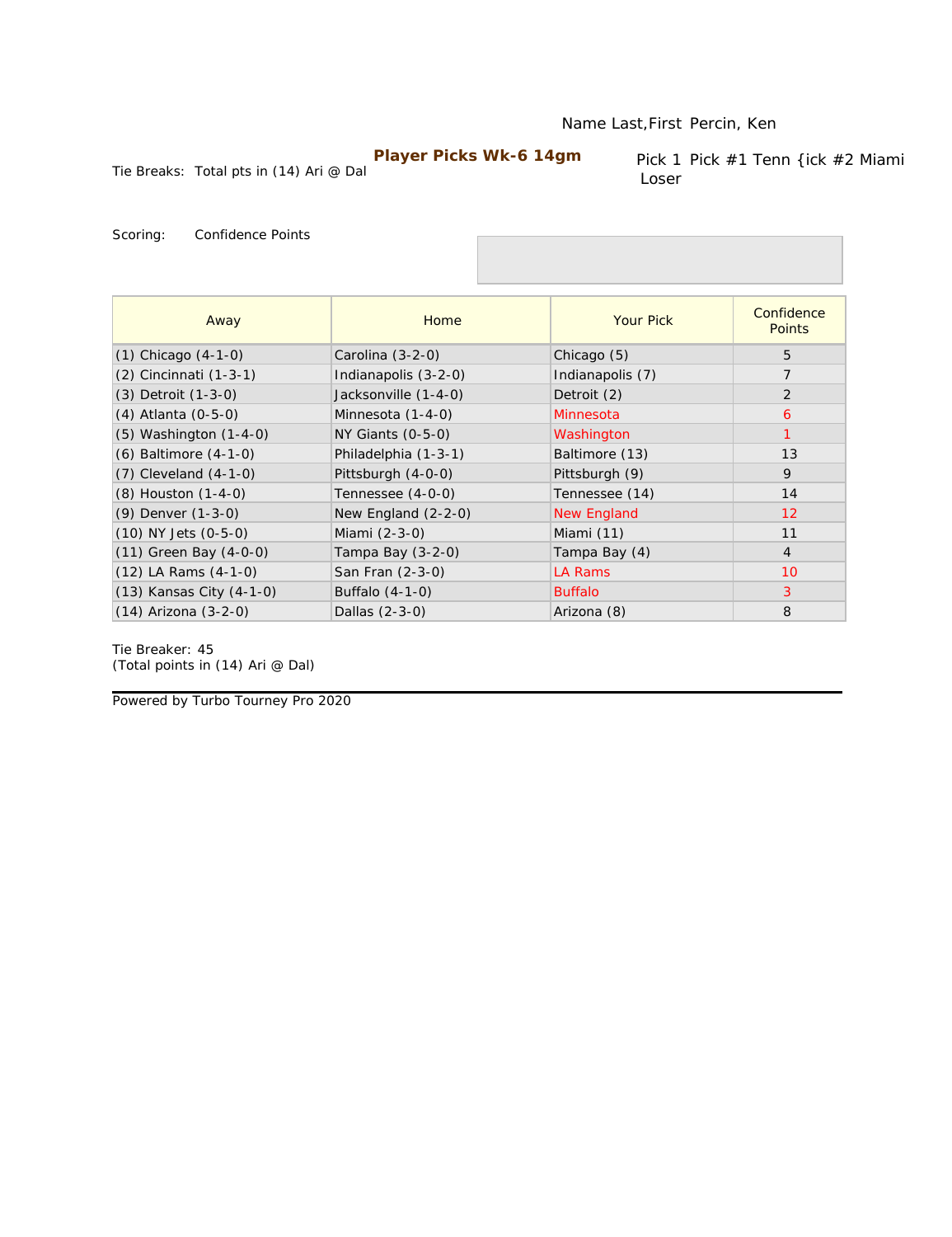Tie Breaks: Total pts in (14) Ari @ Dal

Pick 1 1. Tennessee 2. Indy Loser Houston

Scoring: Confidence Points

| Away                       | Home                  | <b>Your Pick</b>   | Confidence<br><b>Points</b> |
|----------------------------|-----------------------|--------------------|-----------------------------|
| $(1)$ Chicago $(4-1-0)$    | Carolina $(3-2-0)$    | Carolina           | $5^{\circ}$                 |
| $(2)$ Cincinnati $(1-3-1)$ | Indianapolis (3-2-0)  | Indianapolis (14)  | 14                          |
| $(3)$ Detroit $(1-3-0)$    | Jacksonville (1-4-0)  | Detroit (3)        | 3                           |
| (4) Atlanta (0-5-0)        | Minnesota (1-4-0)     | Atlanta (1)        | $\mathbf{1}$                |
| $(5)$ Washington $(1-4-0)$ | NY Giants (0-5-0)     | Washington         | $\overline{2}$              |
| $(6)$ Baltimore $(4-1-0)$  | Philadelphia (1-3-1)  | Baltimore (13)     | 13                          |
| $(7)$ Cleveland $(4-1-0)$  | Pittsburgh (4-0-0)    | Pittsburgh (12)    | 12                          |
| (8) Houston (1-4-0)        | Tennessee (4-0-0)     | Tennessee (11)     | 11                          |
| (9) Denver (1-3-0)         | New England $(2-2-0)$ | <b>New England</b> | 10                          |
| $(10)$ NY Jets $(0-5-0)$   | Miami (2-3-0)         | Miami (9)          | 9                           |
| $(11)$ Green Bay $(4-0-0)$ | Tampa Bay (3-2-0)     | <b>Green Bay</b>   | 8                           |
| $(12)$ LA Rams $(4-1-0)$   | San Fran (2-3-0)      | <b>LA Rams</b>     | $\overline{7}$              |
| (13) Kansas City (4-1-0)   | Buffalo (4-1-0)       | <b>Buffalo</b>     | $\overline{4}$              |
| $(14)$ Arizona $(3-2-0)$   | Dallas (2-3-0)        | Arizona (6)        | 6                           |

Tie Breaker: 55 *(Total points in (14) Ari @ Dal)*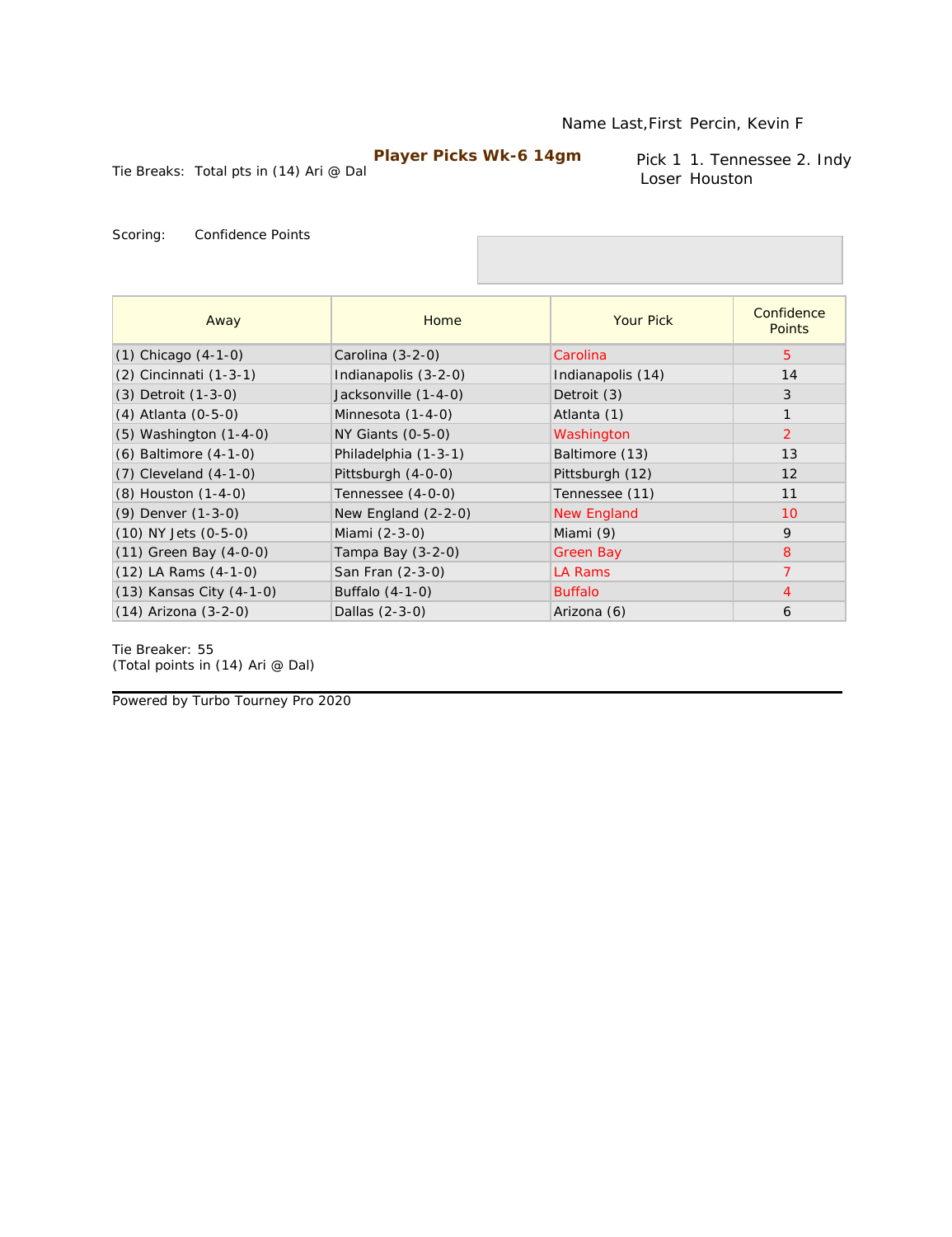Tie Breaks: Total pts in (14) Ari @ Dal

Pick 1 Loser Denver

Scoring: Confidence Points

| Away                       | Home                  | <b>Your Pick</b>  | Confidence<br><b>Points</b> |
|----------------------------|-----------------------|-------------------|-----------------------------|
| $(1)$ Chicago $(4-1-0)$    | Carolina (3-2-0)      | Carolina          | 5                           |
| (2) Cincinnati (1-3-1)     | Indianapolis (3-2-0)  | Indianapolis (11) | 11                          |
| (3) Detroit (1-3-0)        | Jacksonville (1-4-0)  | Detroit (2)       | 2                           |
| (4) Atlanta (0-5-0)        | Minnesota (1-4-0)     | Minnesota         | 3                           |
| $(5)$ Washington $(1-4-0)$ | $NY$ Giants $(0-5-0)$ | NY Giants (1)     | $\mathbf{1}$                |
| $(6)$ Baltimore $(4-1-0)$  | Philadelphia (1-3-1)  | Baltimore (13)    | 13                          |
| $(7)$ Cleveland $(4-1-0)$  | Pittsburgh (4-0-0)    | Pittsburgh (7)    | $\overline{7}$              |
| (8) Houston (1-4-0)        | Tennessee (4-0-0)     | Tennessee (9)     | $\mathsf{Q}$                |
| (9) Denver (1-3-0)         | New England $(2-2-0)$ | New England       | 12                          |
| $(10)$ NY Jets $(0-5-0)$   | Miami (2-3-0)         | Miami (14)        | 14                          |
| $(11)$ Green Bay $(4-0-0)$ | Tampa Bay $(3-2-0)$   | Green Bay         | 6                           |
| $(12)$ LA Rams $(4-1-0)$   | San Fran (2-3-0)      | LA Rams           | 8                           |
| (13) Kansas City (4-1-0)   | Buffalo (4-1-0)       | Kansas City (10)  | 10                          |
| $(14)$ Arizona $(3-2-0)$   | Dallas (2-3-0)        | Arizona (4)       | $\overline{4}$              |

Tie Breaker: 45 *(Total points in (14) Ari @ Dal)*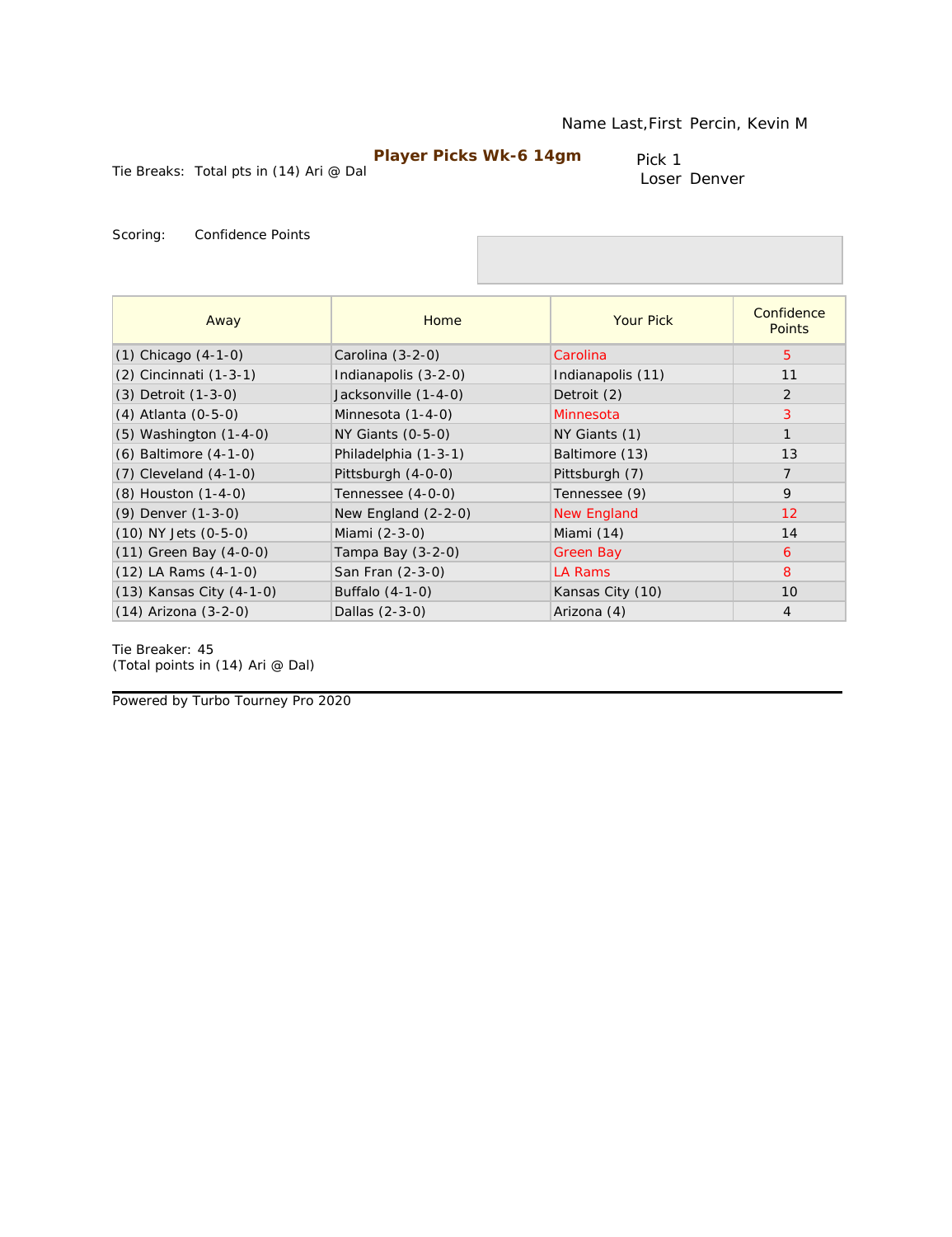Tie Breaks: Total pts in (14) Ari @ Dal

Pick 1 #1=Baltimore, #2=New England Loser San Francisco

Scoring: Confidence Points

| Away                       | Home                  | <b>Your Pick</b>   | Confidence<br><b>Points</b> |
|----------------------------|-----------------------|--------------------|-----------------------------|
| $(1)$ Chicago $(4-1-0)$    | Carolina (3-2-0)      | Carolina           | 5                           |
| (2) Cincinnati (1-3-1)     | Indianapolis (3-2-0)  | Indianapolis (9)   | 9                           |
| $(3)$ Detroit $(1-3-0)$    | Jacksonville (1-4-0)  | Detroit (4)        | $\overline{4}$              |
| (4) Atlanta (0-5-0)        | Minnesota (1-4-0)     | Minnesota          | 8                           |
| $(5)$ Washington $(1-4-0)$ | $NY$ Giants $(0-5-0)$ | NY Giants (2)      | 2                           |
| $(6)$ Baltimore $(4-1-0)$  | Philadelphia (1-3-1)  | Baltimore (14)     | 14                          |
| $(7)$ Cleveland $(4-1-0)$  | Pittsburgh (4-0-0)    | Pittsburgh (3)     | 3                           |
| (8) Houston (1-4-0)        | Tennessee (4-0-0)     | Tennessee (7)      | $\overline{7}$              |
| (9) Denver (1-3-0)         | New England (2-2-0)   | <b>New England</b> | 13                          |
| $(10)$ NY Jets $(0-5-0)$   | Miami (2-3-0)         | Miami (10)         | 10                          |
| (11) Green Bay (4-0-0)     | Tampa Bay (3-2-0)     | <b>Green Bay</b>   | 6                           |
| $(12)$ LA Rams $(4-1-0)$   | San Fran (2-3-0)      | LA Rams            | 12                          |
| (13) Kansas City (4-1-0)   | Buffalo (4-1-0)       | Kansas City (11)   | 11                          |
| $(14)$ Arizona $(3-2-0)$   | Dallas (2-3-0)        | Arizona (1)        | $\mathbf{1}$                |

Tie Breaker: 48 *(Total points in (14) Ari @ Dal)*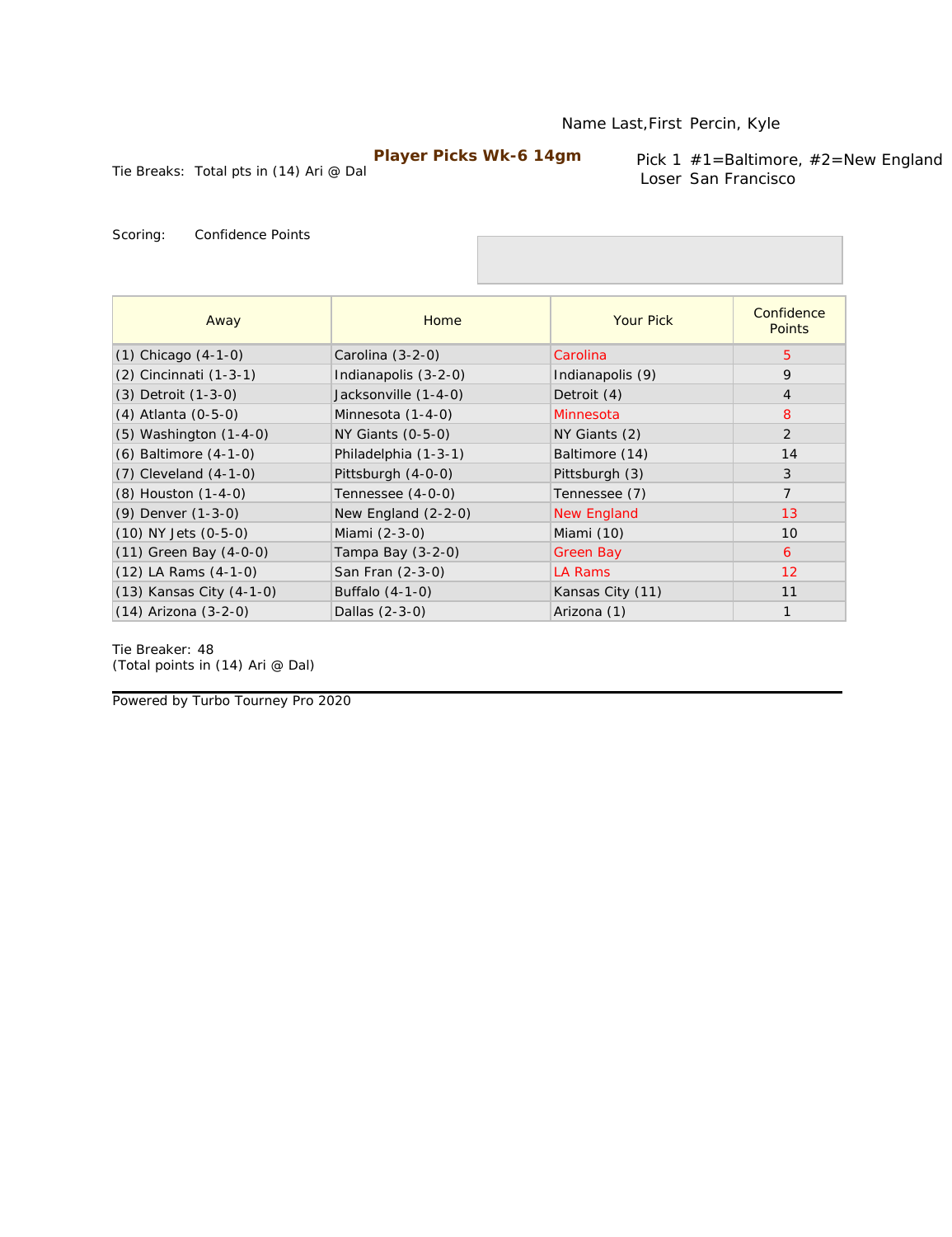Tie Breaks: Total pts in (14) Ari @ Dal

Pick 1 na Loser na

Scoring: Confidence Points

| Away                       | Home                  | <b>Your Pick</b>  | Confidence<br><b>Points</b> |
|----------------------------|-----------------------|-------------------|-----------------------------|
| $(1)$ Chicago $(4-1-0)$    | Carolina (3-2-0)      | Chicago (13)      | 13                          |
| (2) Cincinnati (1-3-1)     | Indianapolis (3-2-0)  | Indianapolis (10) | 10                          |
| $(3)$ Detroit $(1-3-0)$    | Jacksonville (1-4-0)  | Detroit (6)       | 6                           |
| $(4)$ Atlanta $(0-5-0)$    | Minnesota (1-4-0)     | Minnesota         | 9                           |
| $(5)$ Washington $(1-4-0)$ | NY Giants (0-5-0)     | Washington        | 5                           |
| $(6)$ Baltimore $(4-1-0)$  | Philadelphia (1-3-1)  | Baltimore (8)     | 8                           |
| $(7)$ Cleveland $(4-1-0)$  | Pittsburgh (4-0-0)    | Pittsburgh (7)    | $\overline{7}$              |
| (8) Houston (1-4-0)        | Tennessee (4-0-0)     | Tennessee (11)    | 11                          |
| $(9)$ Denver $(1-3-0)$     | New England $(2-2-0)$ | New England       | 12                          |
| $(10)$ NY Jets $(0-5-0)$   | Miami (2-3-0)         | Miami (4)         | $\overline{4}$              |
| (11) Green Bay (4-0-0)     | Tampa Bay (3-2-0)     | Tampa Bay (14)    | 14                          |
| $(12)$ LA Rams $(4-1-0)$   | San Fran (2-3-0)      | LA Rams           | 3                           |
| (13) Kansas City (4-1-0)   | Buffalo (4-1-0)       | Kansas City (2)   | 2                           |
| $(14)$ Arizona $(3-2-0)$   | Dallas (2-3-0)        | Arizona (1)       | 1                           |

Tie Breaker: 42 *(Total points in (14) Ari @ Dal)*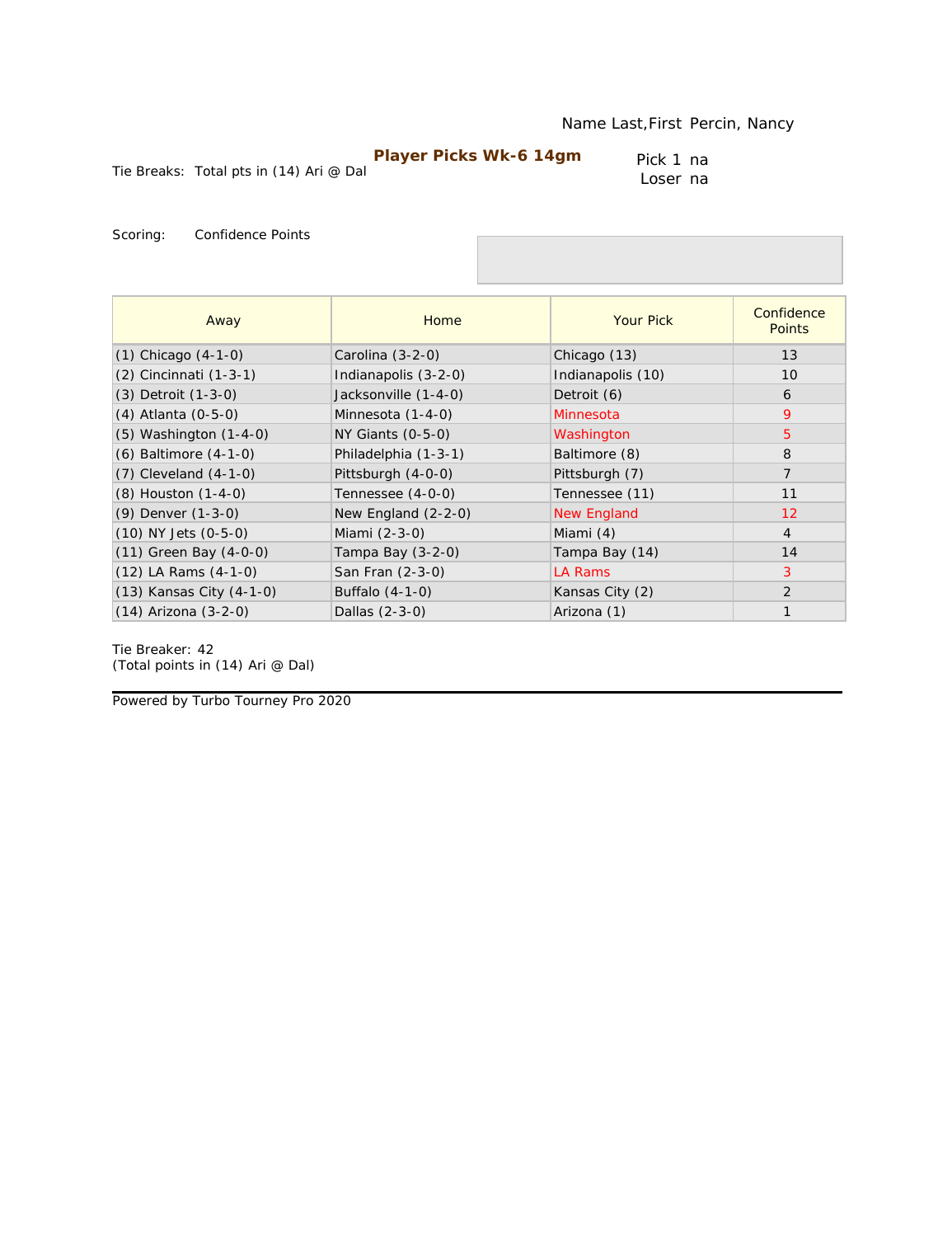Pick 1 New England Loser Philadelphia

Tie Breaks: Total pts in (14) Ari @ Dal

Scoring: Confidence Points

| Away                       | Home                  | <b>Your Pick</b>   | Confidence<br><b>Points</b> |
|----------------------------|-----------------------|--------------------|-----------------------------|
| $(1)$ Chicago $(4-1-0)$    | Carolina (3-2-0)      | Carolina           |                             |
| $(2)$ Cincinnati $(1-3-1)$ | Indianapolis (3-2-0)  | Indianapolis (6)   | 6                           |
| $(3)$ Detroit $(1-3-0)$    | Jacksonville (1-4-0)  | Detroit (5)        | 5                           |
| $(4)$ Atlanta $(0-5-0)$    | Minnesota (1-4-0)     | Minnesota          | $\overline{4}$              |
| $(5)$ Washington $(1-4-0)$ | NY Giants (0-5-0)     | NY Giants (3)      | 3                           |
| $(6)$ Baltimore $(4-1-0)$  | Philadelphia (1-3-1)  | Baltimore (13)     | 13                          |
| $(7)$ Cleveland $(4-1-0)$  | Pittsburgh (4-0-0)    | Pittsburgh (7)     | $\overline{7}$              |
| (8) Houston (1-4-0)        | Tennessee (4-0-0)     | Tennessee (9)      | $\mathsf{Q}$                |
| $(9)$ Denver $(1-3-0)$     | New England $(2-2-0)$ | <b>New England</b> | 14                          |
| $(10)$ NY Jets $(0-5-0)$   | Miami (2-3-0)         | Miami (8)          | 8                           |
| $(11)$ Green Bay $(4-0-0)$ | Tampa Bay (3-2-0)     | Tampa Bay (2)      | $\overline{2}$              |
| $(12)$ LA Rams $(4-1-0)$   | San Fran (2-3-0)      | LA Rams            | 11                          |
| (13) Kansas City (4-1-0)   | Buffalo (4-1-0)       | Kansas City (12)   | 12                          |
| $(14)$ Arizona $(3-2-0)$   | Dallas (2-3-0)        | Arizona (10)       | 10                          |

Tie Breaker: 57 *(Total points in (14) Ari @ Dal)*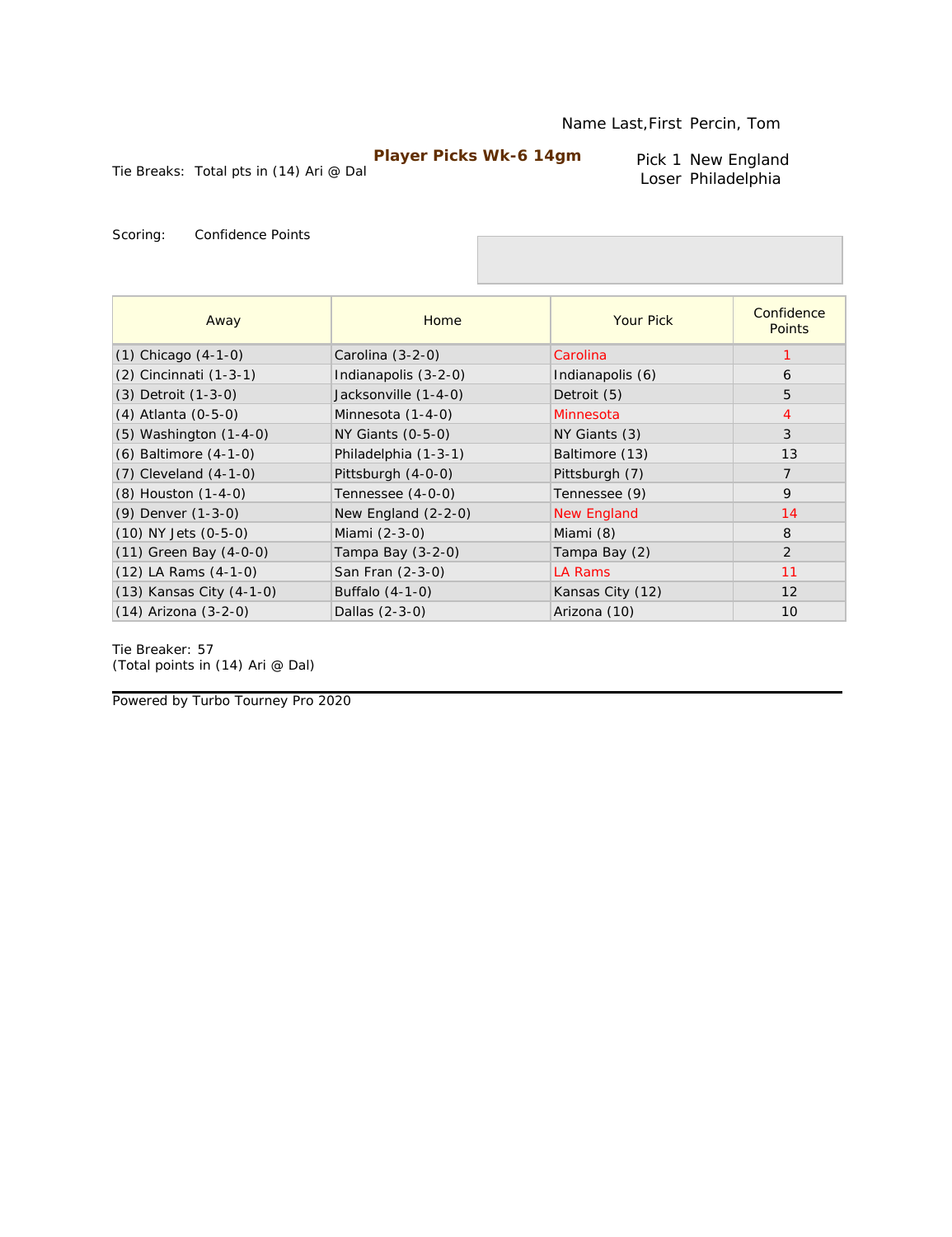Tie Breaks: Total pts in (14) Ari @ Dal

Pick 1 NE Loser

Scoring: Confidence Points

| Away                       | Home                  | <b>Your Pick</b>   | Confidence<br><b>Points</b> |
|----------------------------|-----------------------|--------------------|-----------------------------|
| $(1)$ Chicago $(4-1-0)$    | Carolina (3-2-0)      | Chicago (4)        | $\overline{4}$              |
| (2) Cincinnati (1-3-1)     | Indianapolis (3-2-0)  | Cincinnati         | 3                           |
| $(3)$ Detroit $(1-3-0)$    | Jacksonville (1-4-0)  | Detroit (10)       | 10                          |
| (4) Atlanta (0-5-0)        | Minnesota (1-4-0)     | Atlanta (2)        | 2                           |
| $(5)$ Washington $(1-4-0)$ | $NY$ Giants $(0-5-0)$ | NY Giants (6)      | 6                           |
| (6) Baltimore (4-1-0)      | Philadelphia (1-3-1)  | Philadelphia       | 5                           |
| $(7)$ Cleveland $(4-1-0)$  | Pittsburgh (4-0-0)    | Pittsburgh (7)     | $\overline{7}$              |
| (8) Houston (1-4-0)        | Tennessee (4-0-0)     | Tennessee (13)     | 13                          |
| (9) Denver (1-3-0)         | New England $(2-2-0)$ | <b>New England</b> | 14                          |
| $(10)$ NY Jets $(0-5-0)$   | Miami (2-3-0)         | Miami (11)         | 11                          |
| $(11)$ Green Bay $(4-0-0)$ | Tampa Bay $(3-2-0)$   | Green Bay          | 12                          |
| $(12)$ LA Rams $(4-1-0)$   | San Fran (2-3-0)      | LA Rams            | 9                           |
| (13) Kansas City (4-1-0)   | Buffalo (4-1-0)       | Kansas City (8)    | 8                           |
| (14) Arizona (3-2-0)       | Dallas (2-3-0)        | Arizona (1)        | $\mathbf{1}$                |

Tie Breaker: 43 *(Total points in (14) Ari @ Dal)*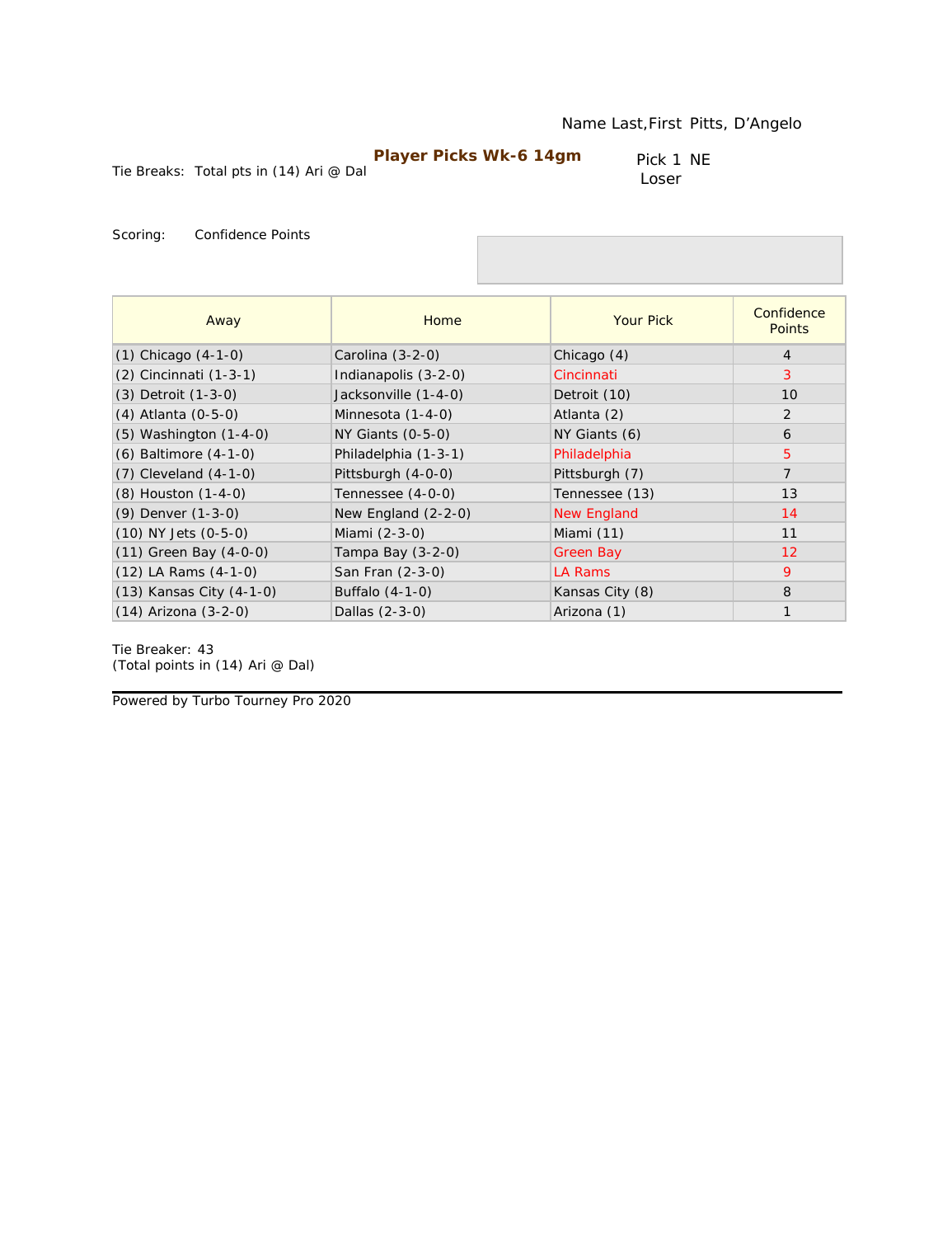Tie Breaks: Total pts in (14) Ari @ Dal

Pick 1 C1Miami C4Balt C7Miami D4-NE D Loser C-Phil D-SF

Scoring: Confidence Points

| Away                       | Home                 | <b>Your Pick</b>   | Confidence<br><b>Points</b> |
|----------------------------|----------------------|--------------------|-----------------------------|
| $(1)$ Chicago $(4-1-0)$    | Carolina (3-2-0)     | Carolina           | 7                           |
| (2) Cincinnati (1-3-1)     | Indianapolis (3-2-0) | Indianapolis (11)  | 11                          |
| $(3)$ Detroit $(1-3-0)$    | Jacksonville (1-4-0) | Jacksonville       | 4                           |
| (4) Atlanta (0-5-0)        | Minnesota (1-4-0)    | Atlanta (1)        | $\mathbf{1}$                |
| $(5)$ Washington $(1-4-0)$ | NY Giants (0-5-0)    | Washington         | 2                           |
| (6) Baltimore (4-1-0)      | Philadelphia (1-3-1) | Baltimore (13)     | 13                          |
| $(7)$ Cleveland $(4-1-0)$  | Pittsburgh (4-0-0)   | Pittsburgh (5)     | 5                           |
| (8) Houston (1-4-0)        | Tennessee (4-0-0)    | Tennessee (9)      | 9                           |
| (9) Denver (1-3-0)         | New England (2-2-0)  | <b>New England</b> | 14                          |
| $(10)$ NY Jets $(0-5-0)$   | Miami (2-3-0)        | Miami (12)         | 12                          |
| (11) Green Bay (4-0-0)     | Tampa Bay (3-2-0)    | Tampa Bay (3)      | 3                           |
| $(12)$ LA Rams $(4-1-0)$   | San Fran (2-3-0)     | LA Rams            | 10                          |
| (13) Kansas City (4-1-0)   | Buffalo (4-1-0)      | Kansas City (8)    | 8                           |
| $(14)$ Arizona $(3-2-0)$   | Dallas (2-3-0)       | <b>Dallas</b>      | 6                           |

Tie Breaker: 51 *(Total points in (14) Ari @ Dal)*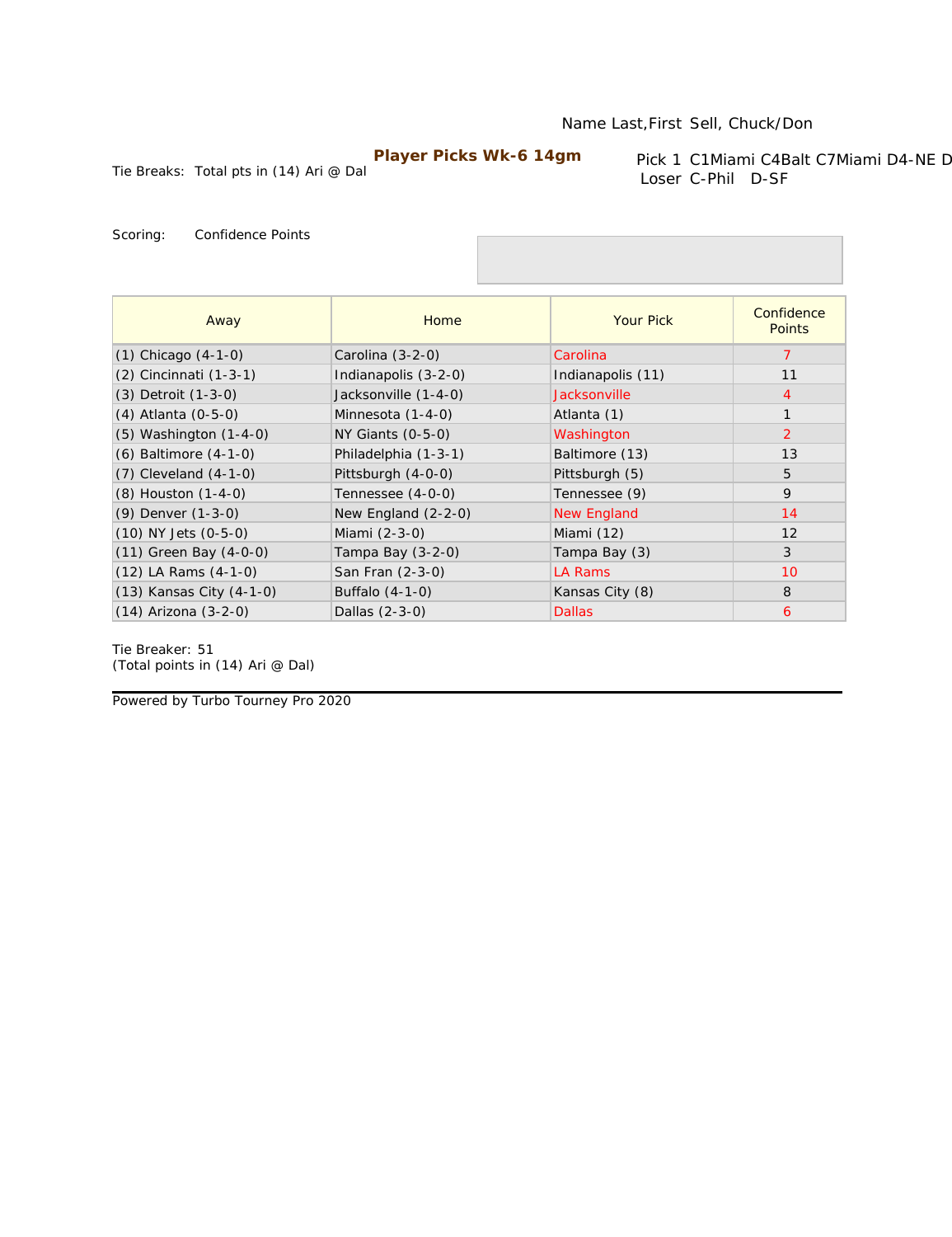Tie Breaks: Total pts in (14) Ari @ Dal

Pick 1 Out Loser KC Chiefs

Scoring: Confidence Points

| Away                       | Home                  | <b>Your Pick</b> | Confidence<br><b>Points</b> |
|----------------------------|-----------------------|------------------|-----------------------------|
| $(1)$ Chicago $(4-1-0)$    | Carolina $(3-2-0)$    | Carolina         |                             |
| (2) Cincinnati (1-3-1)     | Indianapolis (3-2-0)  | Indianapolis (9) | 9                           |
| (3) Detroit (1-3-0)        | Jacksonville (1-4-0)  | Detroit (2)      | 2                           |
| (4) Atlanta (0-5-0)        | Minnesota (1-4-0)     | Minnesota        | 13                          |
| $(5)$ Washington $(1-4-0)$ | $NY$ Giants $(0-5-0)$ | NY Giants (3)    | 3                           |
| $(6)$ Baltimore $(4-1-0)$  | Philadelphia (1-3-1)  | Baltimore (10)   | 10                          |
| $(7)$ Cleveland $(4-1-0)$  | Pittsburgh (4-0-0)    | Cleveland        | $\overline{4}$              |
| (8) Houston (1-4-0)        | Tennessee (4-0-0)     | Tennessee (8)    | 8                           |
| (9) Denver (1-3-0)         | New England $(2-2-0)$ | Denver (5)       | 5                           |
| $(10)$ NY Jets $(0-5-0)$   | Miami (2-3-0)         | Miami (14)       | 14                          |
| $(11)$ Green Bay $(4-0-0)$ | Tampa Bay (3-2-0)     | Green Bay        | 12                          |
| $(12)$ LA Rams $(4-1-0)$   | San Fran (2-3-0)      | LA Rams          | $\overline{7}$              |
| (13) Kansas City (4-1-0)   | Buffalo (4-1-0)       | <b>Buffalo</b>   | 6                           |
| $(14)$ Arizona $(3-2-0)$   | Dallas (2-3-0)        | Arizona (11)     | 11                          |

Tie Breaker: 37 *(Total points in (14) Ari @ Dal)*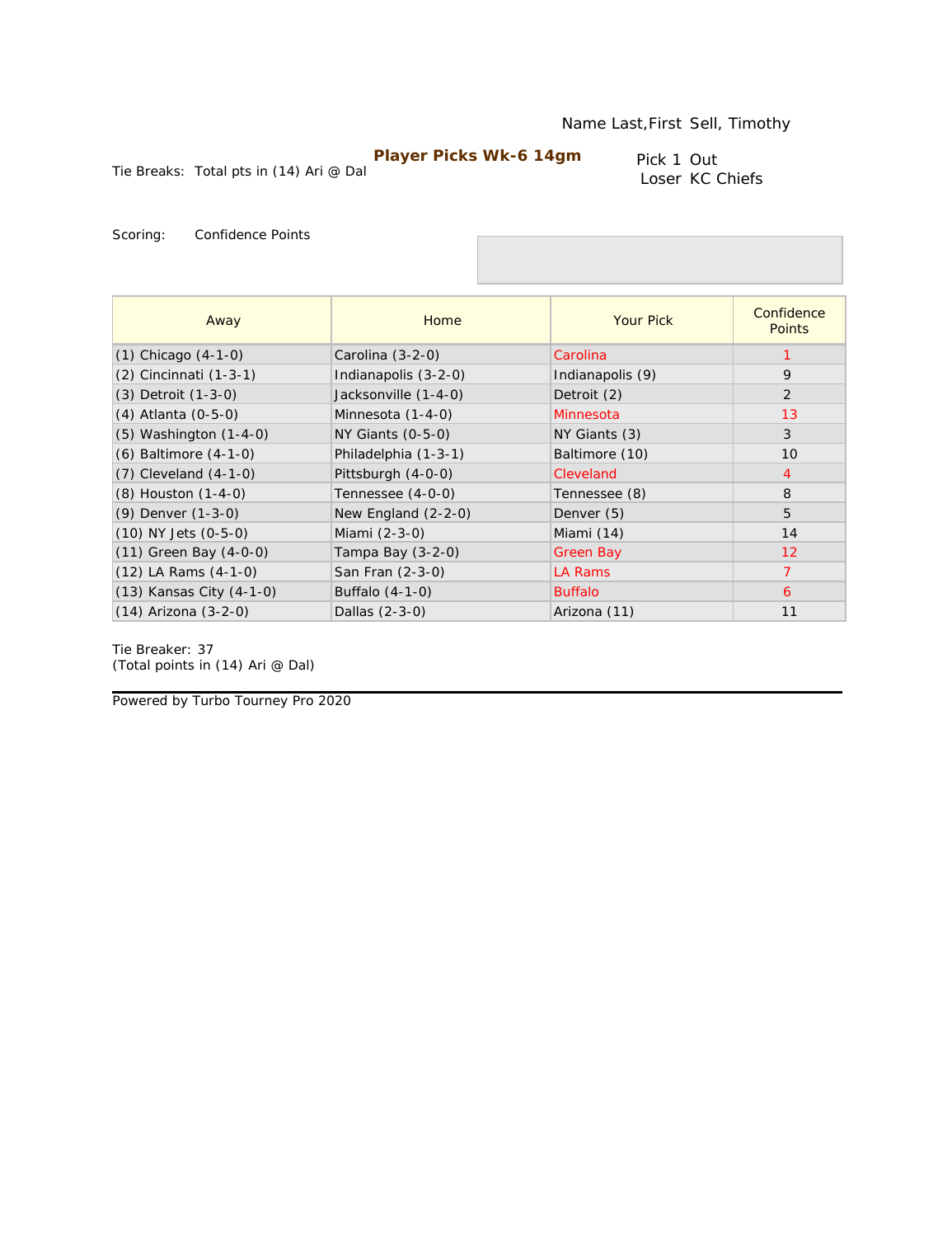Pick 1 Dolphins Loser Falcons

Tie Breaks: Total pts in (14) Ari @ Dal

Scoring: Confidence Points

| Away                       | Home                 | <b>Your Pick</b>   | Confidence<br><b>Points</b> |
|----------------------------|----------------------|--------------------|-----------------------------|
| $(1)$ Chicago $(4-1-0)$    | Carolina $(3-2-0)$   | Carolina           |                             |
| $(2)$ Cincinnati $(1-3-1)$ | Indianapolis (3-2-0) | Indianapolis (11)  | 11                          |
| $(3)$ Detroit $(1-3-0)$    | Jacksonville (1-4-0) | Jacksonville       |                             |
| (4) Atlanta (0-5-0)        | Minnesota (1-4-0)    | Minnesota          | 14                          |
| $(5)$ Washington $(1-4-0)$ | NY Giants (0-5-0)    | Washington         | 2                           |
| (6) Baltimore (4-1-0)      | Philadelphia (1-3-1) | Baltimore (13)     | 13                          |
| $(7)$ Cleveland $(4-1-0)$  | Pittsburgh (4-0-0)   | Pittsburgh (10)    | 10                          |
| (8) Houston (1-4-0)        | Tennessee (4-0-0)    | Tennessee (6)      | 6                           |
| (9) Denver (1-3-0)         | New England (2-2-0)  | <b>New England</b> | $\overline{5}$              |
| $(10)$ NY Jets $(0-5-0)$   | Miami (2-3-0)        | Miami (12)         | 12                          |
| (11) Green Bay (4-0-0)     | Tampa Bay (3-2-0)    | Tampa Bay (9)      | 9                           |
| $(12)$ LA Rams $(4-1-0)$   | San Fran (2-3-0)     | LA Rams            | $\overline{4}$              |
| (13) Kansas City (4-1-0)   | Buffalo (4-1-0)      | Kansas City (3)    | 3                           |
| $(14)$ Arizona $(3-2-0)$   | Dallas (2-3-0)       | Arizona (8)        | 8                           |

Tie Breaker: 38 *(Total points in (14) Ari @ Dal)*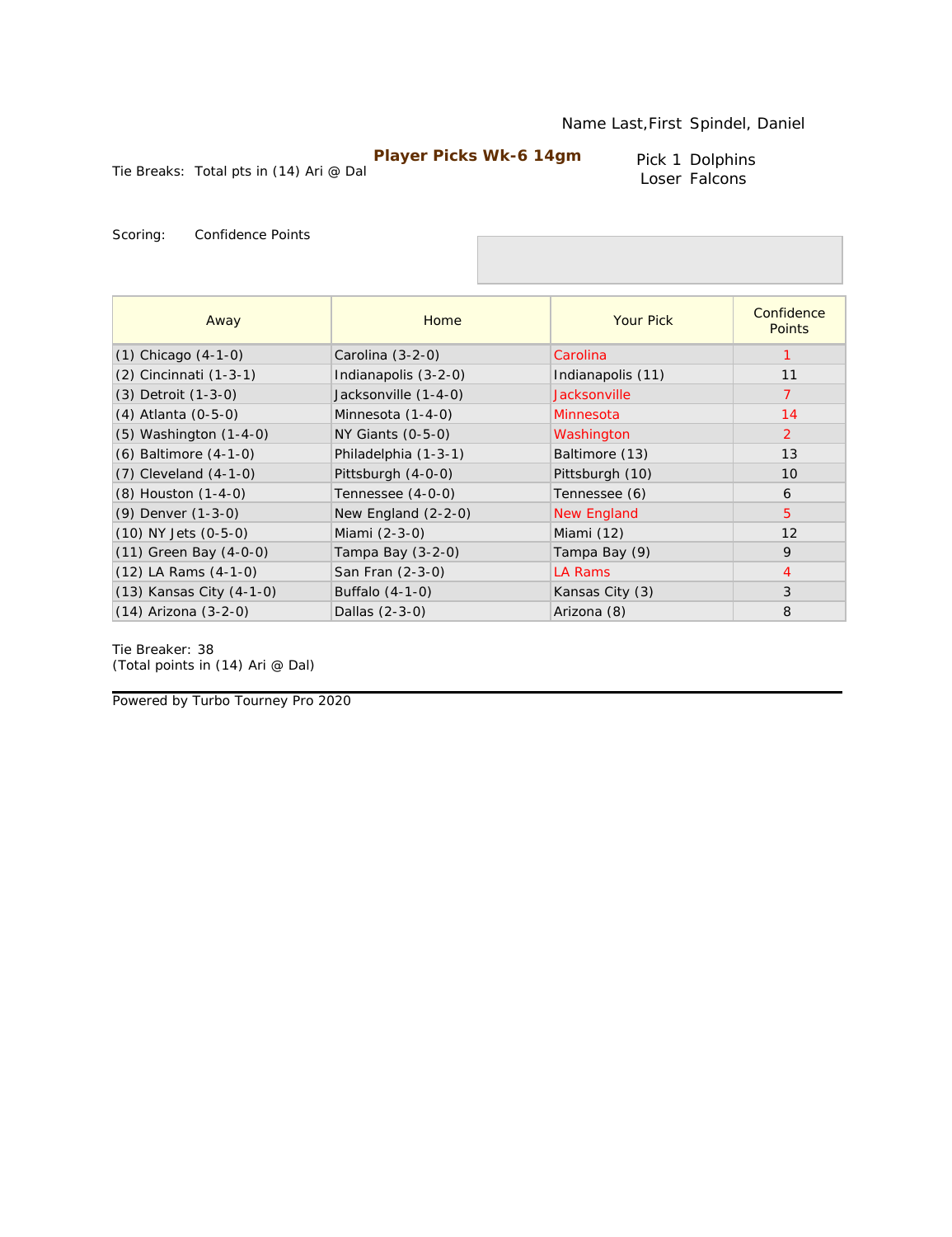Tie Breaks: Total pts in (14) Ari @ Dal

Pick 1 TENN Loser

Scoring: Confidence Points

| Away                       | Home                  | <b>Your Pick</b> | Confidence<br><b>Points</b> |
|----------------------------|-----------------------|------------------|-----------------------------|
| $(1)$ Chicago $(4-1-0)$    | Carolina (3-2-0)      | Chicago (6)      | 6                           |
| (2) Cincinnati (1-3-1)     | Indianapolis (3-2-0)  | Indianapolis (8) | 8                           |
| $(3)$ Detroit $(1-3-0)$    | Jacksonville (1-4-0)  | Detroit (1)      | $\mathbf{1}$                |
| (4) Atlanta (0-5-0)        | Minnesota (1-4-0)     | Atlanta (4)      | $\overline{4}$              |
| $(5)$ Washington $(1-4-0)$ | $NY$ Giants $(0-5-0)$ | NY Giants (3)    | 3                           |
| $(6)$ Baltimore $(4-1-0)$  | Philadelphia (1-3-1)  | Baltimore (14)   | 14                          |
| $(7)$ Cleveland $(4-1-0)$  | Pittsburgh (4-0-0)    | Cleveland        | $5^{\circ}$                 |
| (8) Houston (1-4-0)        | Tennessee (4-0-0)     | Tennessee (13)   | 13                          |
| (9) Denver (1-3-0)         | New England $(2-2-0)$ | New England      | 11                          |
| (10) NY Jets (0-5-0)       | Miami (2-3-0)         | Miami (12)       | 12                          |
| $(11)$ Green Bay $(4-0-0)$ | Tampa Bay $(3-2-0)$   | Green Bay        | 10                          |
| $(12)$ LA Rams $(4-1-0)$   | San Fran (2-3-0)      | LA Rams          | 9                           |
| (13) Kansas City (4-1-0)   | Buffalo (4-1-0)       | Kansas City (7)  | $\overline{7}$              |
| (14) Arizona (3-2-0)       | Dallas (2-3-0)        | Arizona (2)      | 2                           |

Tie Breaker: 53 *(Total points in (14) Ari @ Dal)*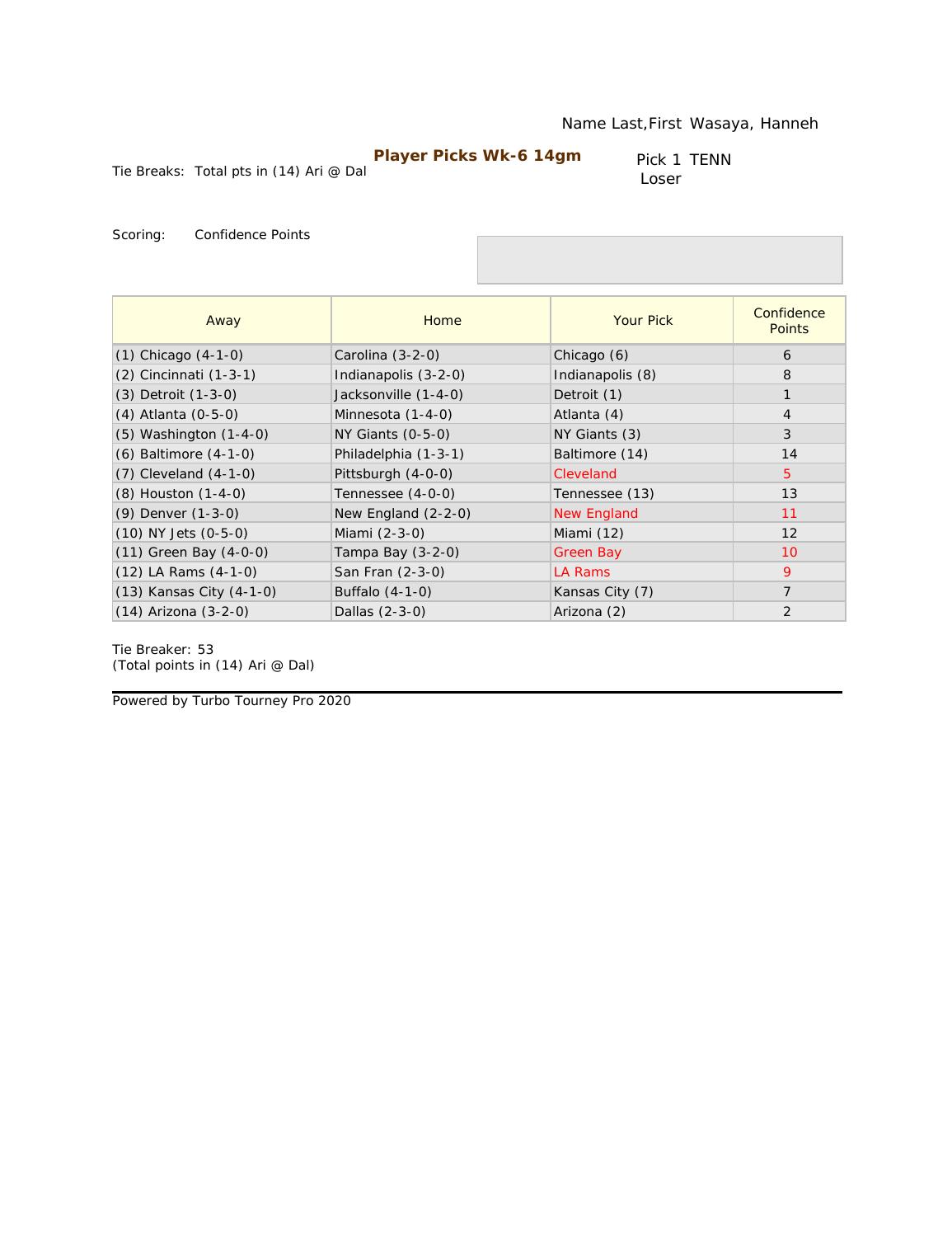| Player Picks Wk-6 14gm |  |
|------------------------|--|
|------------------------|--|

Pick 1 Loser

Scoring: Confidence Points

| Away                       | <b>Home</b>           | <b>Your Pick</b>   | Confidence<br><b>Points</b> |
|----------------------------|-----------------------|--------------------|-----------------------------|
| $(1)$ Chicago $(4-1-0)$    | Carolina (3-2-0)      | Chicago (3)        | 3                           |
| (2) Cincinnati (1-3-1)     | Indianapolis (3-2-0)  | Indianapolis (2)   | 2                           |
| (3) Detroit (1-3-0)        | Jacksonville (1-4-0)  | Detroit (9)        | 9                           |
| (4) Atlanta (0-5-0)        | Minnesota (1-4-0)     | Minnesota          | $\overline{4}$              |
| $(5)$ Washington $(1-4-0)$ | $NY$ Giants $(0-5-0)$ | NY Giants (12)     | 12                          |
| $(6)$ Baltimore $(4-1-0)$  | Philadelphia (1-3-1)  | Baltimore (11)     | 11                          |
| $(7)$ Cleveland $(4-1-0)$  | Pittsburgh (4-0-0)    | Pittsburgh (6)     | 6                           |
| (8) Houston (1-4-0)        | Tennessee (4-0-0)     | Tennessee (7)      | $\overline{7}$              |
| (9) Denver (1-3-0)         | New England $(2-2-0)$ | <b>New England</b> | 14                          |
| $(10)$ NY Jets $(0-5-0)$   | Miami (2-3-0)         | Miami (13)         | 13                          |
| $(11)$ Green Bay $(4-0-0)$ | Tampa Bay (3-2-0)     | Green Bay          | 5                           |
| $(12)$ LA Rams $(4-1-0)$   | San Fran (2-3-0)      | LA Rams            | 10                          |
| (13) Kansas City (4-1-0)   | Buffalo (4-1-0)       | Kansas City (8)    | 8                           |
| $(14)$ Arizona $(3-2-0)$   | Dallas (2-3-0)        | Arizona (1)        | $\mathbf{1}$                |

Tie Breaker: 54 *(Total points in (14) Ari @ Dal)*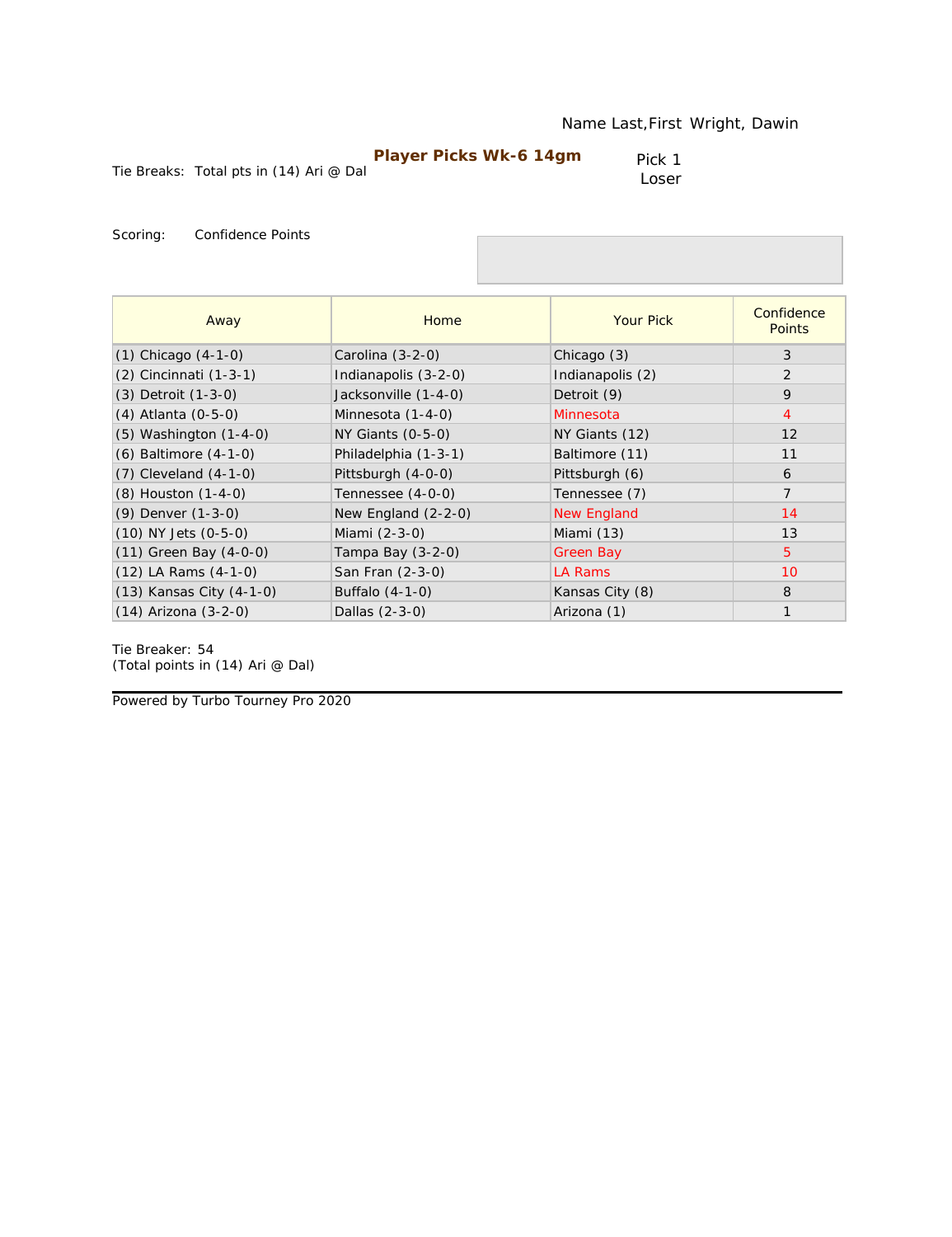| <b>Player Picks Wk-6 14gm</b> |
|-------------------------------|
|-------------------------------|

Pick 1 Loser

Scoring: Confidence Points

| Away                       | Home                  | <b>Your Pick</b>   | Confidence<br><b>Points</b> |
|----------------------------|-----------------------|--------------------|-----------------------------|
| $(1)$ Chicago $(4-1-0)$    | Carolina (3-2-0)      | Carolina           | 14                          |
| (2) Cincinnati (1-3-1)     | Indianapolis (3-2-0)  | Indianapolis (12)  | 12                          |
| (3) Detroit (1-3-0)        | Jacksonville (1-4-0)  | Detroit (13)       | 13                          |
| (4) Atlanta (0-5-0)        | Minnesota (1-4-0)     | Minnesota          | $\overline{7}$              |
| (5) Washington (1-4-0)     | $NY$ Giants $(0-5-0)$ | Washington         | 3                           |
| (6) Baltimore (4-1-0)      | Philadelphia (1-3-1)  | Baltimore (10)     | 10                          |
| $(7)$ Cleveland $(4-1-0)$  | Pittsburgh (4-0-0)    | Pittsburgh (8)     | 8                           |
| (8) Houston (1-4-0)        | Tennessee (4-0-0)     | <b>Houston</b>     | $\overline{2}$              |
| (9) Denver (1-3-0)         | New England $(2-2-0)$ | <b>New England</b> | 9                           |
| (10) NY Jets (0-5-0)       | Miami (2-3-0)         | Miami (11)         | 11                          |
| $(11)$ Green Bay $(4-0-0)$ | Tampa Bay (3-2-0)     | Tampa Bay (4)      | $\overline{4}$              |
| $(12)$ LA Rams $(4-1-0)$   | San Fran (2-3-0)      | <b>LA Rams</b>     | 5                           |
| (13) Kansas City (4-1-0)   | Buffalo (4-1-0)       | Kansas City (6)    | 6                           |
| $(14)$ Arizona $(3-2-0)$   | Dallas (2-3-0)        | Arizona (1)        | $\mathbf{1}$                |

Tie Breaker: 58 *(Total points in (14) Ari @ Dal)*